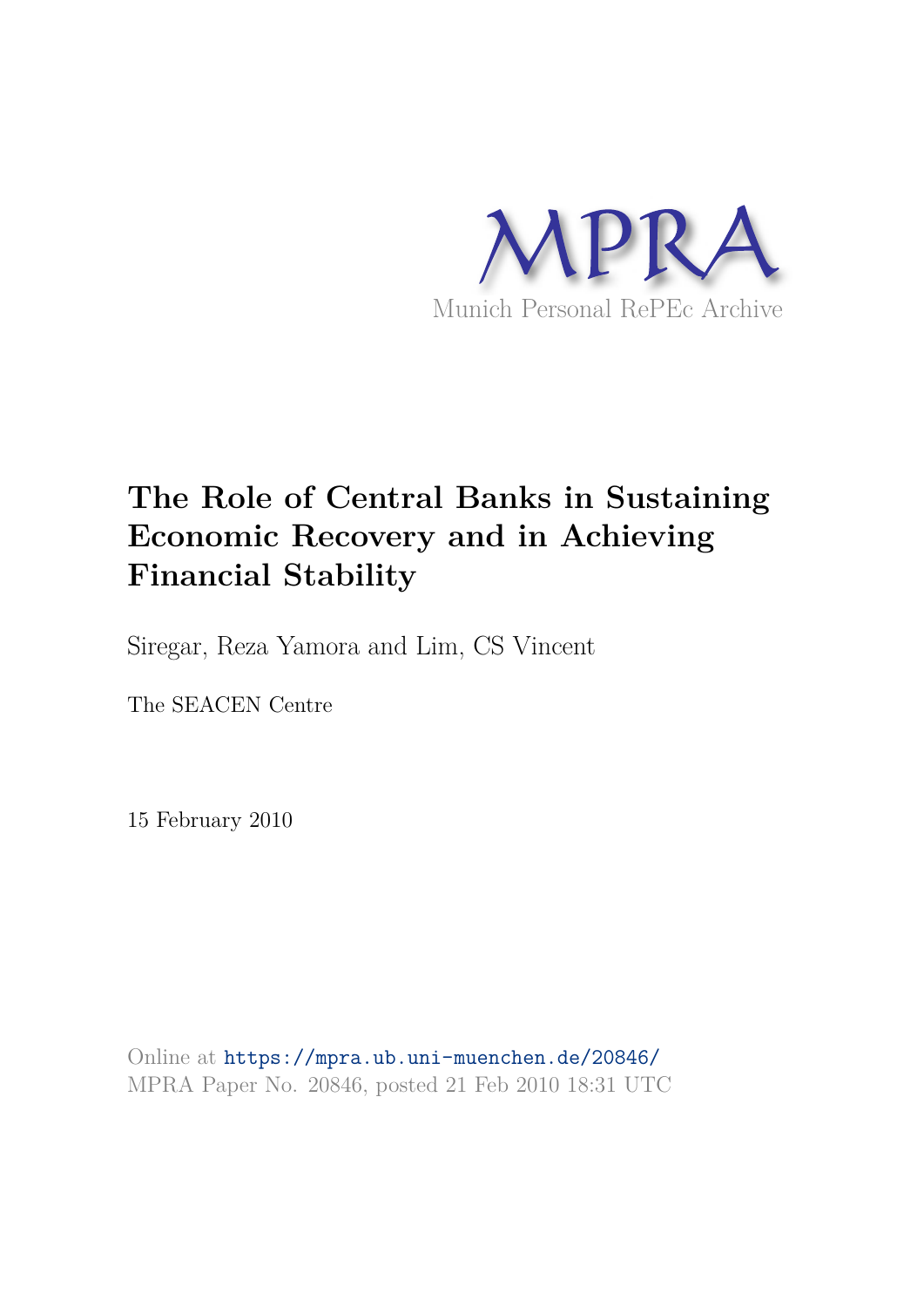# **The Role of Central Banks in Sustaining Economic Recovery and in Achieving Financial Stability**

Siregar, Reza Yamora and Lim, CS Vincent<sup>1</sup>

The Southeast Asian Central Banks (SEACEN) Research and Training Centre, Kuala Lumpur, Malaysia

February 2010

<sup>&</sup>lt;sup>1</sup> The authors would like to thank SEACEN member banks for the replies to the various questionnaires. However, the views and comments expressed in the paper are those of the authors and do not necessarily represent those of The SEACEN Centre, or the SEACEN member central banks/monetary authorities. Contribution of fellow colleagues, Nurulhuda and Seow Yun Yee for research assistance and editorial work respectively is also greatly acknowledged. This staff paper was initially presented as a background paper to facilitate discussions at the  $45<sup>th</sup>$  SEACEN Governors' Conference in Siem Reap, Cambodia on 26-28 February 2010.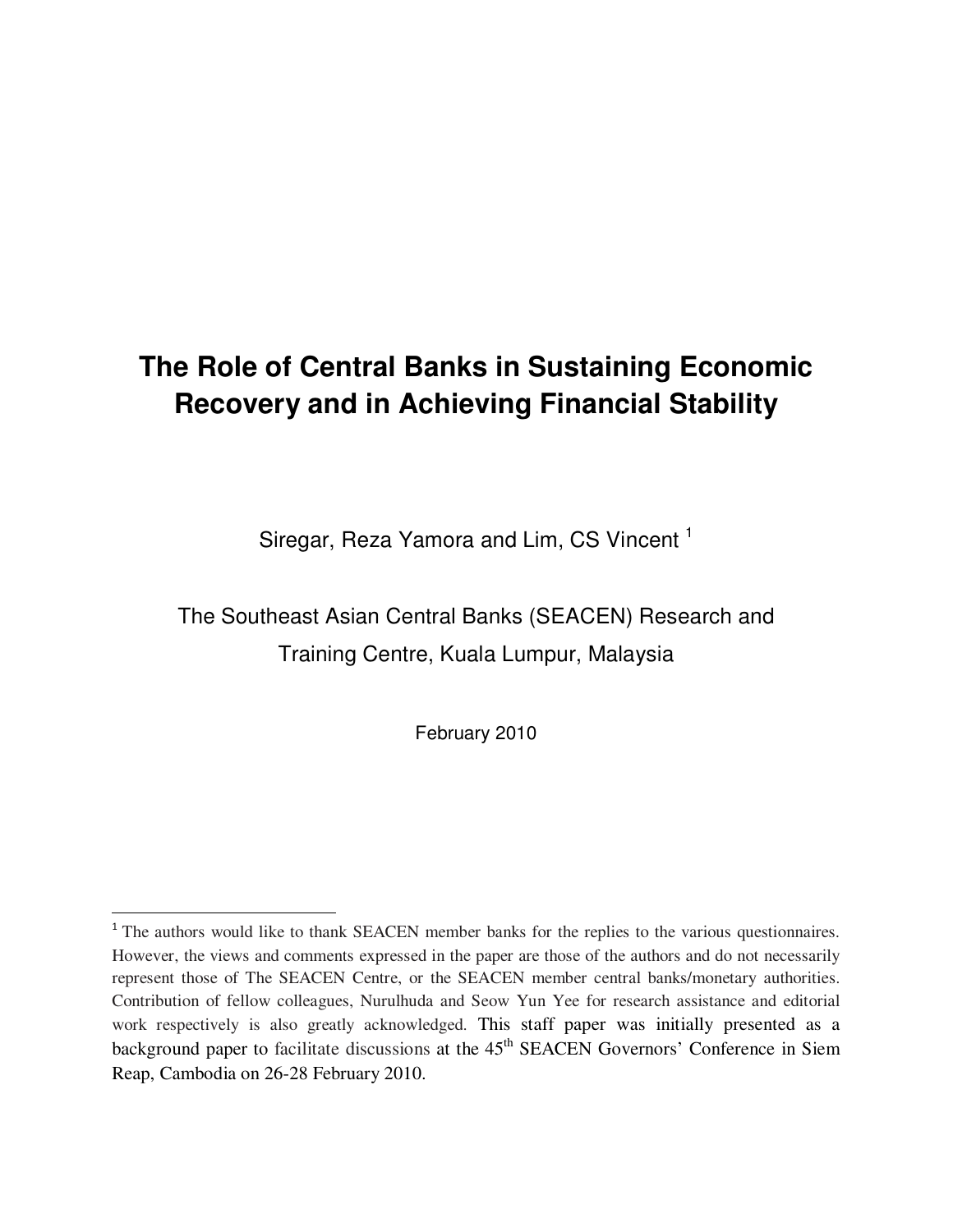# **Abstract**

Whenever a financial crisis occurs, threatening a possible financial meltdown, central banks have to be at the forefront in combating, neutralizing the crisis and restoring financial stability and economic growth. In this regards, the present sub-prime crisis which originated from the US highlights a few key issues for SEACEN Central banks. This paper reviews the policy responses to the crisis which include exit policy strategies from stimulus monetary packages. To strengthen the soundness of the financial system, going forward, the paper also highlights counter-cyclical and macro-prudential regulations that central banks may want to actively look into. These include crossborder policy cooperation and coordination, particularly in the form of the college of supervisors.

**Key Words:** - SEACEN; -Central Banks; - Financial Stability; - Prudential Regulation; -Supervision.

**JEL Classification:** E52; E58; G28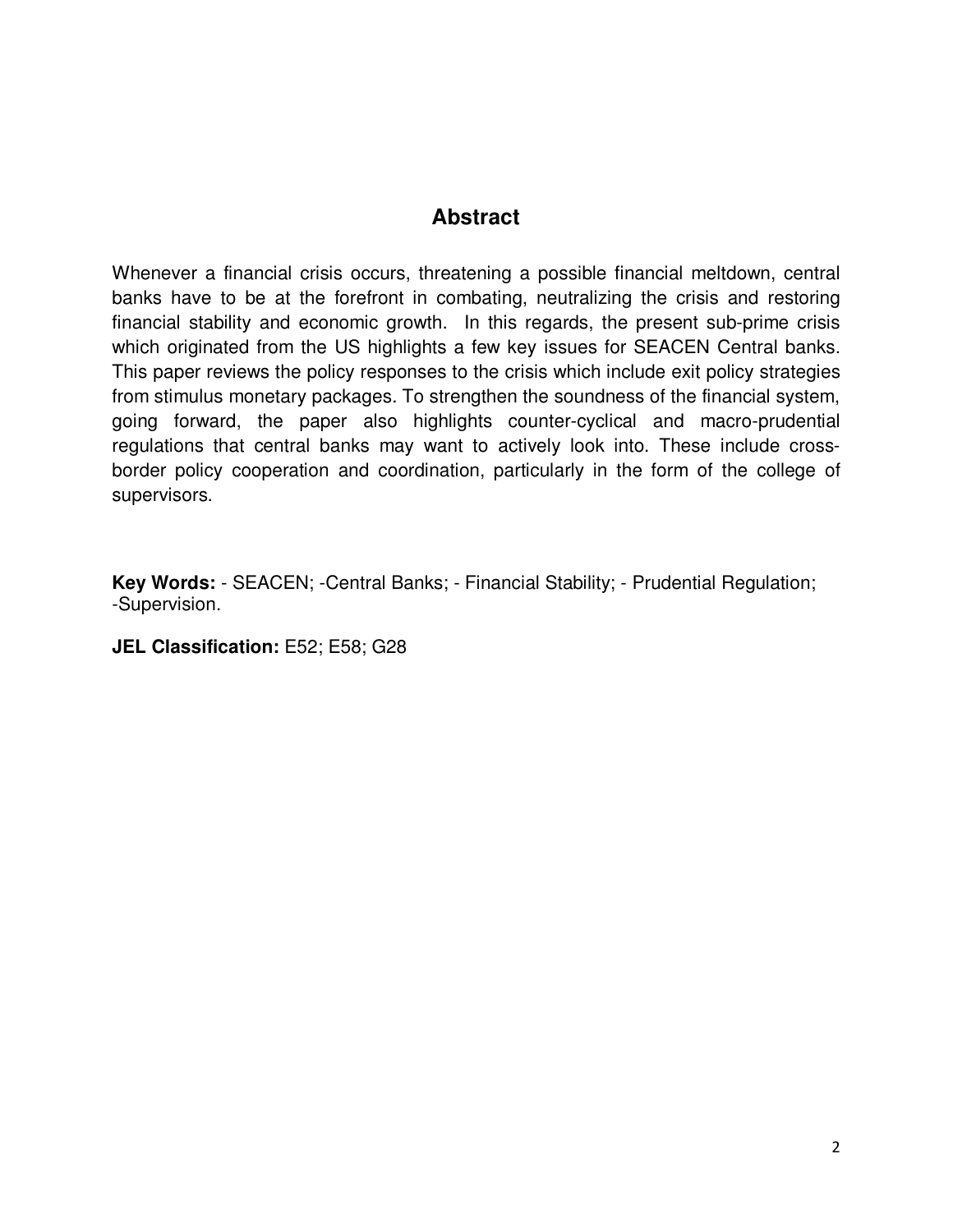#### **1. Introduction**

The recent global financial meltdown, which originated from a dramatic rise in mortgage delinquencies and foreclosures in the United States, has caused havoc for financial institutions and markets worldwide. Fortunately, the financial sectors of the SEACEN countries have limited exposure to sub-prime and derivatives products. A series of postcrisis reforms implemented following the Asian financial crisis of 1997, have improved the overall soundness of financial institutions of SEACEN countries by contributing to the strength of their balance sheets even prior to the onset of the present financial crisis (Table 1). However, the real sectors of these economies have not been spared from the adverse consequences of the recent global economic slowdown. Largely attributed to its close trade ties with high-income countries, the Asia and Pacific region has seen a large drop in exports and industrial productions as well as declining investment.

Since the second half of 2009, signs are increasingly showing that the world's economies are stirring back to life. According to the IMF Outlook (October 2009), financial conditions have improved and the risks to the global financial systems have moderated somewhat from the extreme levels. Commodity prices have recovered and portfolio flows have resumed in many emerging markets. The unprecedented global stabilization efforts in the form of monetary and fiscal policies have prevented a deeper worldwide recession, and global economic growth is likely to resume in the first half of 2010. The Outlook also notes that emerging and developing countries are leading the economic recovery.

In his speech delivered at the annual conference of the Confederation of British Industries (CBI) in London in November 2009, the Managing Director of the IMF reminded policy makers around the globe that even though the storm may have passed, and the worst has been averted, the global economy remains highly vulnerable. This fragile recovery was made clear on November 25, 2009 when the city-state of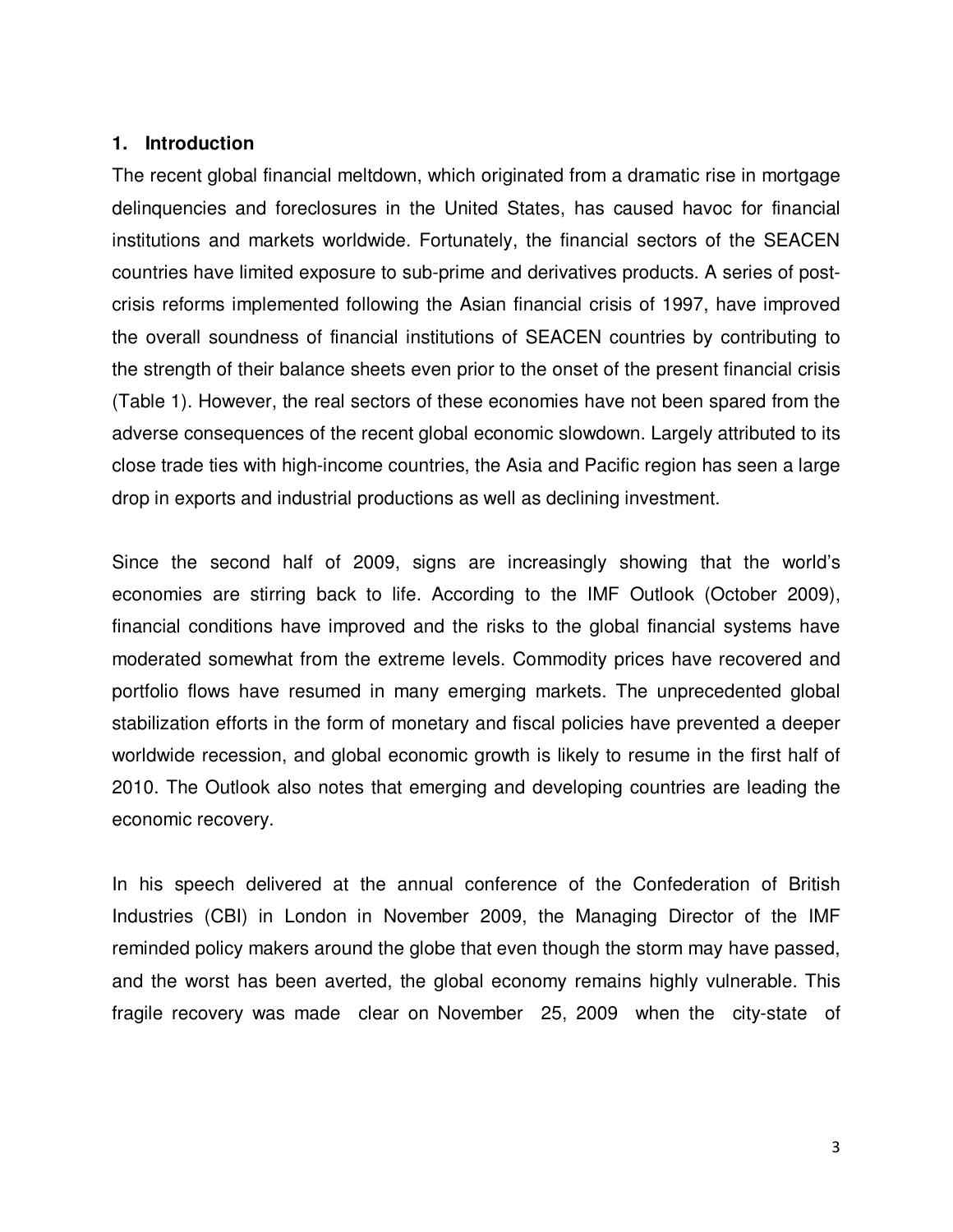# **Table 1**

# **Financial Soundness Indicators**

|                    |      | Non-Performing Loans(% of Bank<br>Loans) | <b>Risk-Weighted Capital Adequacy</b><br>Ratio (%) |                        |                | <b>Bank Return on Assets (%)</b> |
|--------------------|------|------------------------------------------|----------------------------------------------------|------------------------|----------------|----------------------------------|
|                    | 2007 | 2009                                     | 2007                                               | 2009                   | 2007           | 2009                             |
| Cambodia           | 3.4  | $6.1$ Sep/                               | 23.6                                               | $32.2$ Sep/            | $\blacksquare$ | $\blacksquare$                   |
| Fiji               | 6.0  | $3.3$ Sep/                               | 13.2                                               | 16.2 $\text{Sep/}$     |                |                                  |
| Indonesia          | 4.02 | $3.9$ <sup>Oct/</sup>                    | 19.2                                               | 17.5 $^{Oct/}$         | 2.8            | $2.7$ Apr/                       |
| Korea              | 0.64 | $1.2$ Sep/                               | 12.0                                               | $14.3$ Jun/            | $1.1$          | $0.5^{Dec 08/}$                  |
| <b>Malaysia</b>    | 6.4  | 4.6 $_{\text{Apr/}}$                     | 13.2                                               | 14.1 $^{Nov/}$         | 1.5            | 1.5 $^{Dec~08/}$                 |
| Mongolia           | 3.2  | 16.5 $\text{Sep}$                        | 14.2                                               | $7.5$ Sep/             | -              | ٠                                |
| <b>Myanmar</b>     | 2.38 | $2.6$ Sep/                               | 43.4                                               | $57.3$ <sup>Sep/</sup> | $\blacksquare$ | $\blacksquare$                   |
| <b>Nepal</b>       | 10.3 | $3.6 S^{ep/}$                            | $-1.71$                                            | $4.3$ Jun/             | $\blacksquare$ | $\blacksquare$                   |
| Papua New Guinea   | 1.68 | $1.4$ Jun/                               | $\blacksquare$                                     | $\blacksquare$         | $\blacksquare$ | $\blacksquare$                   |
| <b>Philippines</b> | 4.45 | $3.3$ Sep/                               | 15.9                                               | $15.5$ Mar/            | $1.3$          | $0.8$ $^{\rm{Mar/}}$             |
| <b>Singapore</b>   | 1.5  | $2.3$ Sep/                               | 13.5                                               | 16.5 $\text{Sep/}$     | $1.3$          | 1.1 $Dec 08/$                    |
| Sri Lanka          | 5.0  | $8.6$ Sep/                               | 13.6                                               | 14.1 $\text{Sep}$      | $\blacksquare$ | $\blacksquare$                   |
| <b>Taiwan</b>      | 1.83 | $1.4$ Sep/                               | 10.8                                               | 11.6 $\text{Sep}$      | $0.14^{$ Dec/  | $0.3$ Jun/                       |
| <b>Thailand</b>    | 7.28 | $5.3$ <sup>Sep/</sup>                    | 15.4                                               | 16.4 $\text{Sep}$      |                | 1.0 $Dec 08/$                    |
| Vietnam            | 1.5  | $2.2$ Sep/                               | $\blacksquare$                                     |                        |                |                                  |

Sources: Replies to SEACEN Key Economic Indicators Survey 2010, SEACEN Member Bank Websites and IMF Global Financial Stability Report Oct. 2009.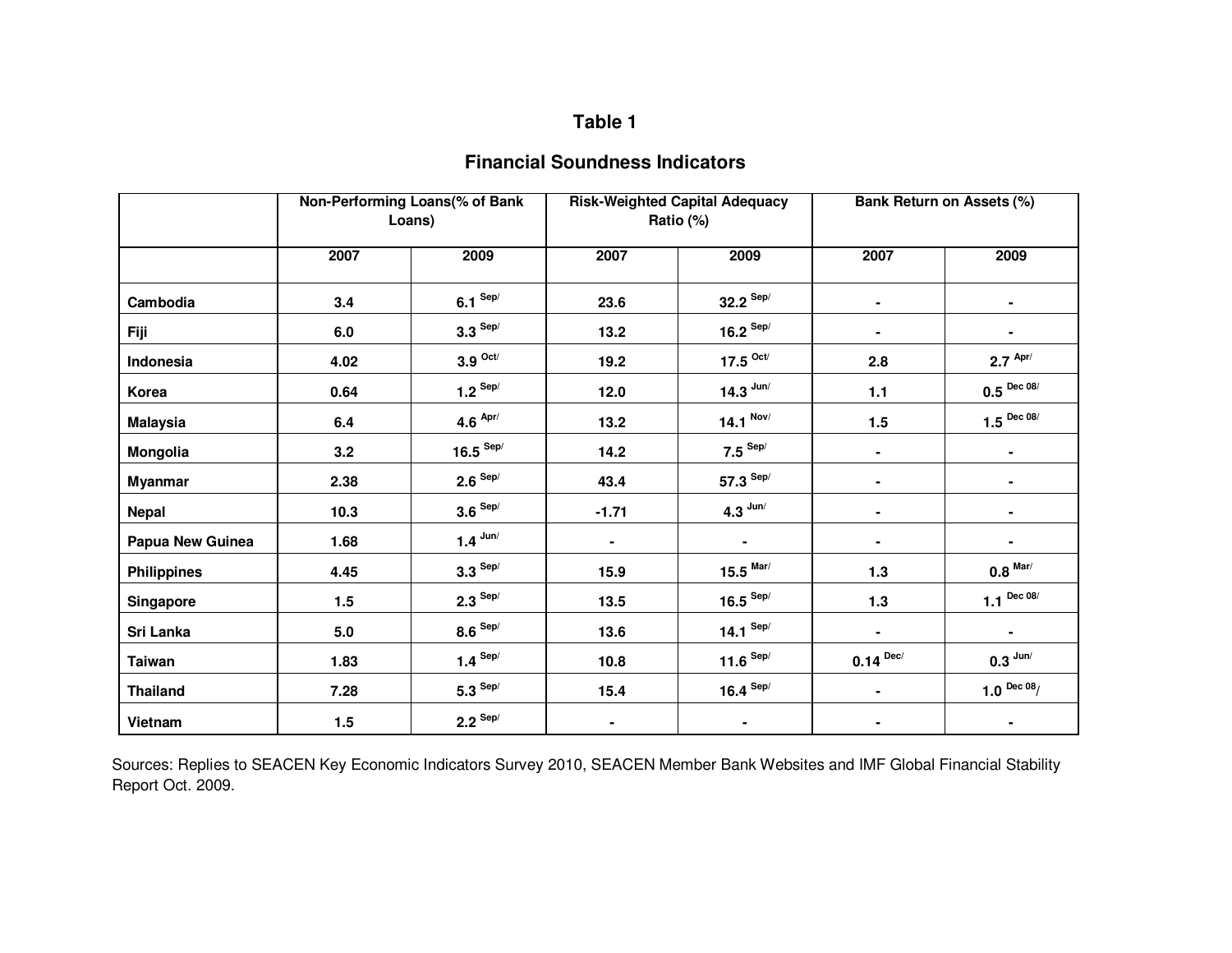Dubai shocked the global investment community by requesting creditors of its portsand-property conglomerate, Dubai World, for a six-month payment standstill on its debts of billions of dollars. Although the near outlook may still remain uncertain, the recent crisis has, however, undoubtedly underscored the rising global integration of the financial sectors of the SEACEN countries and raised new and profound challenges facing the central banks in this region and around the world.

Going forward, it is important that the SEACEN central banks forge ahead and consider a number of reforms to enhance the stability of their financial systems. Some of the proposed measures may structurally alter the core anchor and operation of monetary policy. This paper also puts forward some of these pressing challenges, covering the regulatory and supervisory fronts, facing the central banks around the world, including SEACEN member banks and monetary authorities.

## **2. Review of Policy Responses and Exit Strategies**

#### **2.1 Review of Monetary Policy Responses**

As in advanced economies, the basic thrust of monetary policy in most of the SEACEN countries is to ease the impact of the deleveraging process in the global economy on domestic liquidity, and to help mitigate the full implication of the sub-prime crisis on the real sectors of the economy. The current financial turmoil confronted the emerging market economies (EMEs) with two shocks: a 'sudden stop' of capital flows driven by the deleveraging and a collapse in export demand associated with the global slump.

It is imperative to note here that in contrast to previous capital account crises, including that of the 1997 East Asian financial crisis where investors lost confidence in the local currencies, the pullbacks from most of the EMEs during the recent sub-prime crisis reflect more of the consequences of financial liquidity pressures in developed economies at the epicenter of the crisis. This critical contrast implies that there should therefore, be less risk this time around, on the monetary policy easing strategies by the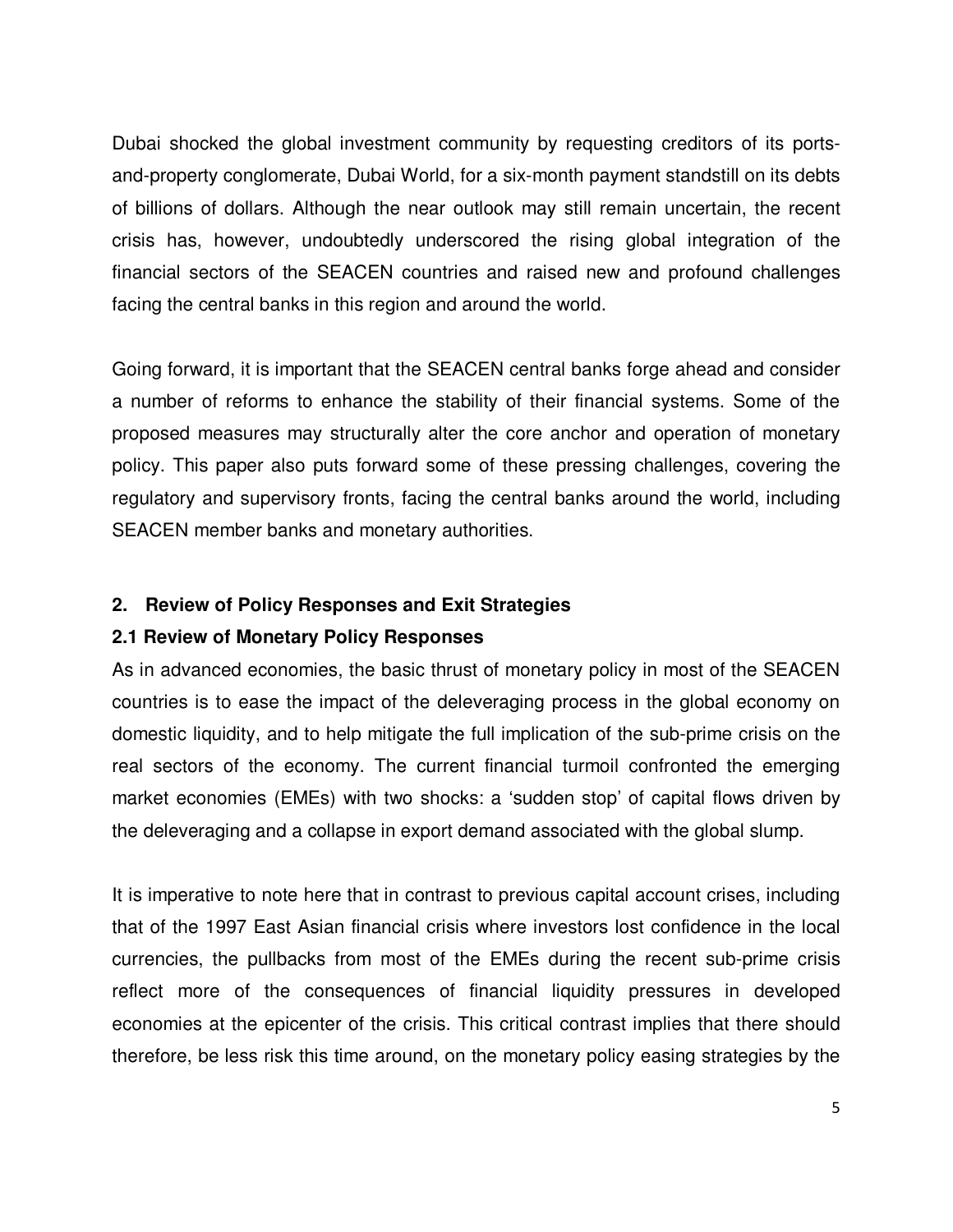EMEs which will lead to a further loss of confidence, capital outflows, and excessive pressure on the currencies.

Indeed, the central banks of the SEACEN countries have employed multiple policies and strategies to carry out their monetary policy easing (Table 2 and Appendix 1). In brief, most of the SEACEN economies lowered their policy rates considerably. Indonesia, for instance, has reduced its policy rate from 9.5 percent in December 2008 to 6.5 percent in August 2009. Similar policy measures were taken by other major SEACEN economies, including Thailand, Malaysia and Korea. For some of these economies, the policy rates by the end of third quarter 2009, hovered around the lowest ranges ever reported for a long time, between 1- 2 percent. Yet, many of the EMEs have also experienced the limitations of their interest rate policies, especially on the credit market during the present global economic slowdown. To address structural impediments to monetary transmission, a number of policy initiatives were undertaken. For the SEACEN economies, one of the most common measures has to do with the lowering of the reserve requirement ratio.

Beyond the standard interest rate policy and reserve requirement adjustments, to further stimulate the credit market in the country, the SEACEN central banks have also pressed forward a number of 'quantitative measures'. These measures include various 'credit easing' (CE) and 'quantitative easing' (QE) policies. Korea, for instance, has been among the most active in employing various CE and QE measures. To instill market confidence and financial sector stability, the Korean government together with the Bank of Korea have announced guarantees of repayment of banks' external borrowings; extended foreign currency liquidity through foreign exchange swaps; provided liquidity to domestic banks, including those of the Korean branches of foreign banks; and tax exemptions for foreign investment in Korean treasury bonds and monetary stabilization bonds.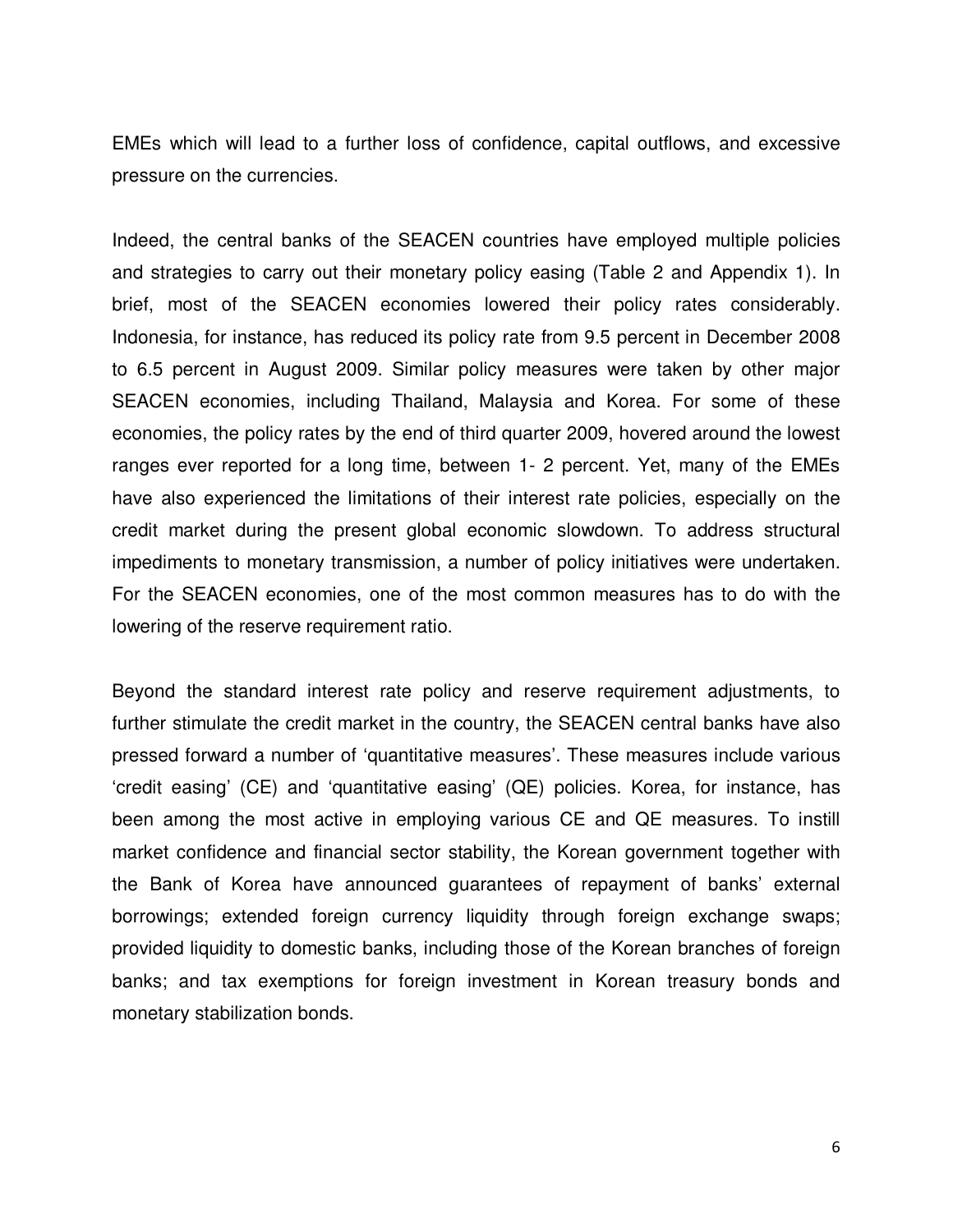## **Table 2**

### **A Summary of Central Banks' Main Policy Responses to the Crisis**

|                                             | Cambodia  | 定         | Indonesia | Korea     | Malaysia  | Mongolia  | Philippines | <b>New</b><br>Guinea<br>Papua <sup>l</sup> | Singapore | Sri Lanka            | Taiwan    | Thailand  | Vietnam   |
|---------------------------------------------|-----------|-----------|-----------|-----------|-----------|-----------|-------------|--------------------------------------------|-----------|----------------------|-----------|-----------|-----------|
| <b>DOMESTIC FINANCIAL POLICIES</b>          |           |           |           |           |           |           |             |                                            |           |                      |           |           |           |
| <b>Deposit Guarantee</b>                    |           |           | $\bullet$ |           | $\bullet$ | $\bullet$ | $\bullet$   |                                            | $\bullet$ | $\bullet^{\text{T}}$ | $\bullet$ | $\bullet$ |           |
| <b>Government Stake in Banks</b>            |           |           |           | $\bullet$ |           | $\bullet$ |             |                                            |           |                      |           |           |           |
| <b>Regulatory Forbearance and</b>           | $\bullet$ |           | $\bullet$ |           |           | $\bullet$ | $\bullet$   |                                            | $\bullet$ | $\bullet$            | $\bullet$ | $\bullet$ | $\bullet$ |
| <b>Surveillance</b>                         |           |           |           |           |           |           |             |                                            |           |                      |           |           |           |
|                                             |           |           |           |           |           |           |             |                                            |           |                      |           |           |           |
| <b>MONETARY POLICY</b>                      |           |           |           |           |           |           |             |                                            |           |                      |           |           |           |
| <b>Policy Rate</b>                          |           |           | $\bullet$ |           | $\bullet$ | $\bullet$ | $\bullet$   | $\bullet$ <sup>2/</sup>                    |           | $\bullet$            | $\bullet$ | $\bullet$ | $\bullet$ |
| <b>Reserve Ratio</b>                        | $\bullet$ | $\bullet$ | $\bullet$ |           | $\bullet$ | $\bullet$ | $\bullet$   |                                            |           | $\bullet$            | $\bullet$ |           | $\bullet$ |
| <b>Liquidity Intervention</b>               | $\bullet$ |           | $\bullet$ |           | $\bullet$ | $\bullet$ | $\bullet$   |                                            | $\bullet$ | $\bullet$            | $\bullet$ | $\bullet$ | $\bullet$ |
|                                             |           |           |           |           |           |           |             |                                            |           |                      |           |           |           |
| <b>OTHERS</b>                               |           |           |           |           |           |           |             |                                            |           |                      |           |           |           |
| <b>Exchange Rate Management</b>             | $\bullet$ | $\bullet$ | $\bullet$ | $\bullet$ |           | $\bullet$ | $\bullet$   | $\bullet$                                  | $\bullet$ | $\bullet$            | $\bullet$ |           | $\bullet$ |
| International Swap Agreements <sup>3/</sup> | $\bullet$ |           | $\bullet$ |           | $\bullet$ |           | $\bullet$   |                                            | $\bullet$ |                      |           | $\bullet$ | $\bullet$ |

Notes:

1/ New scheme to be introduced in 2010.

2 /Increase in policy rate due to inflationary concerns.

3/ ASEAN+3 (Japan, China and Korea) nations have officially signed an agreement to set up a US\$120 billion currency swap fund under the Chiang Mai Initiative Multilateralization (CMIM). CMIM is to be launched on 24 March 2010 (Bank of Japan website).

Sources: ADB (2009), with modifications and updates from SEACEN member banks' replies to survey for EXCO/BOG background papers, December 2009 (see Appendix 1).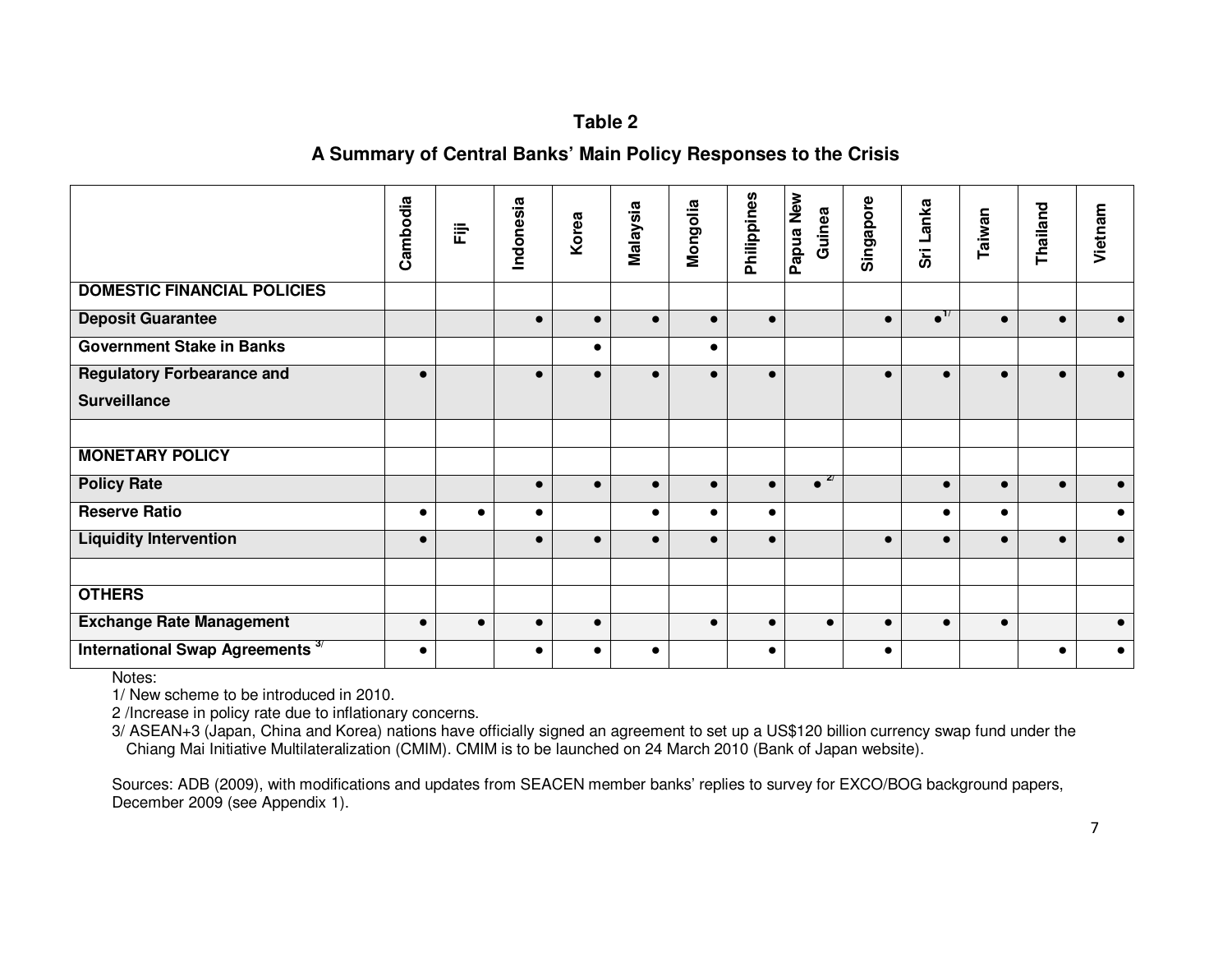Similar actions have been taken by other SEACEN members. Bangko Sentral ng Pilipinas (BSP), for instance, enhanced existing peso repurchase agreement facilities through relaxation in valuation and a broader list of acceptable collaterals. The BSP has also granted regulatory forbearance to banks by allowing reclassifications of financial assets from categories measured at fair value to those measured at amortized cost. Furthermore, the BSP has also pursued quantitative measures by increasing the rediscounting peso budget as well as broadening access to its rediscounting facility.

As in other EMEs, foreign exchange intervention is another frequent measure adopted by the SEACEN members. The volatile flows of capital imply volatile demand and supply of foreign exchanges in the local markets, hence creating unwanted volatilities in the exchange rates of the SEACEN currencies. Between the last quarter of 2008 and the first quarter of 2009, the Indonesian rupiah and the Korean won, for example, depreciated by more than 20 percent, before recovering much of their ground in the second half of 2009. Active open market operation to meet the excess demand and supply is one common measure adopted by the SEACEN central banks to stabilize the foreign exchange market. In addition, countries, such as Vietnam, widened the daily trading exchange rate band for its currency.

In their efforts to mitigate speculative pressures, a few of the SEACEN members have also introduced some administrative controls on foreign exchange transactions and outflows as their first line of defense. Furthermore, regulations on the short-term flows have also been pursued actively. A limitation and complete ban on structured product transactions have been implemented in many SEACEN members. The role of the unremunerated reserve requirement (URR) on short-term capitals was also heightened in the midst of the current volatility in the global financial markets.

In addition to the long list of the CE and QE measures, the SEACEN central banks and commercial banks have also actively strengthened their liquidity positions by vigorously monitoring a set of multiple measures and indicators (Tables 3 and 4). In general, the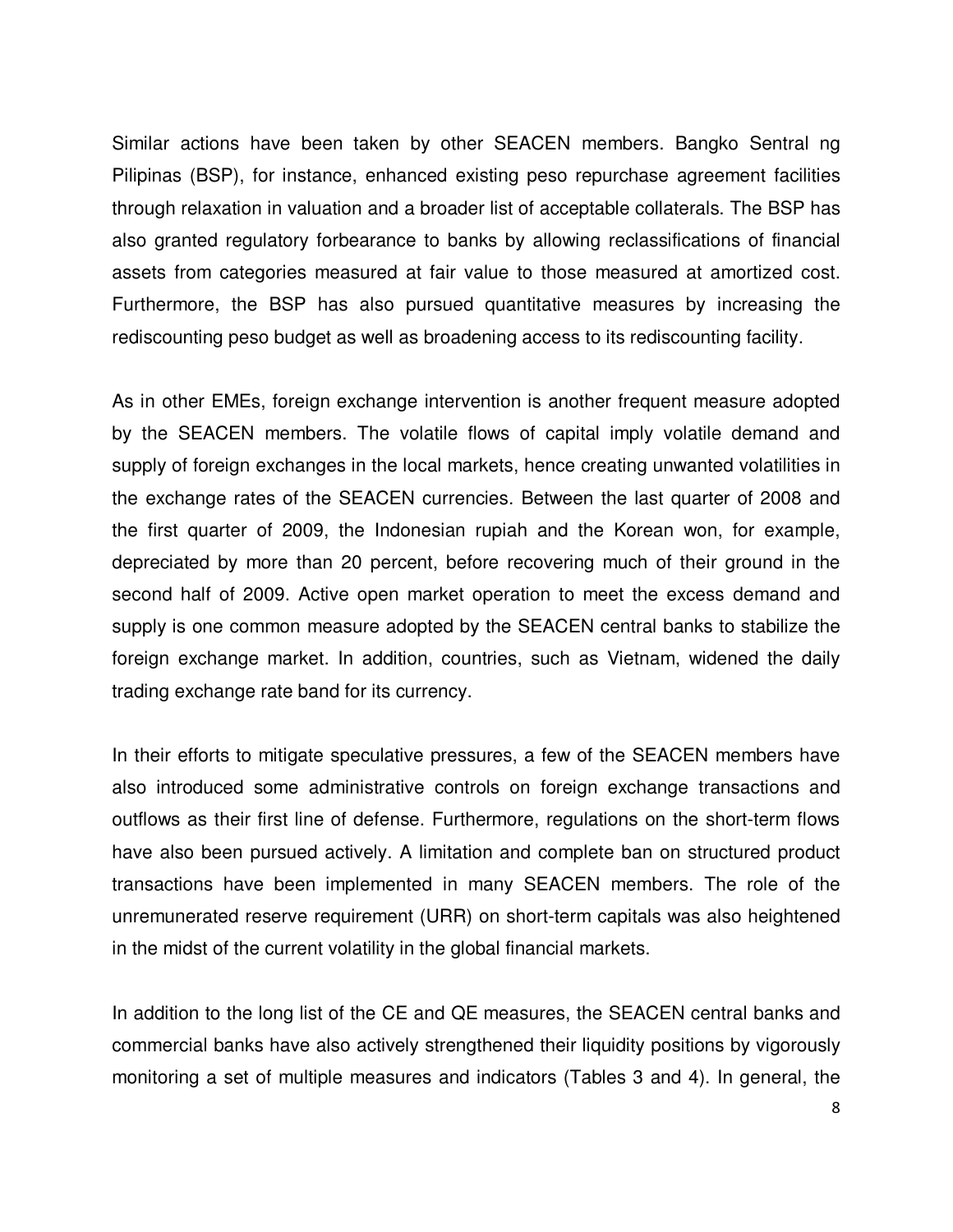three primary regulations on liquidity management and measurement are the required reserve ratio, liquidity reserve ratio, and limits on maturity mismatch. The SEACEN central banks also carried out more frequent onsite and offsite examination of commercial banks' balance sheets. In addition, a large number of the SEACEN members have encouraged commercial banks to not only carry out periodical stress testing but also to actively adopt contingency plans.

The commitment to pursue comprehensive liquidity regulation contributed significantly to the overall strength of the banking system of the SEACEN economies (Table 1). In general, the average capital adequacy ratio of the commercial banks of the SEACEN economies in recent years, has been well above the Basel II requirement and much stronger than the immediate period after the 1997 financial crisis. The strength of the balance sheets is also reflected by the low non-performing loan.

The expansionary monetary policies were accompanied by a variety of fiscal stimulus packages implemented across the SEACEN countries (see Appendix 2). In many countries, a second supplementary package was introduced following the first stimulus budget. On a macro level, the packages were mainly to promote domestic consumption, provide incentives for strategic industries such as SMEs, finance infrastructure projects as in public transport, increase education spending and welfare support for the unemployed and provide support for skill development and job creation.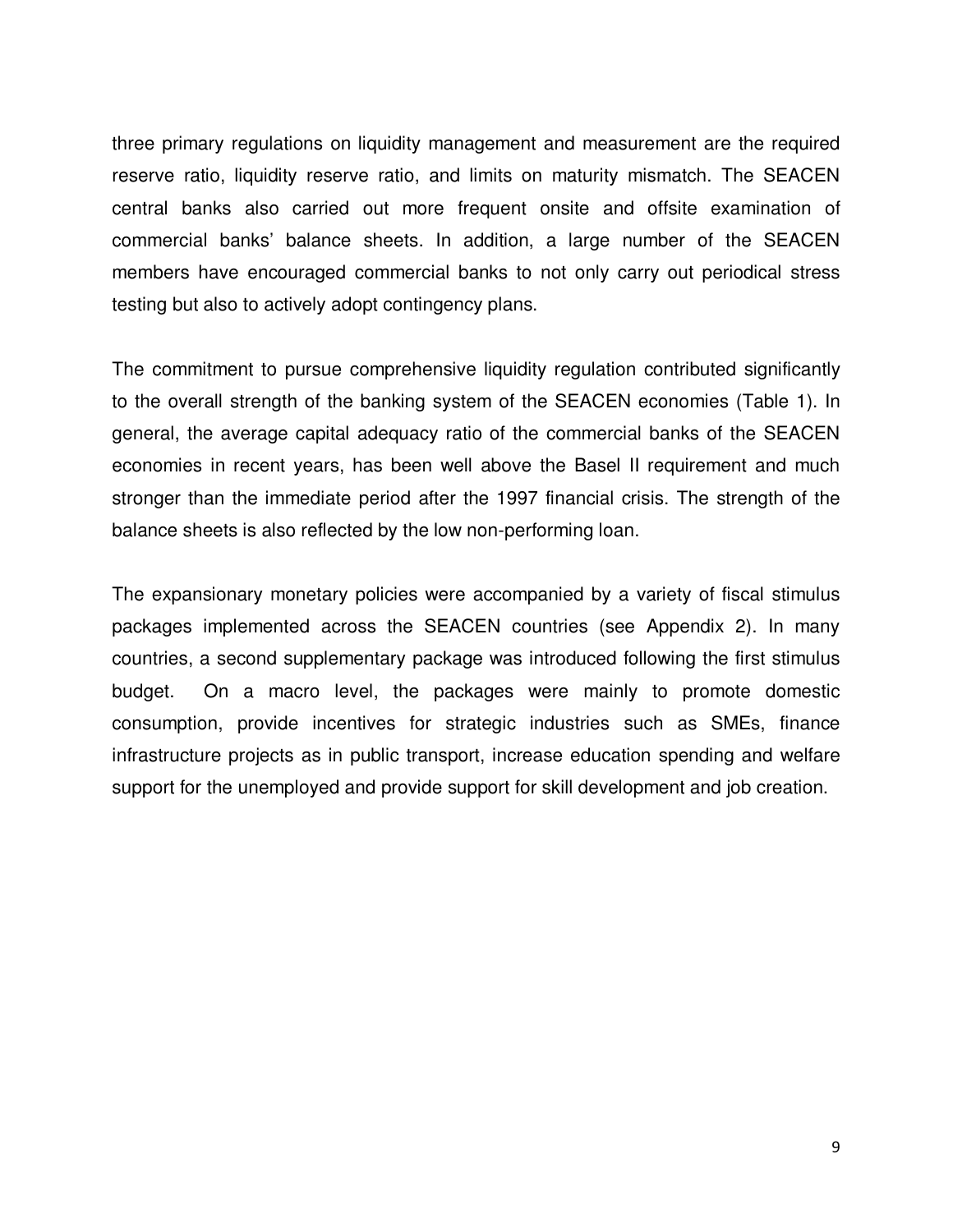# **Table 3**

# **Banks' Liquidity Management**

|                    | Min.<br>holdings<br>of liquid<br>assets | Min.<br>holdings<br>of reserves | Liquidity<br>ratio | <b>Liquidity</b><br>gap limit | <b>Limits on</b><br>concentration<br>of funding | <b>Cash flow</b><br>projection | Max cash<br>outflow | <b>Stress</b><br>testing |
|--------------------|-----------------------------------------|---------------------------------|--------------------|-------------------------------|-------------------------------------------------|--------------------------------|---------------------|--------------------------|
| Cambodia           |                                         | $\sqrt{ }$                      | $\sqrt{ }$         | $\sqrt{ }$                    |                                                 |                                |                     | $\mathcal{N}$            |
| Korea              | $\sqrt{ }$                              | $\sqrt{}$                       | $\sqrt{ }$         | $\sqrt{ }$                    | $\sqrt{ }$                                      | V                              | $\sqrt{}$           |                          |
| <b>Malaysia</b>    | اد                                      | V                               | $\sqrt{ }$         | $\sqrt{ }$                    | $\mathcal{N}$                                   | V                              | V                   |                          |
| Mongolia           |                                         |                                 |                    |                               |                                                 |                                |                     |                          |
| <b>Myanmar</b>     | $\sqrt{ }$                              | $\sqrt{}$                       | $\sqrt{ }$         |                               |                                                 |                                |                     |                          |
| <b>Nepal</b>       | $\sqrt{ }$                              | V                               |                    |                               | $\sqrt{ }$                                      |                                | $\sqrt{}$           |                          |
| <b>Philippines</b> |                                         |                                 | $\sqrt{ }$         |                               |                                                 |                                |                     | $\mathcal{N}$            |
| Sri Lanka          | اد                                      |                                 | $\sqrt{ }$         | $\sqrt{ }$                    |                                                 | $\sqrt{}$                      |                     |                          |
| <b>Taiwan</b>      | $\sqrt{ }$                              | V                               | $\sqrt{ }$         | $\sqrt{ }$                    | V                                               |                                | $\sqrt{}$           |                          |
| <b>Thailand</b>    | اد                                      | V                               | $\mathcal{N}$      | $\sqrt{ }$                    |                                                 |                                | N                   |                          |
| Indonesia          | $\sqrt{ }$                              | $\sqrt{}$                       | $\sqrt{ }$         | $\sqrt{ }$                    | $\sqrt{ }$                                      | V                              |                     | V                        |
| Vietnam            |                                         |                                 |                    |                               |                                                 |                                |                     |                          |

Source: SEACEN Member Banks Replies to Survey for Research Project on "Liquidity Measurement and Management", June 2009.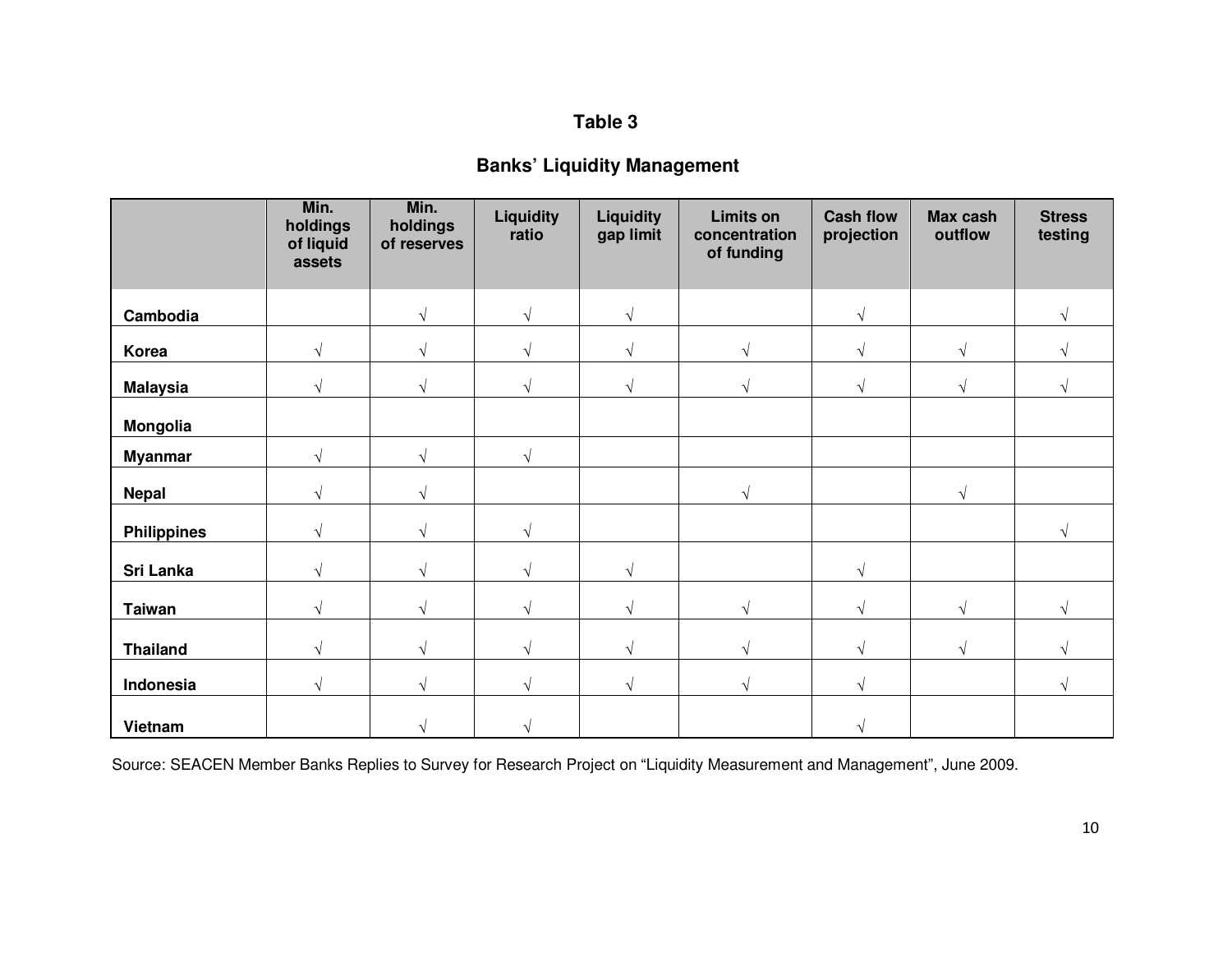# **Table 4**

# **Selected Central Banks' Liquidity Management Policies**

|                    | <b>Min holdings</b><br>of liquid<br>reserves | <b>Monitoring</b><br>via data<br>submission | <b>Monitoring via</b><br>onsite/offsite<br>examination | <b>Encourage</b><br>contingency<br>panning |
|--------------------|----------------------------------------------|---------------------------------------------|--------------------------------------------------------|--------------------------------------------|
| Cambodia           |                                              |                                             |                                                        |                                            |
| Korea              |                                              |                                             |                                                        |                                            |
| <b>Malaysia</b>    |                                              |                                             |                                                        |                                            |
| <b>Mongolia</b>    |                                              |                                             |                                                        |                                            |
| <b>Myanmar</b>     |                                              |                                             |                                                        |                                            |
| <b>Nepal</b>       |                                              |                                             |                                                        |                                            |
| <b>Philippines</b> |                                              |                                             |                                                        |                                            |
| Sri Lanka          |                                              |                                             |                                                        |                                            |
| <b>Taiwan</b>      |                                              |                                             |                                                        |                                            |
| <b>Thailand</b>    |                                              |                                             |                                                        |                                            |
| Indonesia          |                                              |                                             |                                                        |                                            |
| Vietnam            |                                              |                                             |                                                        |                                            |

Source: SEACEN Member Banks Replies to Survey for Research Project on "Liquidity Measurement and Management", June 2009.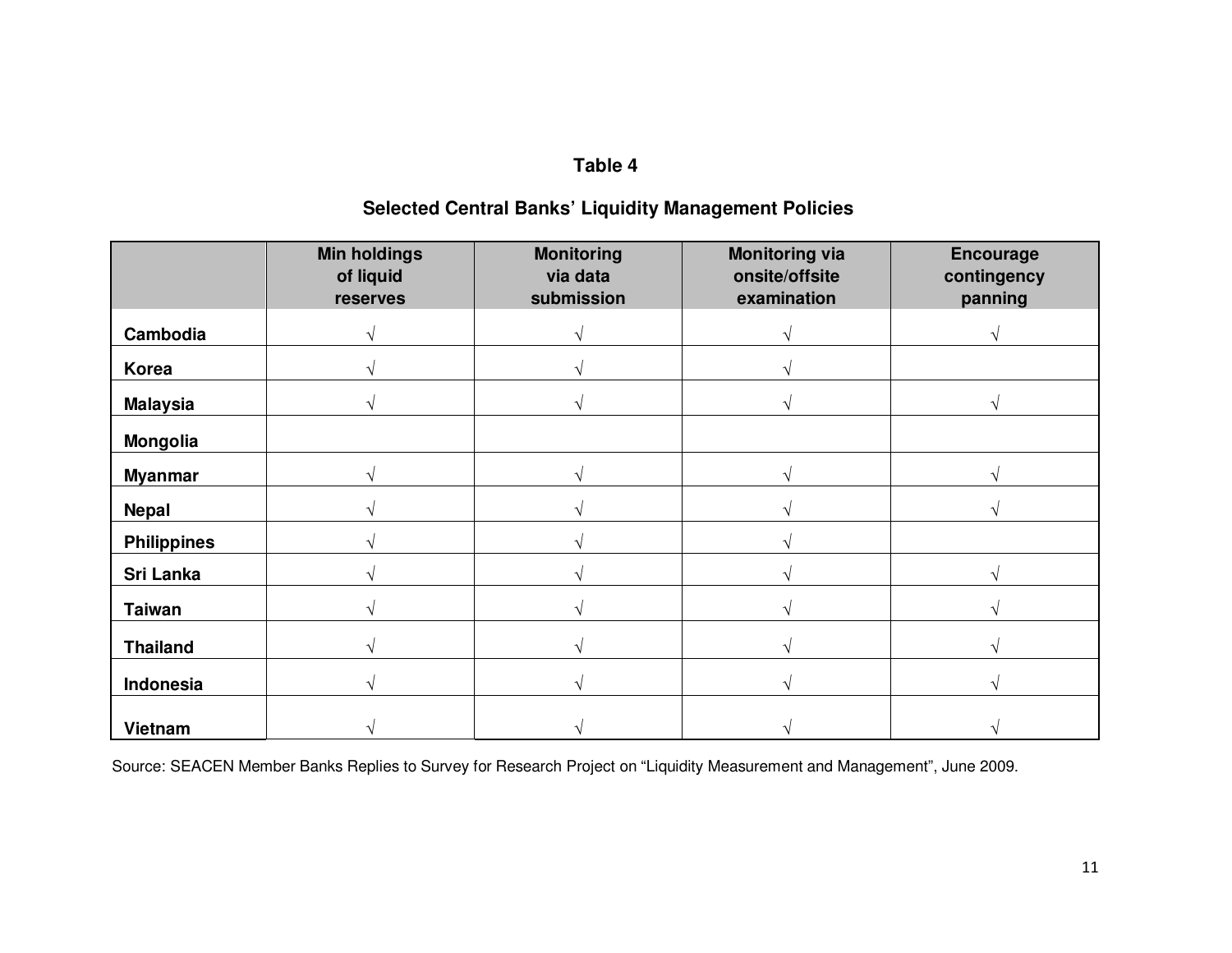#### **2.2 Exit Policies**

With recovery in sight, it is vital to review exit strategies, including practical considerations as to when and how to exit. In October 2009, the Reserve Bank of Australia (RBA) raised its cash rate by 25 basis point, and became the first country to exit from its soft monetary policy stance taken during the recent global financial crisis. Following the footstep of RBA, the Central Bank of the People's Republic of China, raised the yield on its one-year bill and the reserve requirement ratio in January 2010, to cool the economy amid worries of rising inflationary pressure driven by excess credit expansion.

During the G-20 Finance Ministers and Governors Meeting in November 2009, the IMF has crafted seven principles for exit policies which are "intended to establish common ground for the design and implementation of policies during the exit from the extraordinary support measures taken during the crisis" (IMF (2009)).The *first principle* recommends that the timing of exits be dependent on the state of the economy and the financial system, and should err on the side of further supporting demand and financial repair. Policy stimulus and other critical support measures should be withdrawn only when there is firm evidence of durable financial stability and a self-sustaining recovery in private demand. To anchor market expectation, it is important to stress the need for the exit plans to be well established early and communicated clearly by the policy makers to the public.

The strength of the fiscal position is also going to be critical for the design of a sustainable exit policy. The *second principle,* therefore, underlines the need to have fiscal consolidation as a top policy priority. The *third principle* recommends that fiscal exit strategies be transparent, comprehensive, and communicated clearly, with the goal of lowering public debt to prudent levels within a clearly-specified time frame. The *fourth principle* argues that stronger primary balances should be the key driving force of fiscal adjustment, beginning with actions to ensure that crisis-related fiscal stimulus measures remain temporary. In short, the last three principles stress the importance of avoidance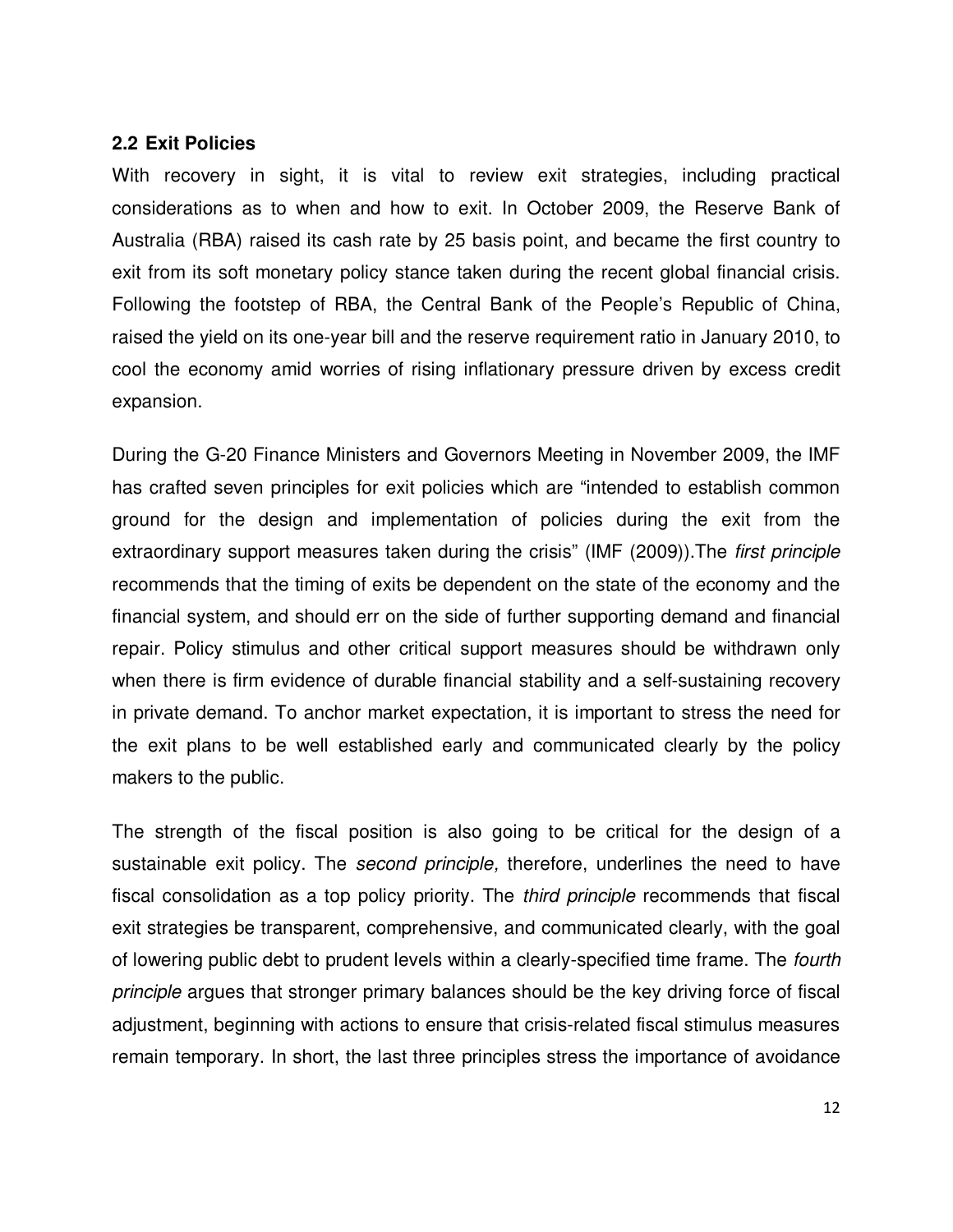of any potential 'fiscal dominance' which has proven to hamper and limit the effectiveness of the monetary policy in general. Meanwhile, the G20 Meeting in November 2009 notes that it may be too early to end fiscal stimulus.

Unconventional monetary policy does not necessarily have to be unwound before conventional monetary policy is tightened. This is *the fifth principle* of the exit strategy. Maintaining unconventional monetary policy measures does not necessarily constrain increases in policy rates. Exiting from the loose monetary policy stance may warrant an immediate rise in the policy rate before unconventional monetary policy stimulus is fully withdraw. In this respect, a number of issues need to be carefully considered. First and foremost are the condition of credit markets and the pass-through effects of the policy rate adjustment into the commercial bank rates. In some countries, a key challenge is to manage the reduction of government bonds from the central bank balance sheet without causing inflationary pressure or threats to economic recovery.

Past financial crises have demonstrated that the fragility of the financial system and uncertainties may last for some time after the initial stage of the systemic financial crisis. Therefore, any exit strategy must be paced out with a clear priority to avoid any market disruption. Thus, the *sixth exit principle* is that economic conditions, stability of the financial system, and market-based mechanism should dictate when and how financial sector support is removed. Key concerns here include when guarantees on bank liabilities should be phased out. It is important to establish steps to strengthen the financial regulatory framework and supervision.

The last critical point, *the seventh principle*, on the exit strategy is on the need to have a credible policy coordination of the exit policy. The unwinding of a number of stabilization policies will arguably be better carried out by informal or formal coordination among a number of countries. The uncoordinated withdrawal of deposit protection and of other bank guarantees, for instance, may trigger unwanted movements of capital from one country to another. As would be further touched upon, internationally coordinated financial regulations are necessary to avoid regulatory and other types of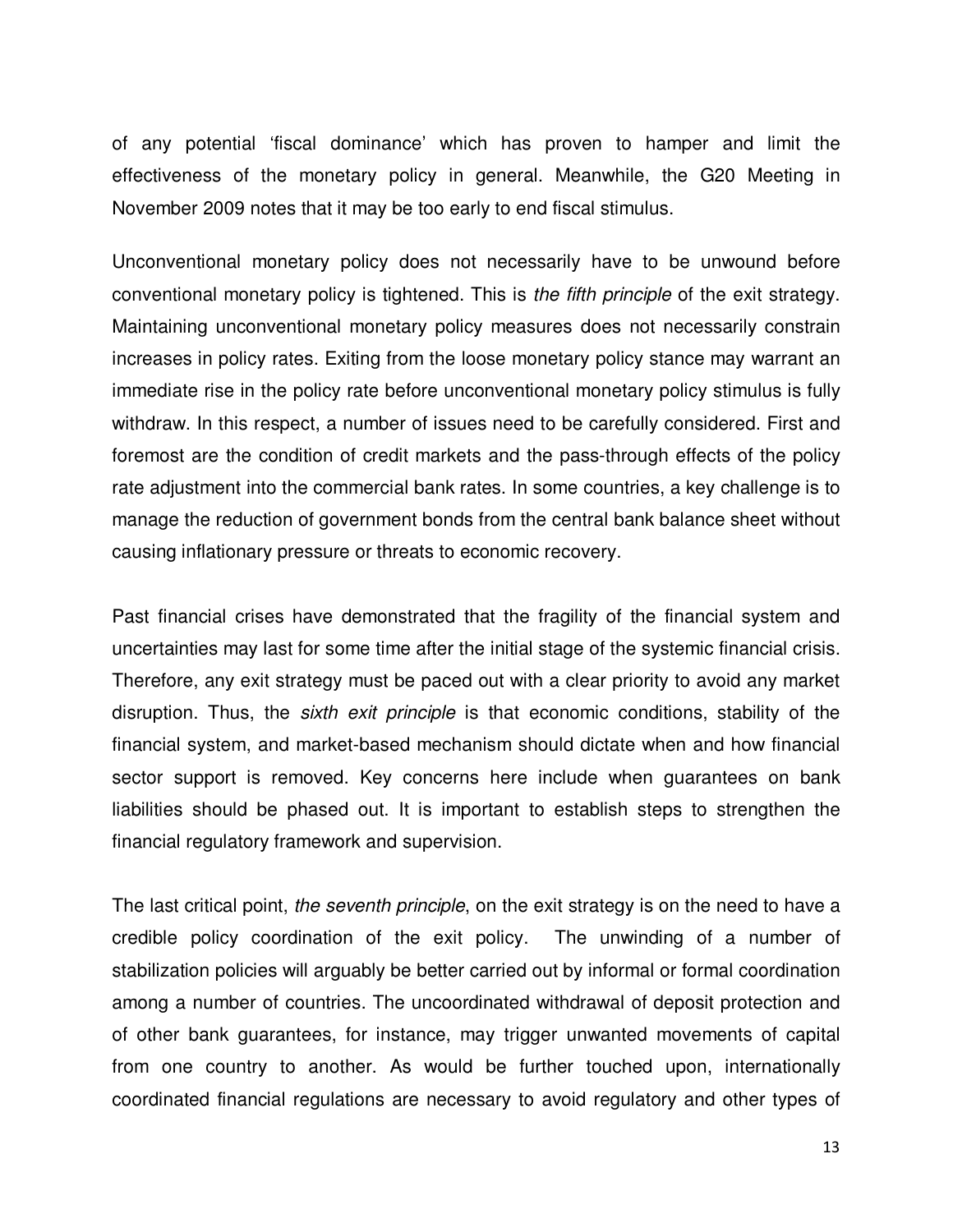arbitrage. Similarly, the move to raise the domestic policy rate may warrant an international coordination to avoid any unwanted consequences. A rise in interest rate differential could potentially create havoc for the management of exchange rate and monetary policy management in general.

Furthermore, it is imperative that the SEACEN central banks weigh in the benefits and the costs of the exit policy within the overall management of global capital flows. In particular, the response of the SEACEN central banks should be carefully weighed against the policy measures taken by the major developed economies, especially those of the US Federal Reserve Board System. Since the November G-20 Meeting, the rest of the world, including the Asian countries, have expressed concerns over potential challenge posed by the US Fed's zero-percent fed-funds rate policy. This zero-rate policy, combined with the weak US dollar, has so far flooded the Asian markets with excess dollars. A rise in the domestic policy rate in any of the SEACEN countries, as a part of the exit strategy, would likely amplify capital inflows, especially portfolio flows which in turn, could fuel asset bubbles in the domestic economies.

Also, there are some fundamental challenges on the assessment of the exit policy (BIS, 2009). Firstly, due to long lags, the assessment of the full impact of monetary policy is likely to be extremely difficult and tricky. Secondly, various policies were initiated amid complicated fiscal and financial policy environments, making assessment of exit policy initiatives challenging. Thirdly, there is a need for the central bank to consider a specific set of criteria/indicators to assess the progress of the exit policy.<sup>2</sup>

Furthermore, when expansionary monetary policies are both conventional and unconventional in nature, it may prove rather difficult to craft and execute exit monetary

<sup>&</sup>lt;sup>2</sup> The unwinding of monetary policy could result in higher interest rate which could lead to volatile capital flows. In terms of financial stability, central banks need to consider specific criteria for exit policies including the soundness of banks (for example, non-performing loans, leverage, capital adequacy and CDS spreads) and the level of turmoil in financial markets (bid-ask spreads, deviations of covered interest parity, turnover and volatility).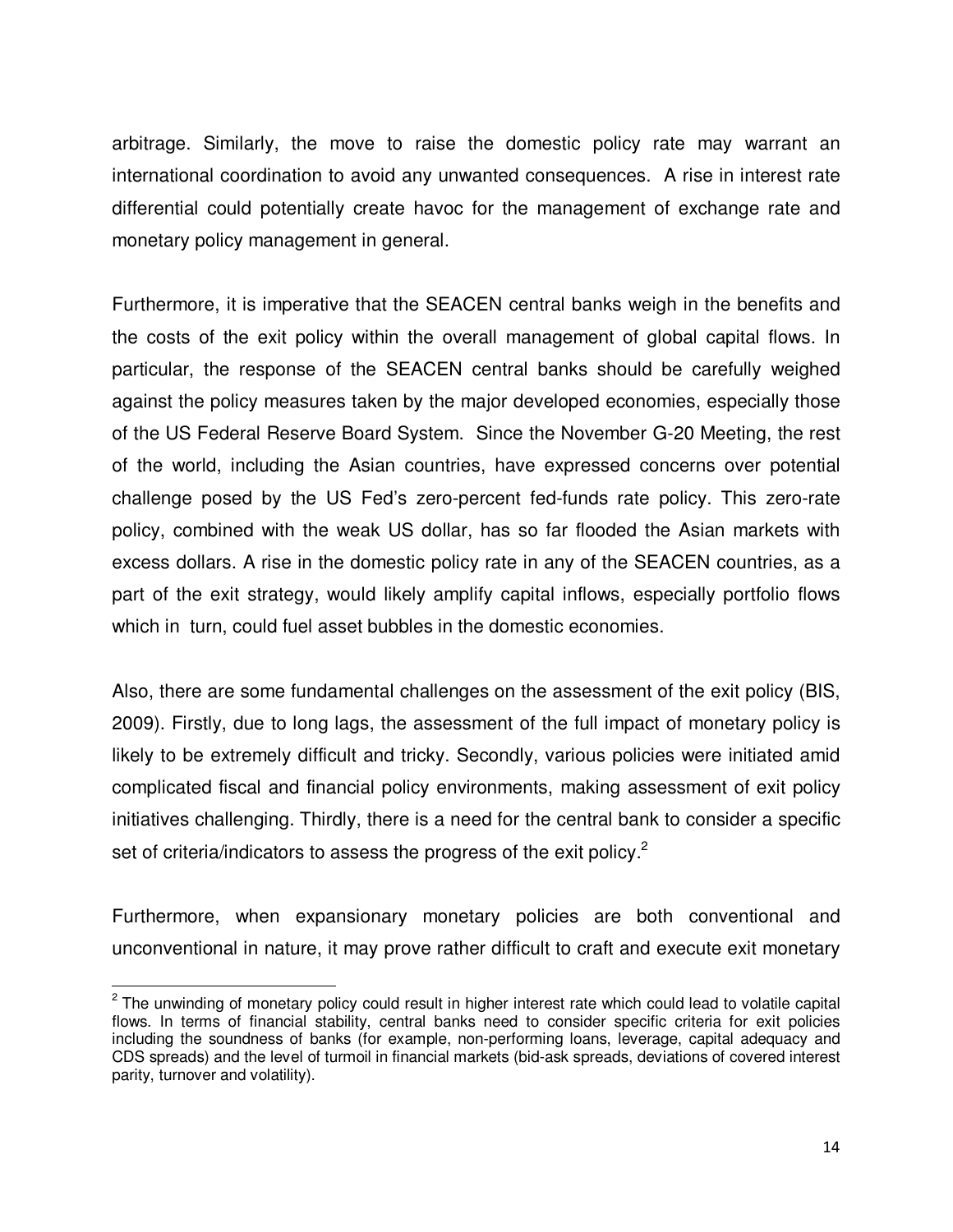policies. In principle, conventional and unconventional monetary policies are dictated by output-inflation considerations and the proper functioning of the financial market respectively. However, in reality, these objectives are intertwined and thus withdrawal of balance sheet policies is virtually indistinguishable from interest rate tightening (Caruana 2009). How are exit policies going to be implemented? Should it be simultaneously or via sequencing? These questions continue to be debated today. Yet, one consensus is that the time to execute exit policies should be well before the expansionary policies start to exert pressures on inflation and when inflation expectation is above the consistent level for price stability (Kohn 2009). Thus, to manage inflation and inflation expectations, central banks need to move ahead of the curve in the implementation of exit policies. Perhaps, though not always necessarily so, those measures related to liquidity-enhancing can be withdrawn as soon as there are signs of a return in domestic liquidity or sustained economic recovery, while policy rate adjustments can be kept for some time to ensure that economy recovery has indeed taken place. $3$ 

## **3. Going Forward and New Challenges**

 $\overline{a}$ 

## **3.1 Counter-cyclical and Macro-prudential Regulation**

Financial institutions have demonstrated that they are vulnerable to the collective draw to lend aggressively when times are good, only to excessively cut lending when the economic cycle experiences a downturn. This behaviour amplifies the impact of the economic cycle on bank lending and is termed as "pro-cyclicality". The recent sub-prime crisis underscores the severity of the boom and bust consequences of the pro-cyclicality feature of bank lending in particular and activities of the financial institutions in general.

Unfortunately, present available measures and regulations are gravely inadequate to manage this pro-cyclicality. Many have argued, for instance, that the Basel II capital adequacy requirement (CAR) is inadequate, especially during a financial crisis or

<sup>&</sup>lt;sup>3</sup> However, especially in the present crisis, it is extremely difficult to determine whether the economic recovery will be in the form of a quick recovery of "V" or a double-dip recession of "W-shape growth".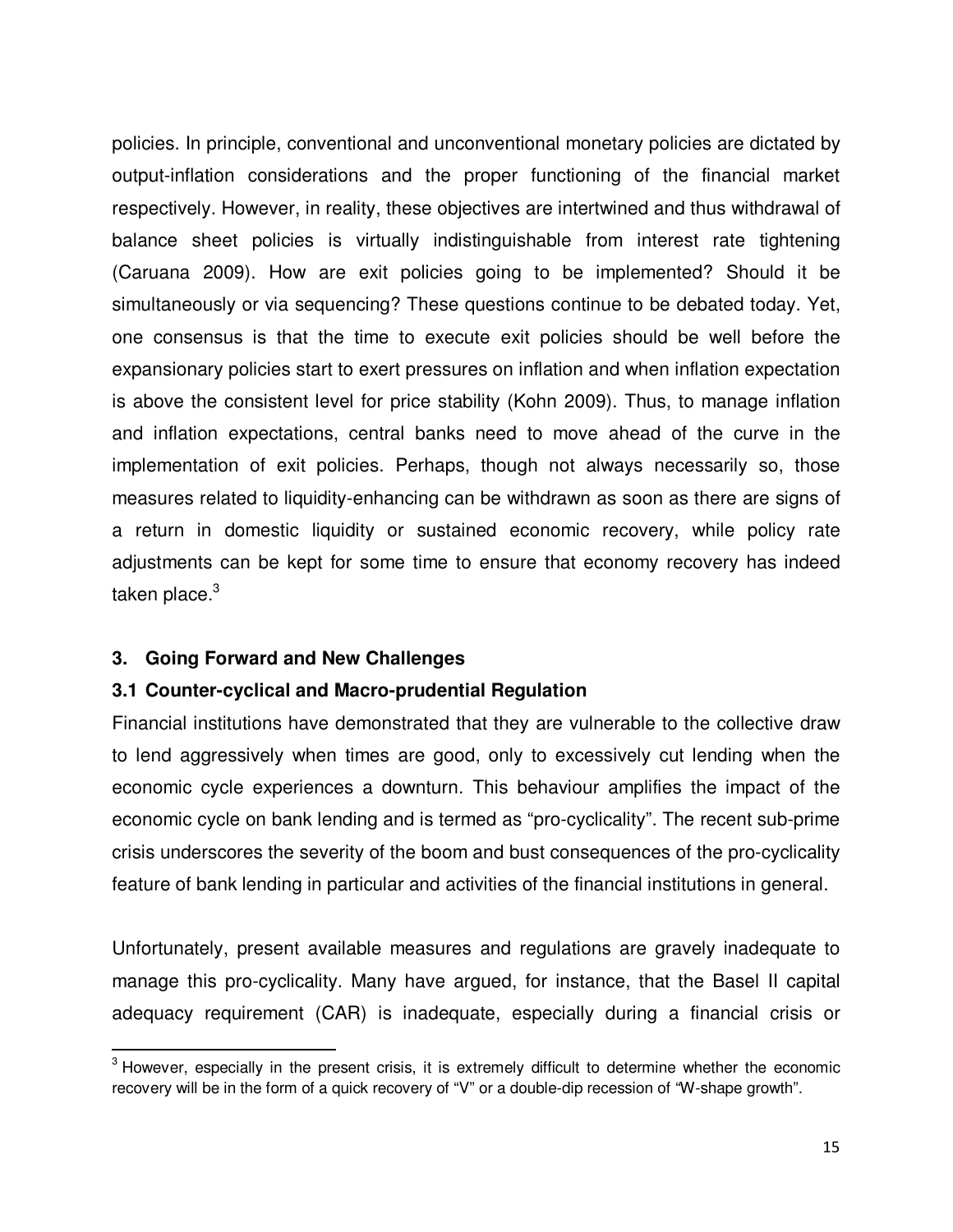economic slowdown. The 'risk-weighted averages' is incomplete as it does not attach sufficient weight to (a) macro-prudential risk and (b) liquidity risk. The Basel II capital requirement focuses solely on the relative weight charged against different classes of assets. Moreover, many reports have also drawn attention to different 'interpretations' of the weights associated with different assets of different central banks.

Furthermore, there has been too much focus on the risk associated with the individual institutions (micro-prudential), rather than on the level of leverage building up in the whole financial system (macro-prudential). In particular, the micro-prudential regulation evaluates each firm/bank independently and in isolation, largely without much regard to spillover and feedback effects. In any case, until recently, many believed that when individual financial institutions are strong, it is a sufficient condition for financial stability. By contrast, on a wider perspective, the objective of macro-prudential regulation is to reduce the probability of distress for the entire financial system. The source of distress incorporates a host of potential channels, including interdependence and linkages among financial institutions through clearing and settlement systems, and common exposures.

The past experiences of financial crisis highlight the importance of macro-prudential framework. For instance, Goodhart (2004) gives the example of Japan in the 1990s where banks were individually strong but systematically weak in response to real estate shocks. Therefore, central bankers and other relevant supervisory authorities should be armed with macro-prudential tools to prevent the build-up of systemic risk. One of the recent much-debated tools is known as "dynamic provision" which involves estimating long-run expected losses on assets rather than actual current loan losses. Thus, in good times, banks are in effect holding higher reserves when actual losses are below the long-run average. The proponents of this approach claim that it not only helps rein in the growth of credit and leverage as financial imbalances build up; it also protects the core of the financial system when such imbalances unwind. In June 2000, the Banco de Espana introduced a dynamic (also known as 'statistical') provision for Spanish banks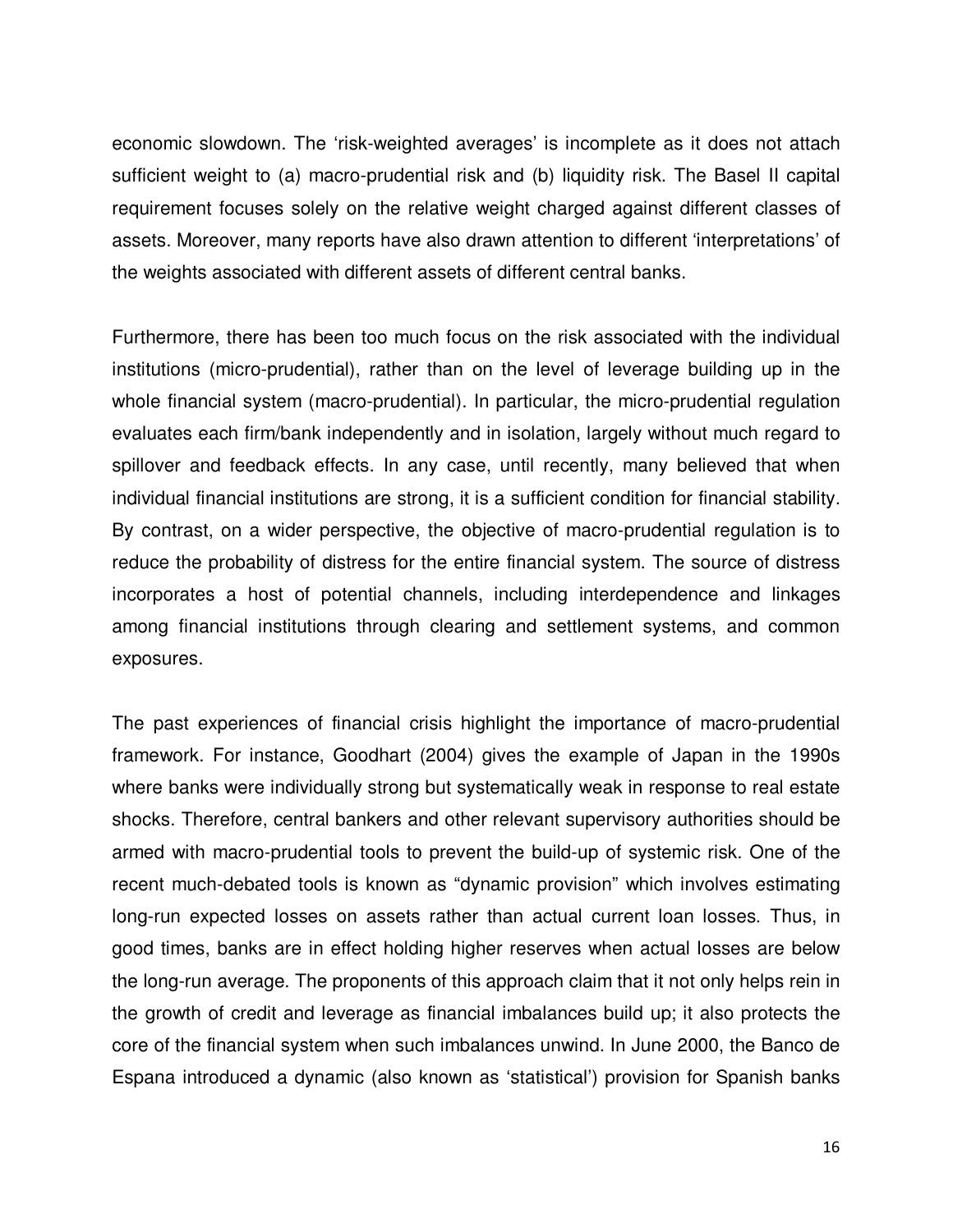and other credit institutions. This measure aims to ensure that aggregate provisioning including the dynamic provisioning - equals average annual net losses suffered by the banking system in the past decade.

On a similar note, the Supervisory Capital Assessment Program (SCAP), or better known as the bank 'stress test', was undertaken in the United States from February to May 2009.<sup>4</sup> The SCAP applied a common, probabilistic scenario analysis of the participating banks but it looked beyond the traditional accounting-based measures to determine the needed capital buffer. A key objective of SCAP is to critically examine the feedback loops between the banking institutions' financial standings, their anticipated behaviour and the real macroeconomic activities (Hirtle,et.al. (2000)). Thus, SCAP highlighted the importance of investigating different institutions simultaneously based on prospective economic conditions: i.e., examining overlapping micro and macroprudential concerns. The programme required the banks to project losses, revenues, and loan loss reserve needs over a two-year, forward looking horizon under two economic scenarios. The first scenario reflects consensus expectations (or the baseline scenario), while the second one is a 'more adverse' scenario that assumed substantially worse macroeconomic performance than the baseline.

There is little doubt of the importance of macro-prudential orientation for financial institutions. However, a number of practical challenges have emerged and been debated widely with regards to the actual implementation of macro-prudential tools. Should they be adopted as rigid rules or should they be left to the discretions of the individual banks? Given many large banks operate across national boundaries, it is indeed a rational necessity to consider an international agreement on the way forward for these macro-prudential regulations. Also, countercyclical macro-prudential measures may pose a number of practical difficulties. The adoption of dynamic provision measure

<sup>&</sup>lt;sup>4</sup> The supervisors of the SCAP were the Federal Reserve, the Office of the Comptroller of the Currency, and the Federal Deposit Insurance Corporation. All domestic bank holding companies with assets exceeding \$100 billion as of December 2008 were required to participate in the SCAP (Hirtle, et.al. (2009)).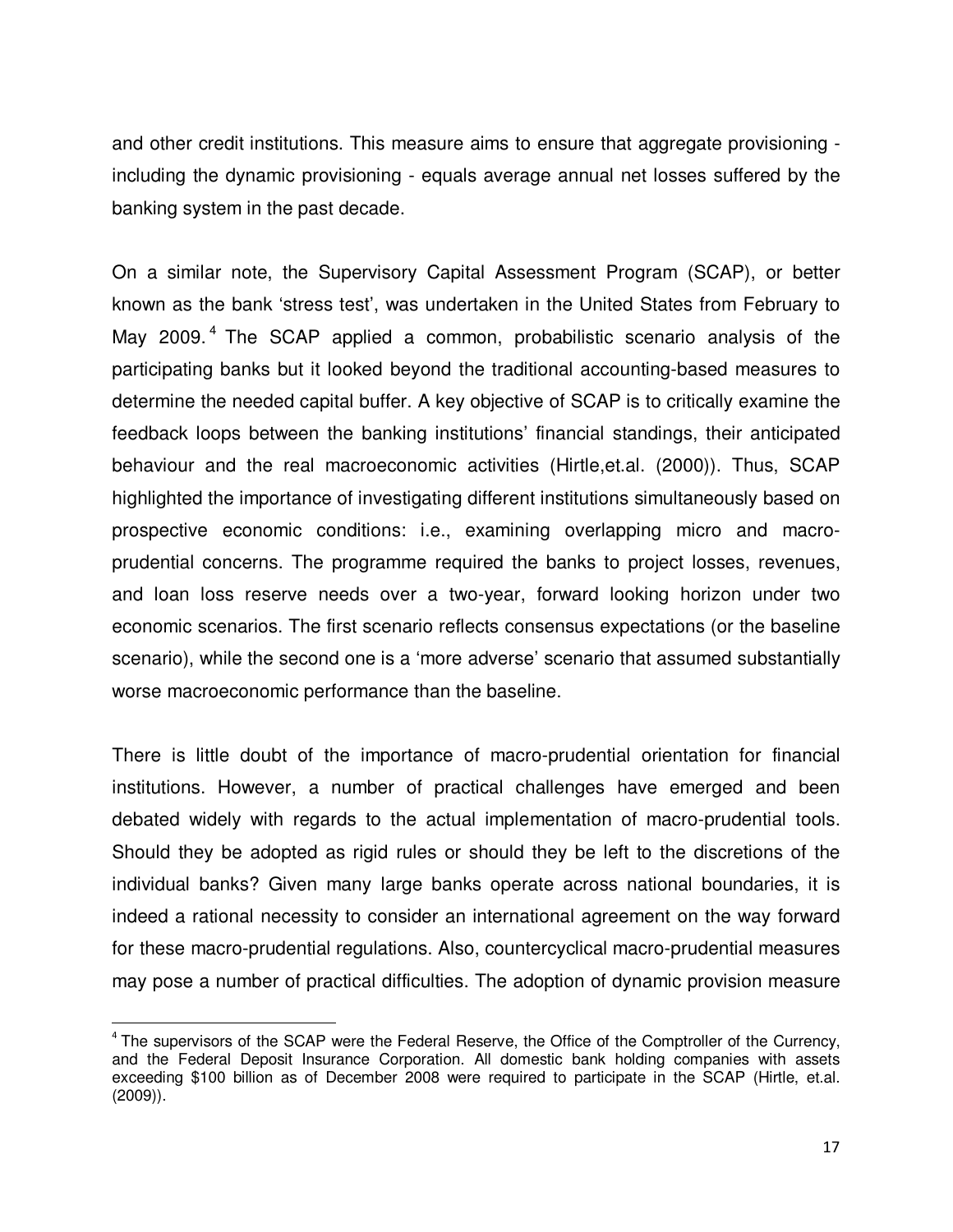and its successful implementation may require the ability of the country's relevant institutions to estimate accurately its economic /business cycle. An integrated economy, like most of the SEACEN economies, is highly sensitive to the global economic developments, thus making it extremely difficult to accurately forecast the changing nature of the domestic business cycle.

.

Macro-prudential policies may be most successful in the presence of an overall policy framework that fosters complementary management of monetary and macro-prudential policies. For example, incentives to circumvent countercyclical regulations may prove too strong when accommodative monetary policy fuels the demand for credit. As such, central bankers may need to critically rethink the role of monetary policy in contributing to the success of financial stability policies, not just by softening the impact of the unwinding of financial imbalances, but also by containing the build-up of these imbalances.

In addition, it is imperative to recognize the need to balance the objective to counter financial excesses with a need for a dynamic financial sector, capable of supporting economic growth. While there are advantages of designing policy rules upfront, such as reducing supervisory discretion and introducing pre-commitment, these rules may have their limitations and may entail periodic updating in order to avoid the risk that they be arbitraged; and more generally to ensure that they keep pace with developments in the financial sector. At times, policy rules may also need to be complemented by discretionary actions that respond to developments in particular markets (See Turner (2009), pg. 60-61). This leads to another fundamental question as to whether the central bank should be fully involved in the management of financial stability. If the answer is a resounding yes, what is the basic financial framework, in particular with reference to asset prices, leverage, and credit growth which central banks must adopt?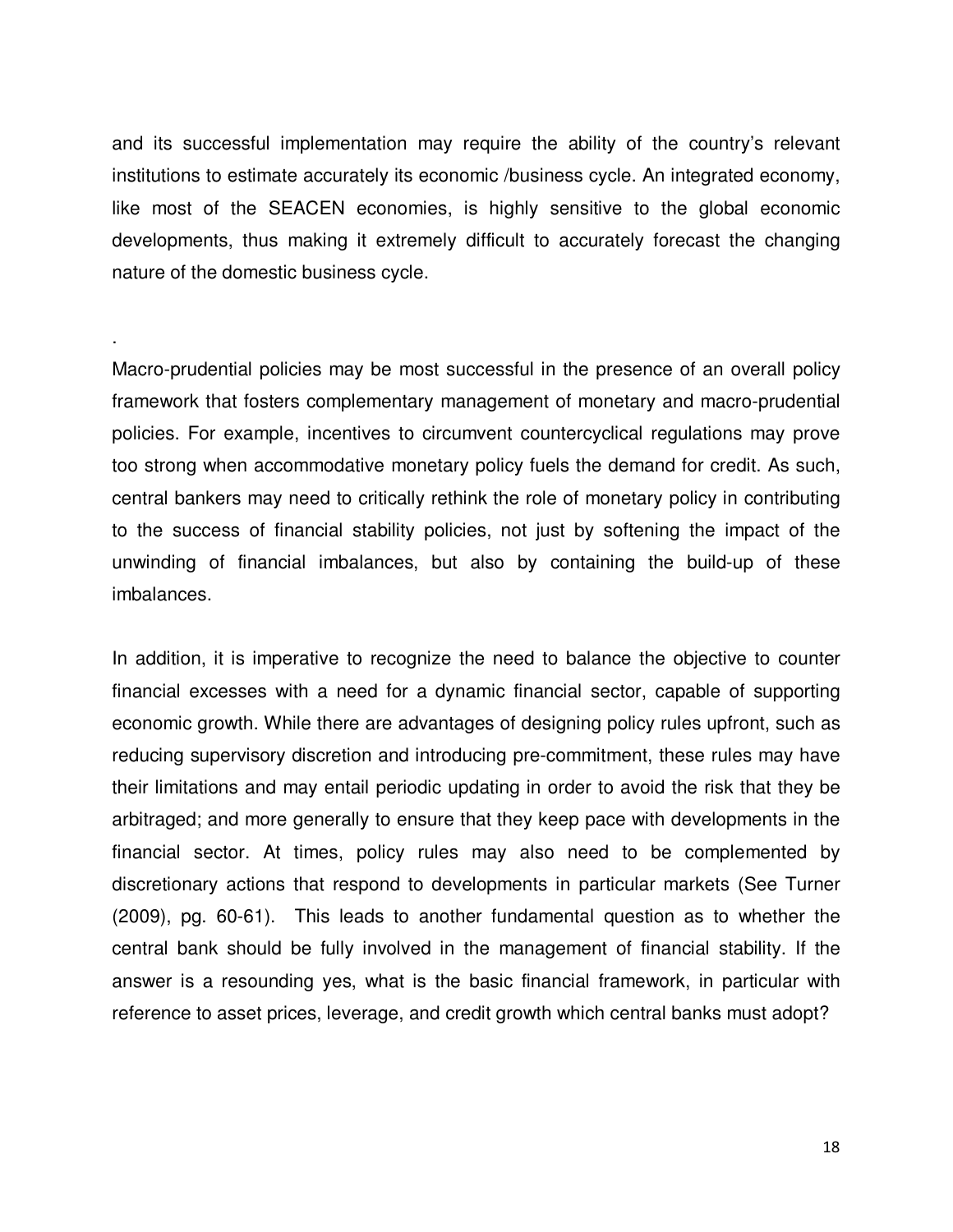## **3.2 Financial Stability Frameworks and the Role of Central Banks**

The recent crisis has reopened the debate about how and whether central banks should take into account developments in asset prices, leverage, and credit growth. As this crisis has shown, by aiming to achieve - and by achieving - a narrow price stability objective, central banks may come to neglect developments in credit growth and asset prices. They may then miss a build-up of credit and leverage in the system that, over a longer horizon, proves unsustainable.

The Bank for International Settlements (BIS) has argued for a long time that the financial system is inherently pro-cyclical and thus chronically prone to bubble-like behaviour (Borio and Shim (2007) and Borio and White (2004)). A very rapid credit growth leads to increases in asset prices above fundamental values, which in turn fuels a boom in consumption and investment (White, 2008). As demonstrated during the Great Depression in the U.S., Japan in the 1990s, and East Asia in 1997, crisis were preceded by rapid credit creation which manifested in higher asset prices and thus higher collateral values leading to further increases in credit.

While the channels of transmission from credit expansion to asset price bubble are now increasingly well understood, policy makers and academics have not come to a consensus about what central banks can do to resolve the problem.<sup>5</sup> Some have advocated 'leaning against the wind' interest rate policy to counter an increase in asset prices and acceleration of credit expansion. Others, such as Bernanke and Gertler (2001) have argued that using interest rate policy in this way may not be effective to dampen the upswing of asset prices and leverage, and that if it were used, it would create costs and possibly conflict with the central bank's other objectives. Furthermore,

<sup>&</sup>lt;sup>5</sup> The current cub-prime crisis adds another dimension to asset prices. It is obvious that if asset price inflation is not addressed adequately, exit policies may be harder to implement given that large fluctuations in asset prices may derail the recovery efforts as they normally respond much quicker to economic developments and news.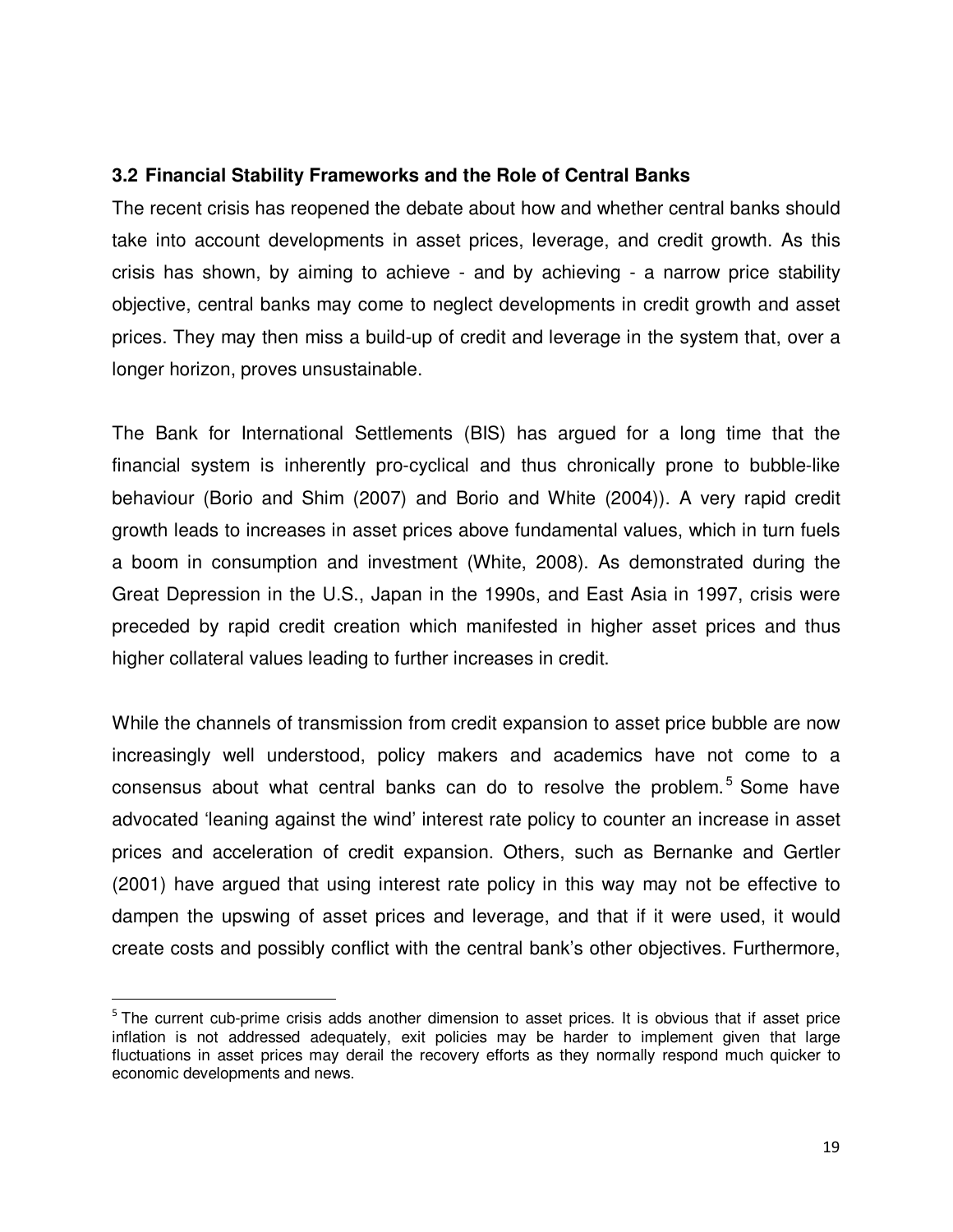Bernanke and Gertler claim that asset bubbles are not easily detected and their impact on the economy not easily assessed.<sup>6</sup>

However, if monetary authorities behave in this way, they are effectively adopting an asymmetrical position. Essentially, these policy makers facilitate a 'contract' that enables financial markets to sell the financial chaos to the authorities ex-post. In principle, the monetary authorities around the globe, included those of the SEACEN countries, offer some monetary insurance explicitly or implicitly. This 'insurance' policy has indeed been one of the most frequently extended when market failures lead to an endogenous downward spiral of falling asset prices and tightening credit, adversely affecting real activity and overall welfare (Diamond and Rajan, 2006).

However, as the past financial crises have demonstrated, there are a number of important qualifiers to be fully appreciated (Nier (2009)). To start with, the expectation of a (monetary) bail-out creates moral hazard. Furthermore, it is by no means easy or costless for monetary authorities to clean up the fall-out ex post. Monetary policy may lose its effectiveness in "cleaning up the mess," when the unwinding of financial imbalances adversely affects or puts in doubt, the solvency of the banking system as was the case during Japan's lost decade and the U.S. Great Depression, and is evident since the breakdown of interbank markets and the inability of banking institutions to raise capital during the most recent crisis. Moreover, as the nominal zero bound is approached, monetary policy can fall into a liquidity trap. This is a situation when real rates remain positive, due to deflationary consequence of weak demand, despite efforts to ease monetary conditions.

Looking at the US experience, an apparent policy shift in the Federal Reserve System should be expected in the near future. In his recent remarks at the American Economic

<sup>&</sup>lt;sup>6</sup> In his recent address at the American Economic Association Meeting in January 2010, Bernanke has expressed the need for the Federal Reserve to carefully consider asset bubble. This issue will be taken up further at the later stage of this paper.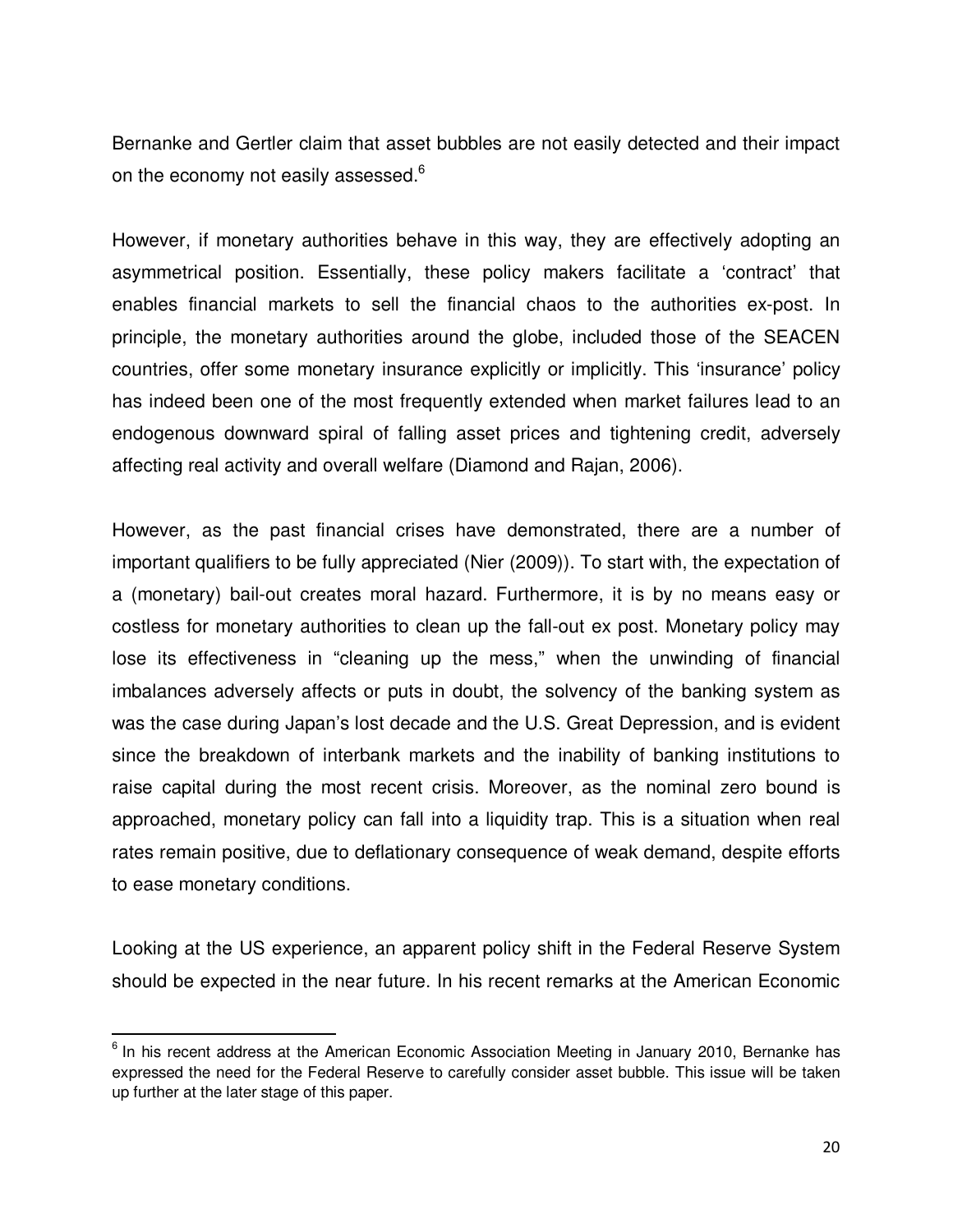Association Meeting in January 2010, the Chairman of the U.S. Federal Reserve, Ben Bernanke, has firmly indicated that the Federal Reserve must remain open to using monetary policy to rupture asset bubbles (Di Leo (2010)). Bernanke has also been pushing for the Fed to have a greater oversight power over financial institutions and system.

## **3.3 Cross-Border Policy Cooperation and Coordination: College of Supervisors**

The effectiveness of various prudential measures to supervise cross-border financial institutions can be enhanced (and sometimes depends on) with adequate cross-country supervisory cooperation and coordination to avoid loopholes, such as currency substitution, or switching from domestic lending in foreign currency to direct foreign credit.<sup>7</sup> Cross-border cooperation and coordination will become increasingly vital as banking systems become more globally integrated. For example, coordination among host- and home-country regulators and monetary authorities will also be critical when it comes to liquidity (and solvency) support in case of a bust.<sup>8</sup> One potential and effective method to facilitate cross-border policy cooperation and coordination is through the college of supervisors. <sup>9</sup>

The college of supervisors is defined as 'permanent, although flexible, structure for cooperation and coordination among the authorities of different judrisdictions responsible for and involved in the supervision of the different components of cross-

<sup>&</sup>lt;sup>7</sup> Limited coordinated efforts have already been proposed and implemented. In July 2009, the Hong Kong Monetary Authority, Bank Negara Malaysia and the Monetary Authority of Singapore announced the establishment of a tripartite working group to map out a coordinated strategy for the scheduled exit from the full deposit guarantee by the end of 2010 in their respective jurisdictions (BNM website*).* 

<sup>&</sup>lt;sup>8</sup> As the sub-prime crisis shows, the lack of information on cross-border risk exposure resulted in underappreciation of systemic risks and connections by supervisors and regulators (Kodres and Narain (2009)).

 $9$  As of September 2009, there are more than 30 colleges to supervise complex institutions (G20 2009).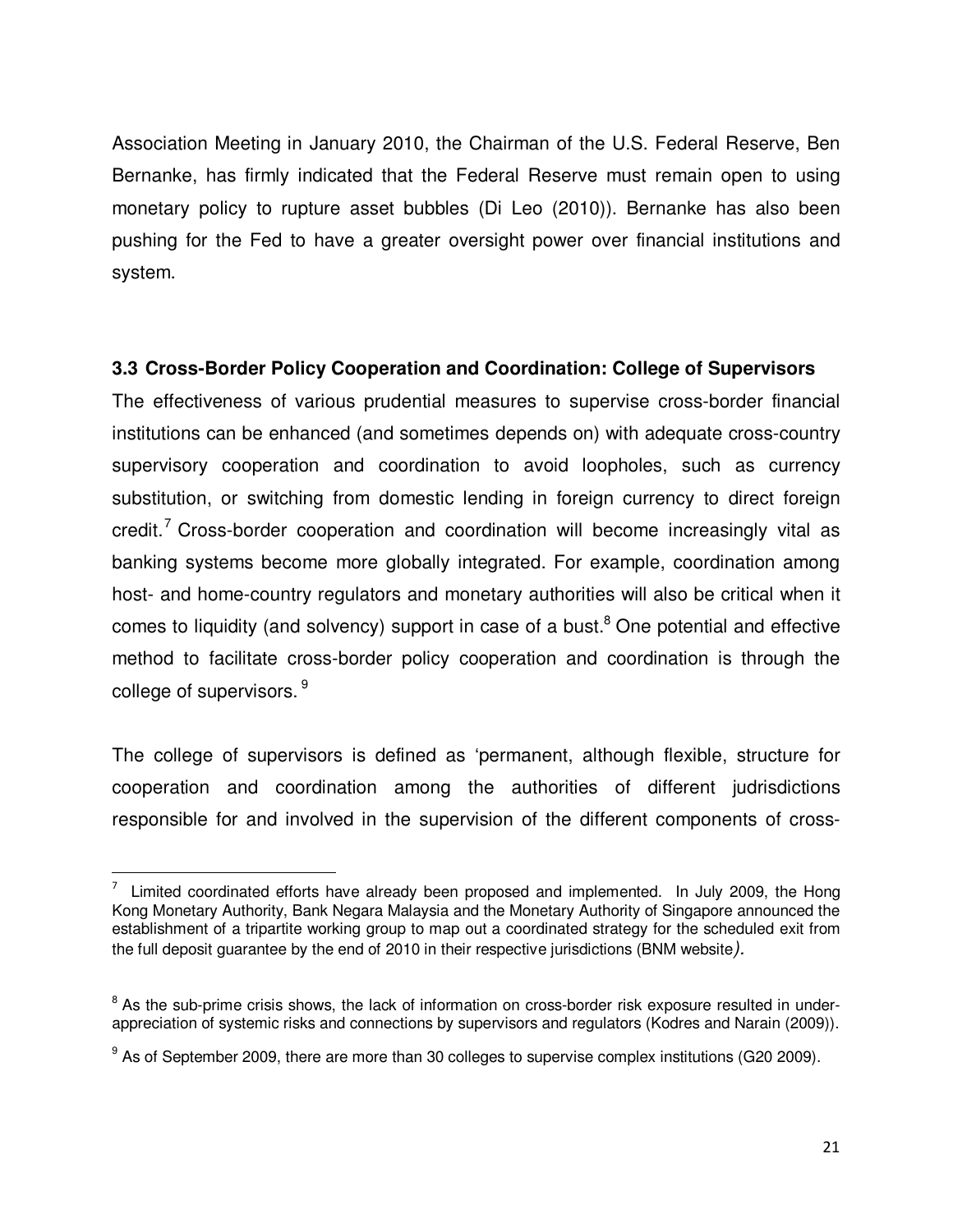border banking groups (The Committee of European Banking Supervisors (CEBS (2007)). The CEBS also clearly defines the following objectives of a college:

- It facilitates the exchange of information, views and assessments among supervisors in order to allow for a more efficient and effective consolidated and solo supervision and timely action;
- It enables supervisors to develop a common understanding of the risk profile of the group as the starting point for risk based supervision at both group and individual institutional levels;
- It achieves coordination of supervisory review and risk assessment, establishing supervisory plans, arranging any division of tasks and joint onsite visits, thus avoiding duplication of work and reducing the regulatory burden; and,
- It coordinates decisions taken by individual authorities.

Thus, the rationale of a college of supervisors is to strengthen supervision with the same efficacy as national supervisors of all major cross-border financial institutions to prevent future crises.

In the SEACEN region, the presence of potentially systemic financial institutions which requires cross-border supervision is well recognized. A recent survey conducted by The SEACEN Centre clearly identified at least three major financial institution (FI) groups, namely the Citigroup, the Hong Kong Shanghai Bank and Corporation (HSBC), and the Standard Chartered, being systemically important FI groups based on their financial sizes, services provided and interconnectedness of their activities with other financial and non-financial institutions (Table 5). As for the regional financial institutions, a number of Malaysian banks such as MayBank and CIMB, and Singapore banks (OCBC and UOB) are also recognized.

# **3.3.1 Challenges of Setting up Supervisory Colleges**

The setting up of a college of supervisors is subject to two main challenges. The *first* is the need to have an efficient and effective informational exchange. Moreover, the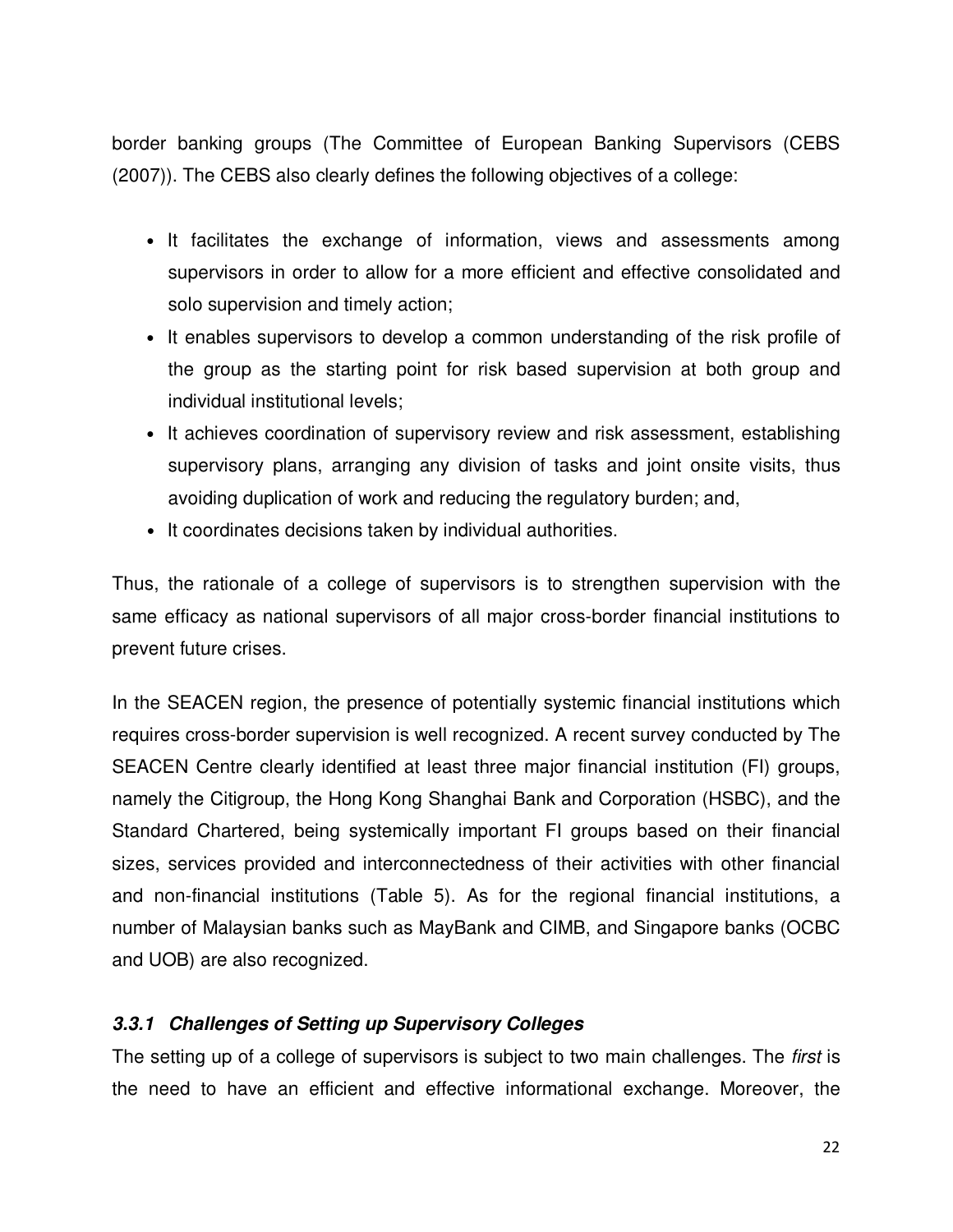informational exchange between national supervisors must be a two-way flow with organized and aggregated data in a central database. The scope, frequency, and mechanics of information sharing depend on "the operational risk approach pursued by banks on a group-wide basis and at a subsidiary level; the operational risk profile of the subsidiary; the degree of centralization or decentralization of the banking group's operational risk management processes; the measurement methodology deployed; and the significance of the subsidiary in relation to the group and to the home and host jurisdictions" (BIS 2007, p.4.). The informational sharing involves cooperation between supervisors according to a prior understanding of the nature of the communication (CEBS 2007). Some leeway must be given as to what type of information is to be exchanged. Due to the constant changing nature of the operational risk profile of banks, any "rigid protocol for information" may be not useful (BIS (2007)).

The process of informational sharing requires supervisors to share more than just raw data with their foreign counterparts. It may involve sharing of sensitive information such as stress tests results and risk assessments on the cross-border institutions (Saccomanni (2009)). Thus, members of a college must be willing to share sensitive and confidential information on an ongoing basis. Experience in the European Union shows that as the current crisis developed, the national superiors were not willing to disclose information regarding the vulnerabilities of financial institutions they supervised (de Larosière Group (2009)). In this respect, supervisors have to build up a sense of trust among each other so as not to feel that their sovereignty is threatened when it comes to information sharing (Reuters 2008).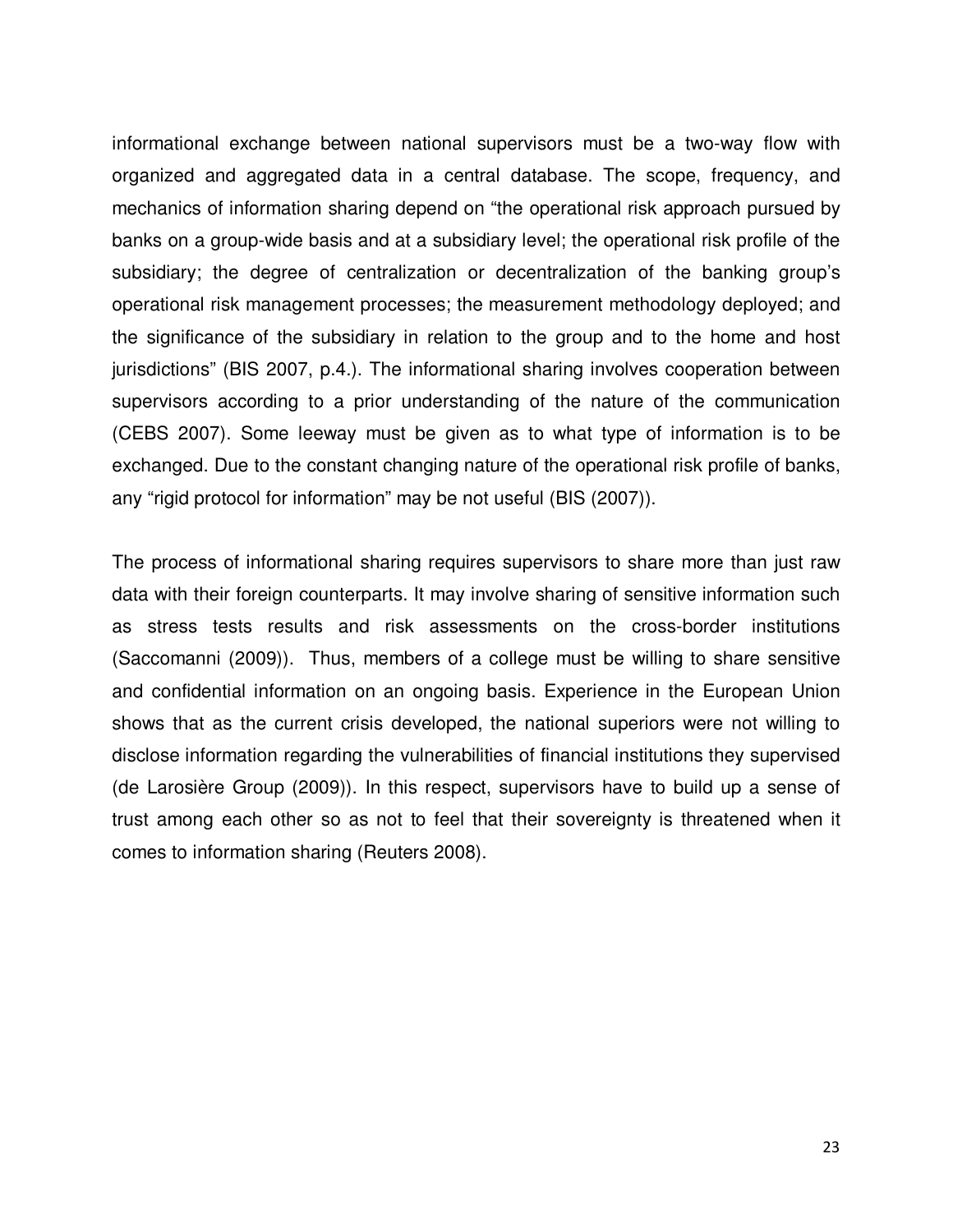# **Table 5 Presence of Key Financial Institution Groups in Selected SEACEN Economies**

| <b>Central</b><br><b>Banks</b>             | Top 3 domestic Fls in your<br>jurisdiction that have significant<br>presence in the region                                                                                                                                                                                                                              | Top 3 foreign Fls in your jurisdiction<br>that are originated from SEACEN<br>member countries                                                                          | Top 3 other foreign Fls (apart from<br>originating from SEACEN member<br>countries) that have significant<br>presence in your country |
|--------------------------------------------|-------------------------------------------------------------------------------------------------------------------------------------------------------------------------------------------------------------------------------------------------------------------------------------------------------------------------|------------------------------------------------------------------------------------------------------------------------------------------------------------------------|---------------------------------------------------------------------------------------------------------------------------------------|
| MOF,<br><b>Brunei</b><br><b>Darussalam</b> | The domestic banks have a presence<br>only within the country.                                                                                                                                                                                                                                                          | - MayBank (Malaysia),<br>- UOB (Singapore)<br>- and RHB Bank Berhad (Malaysia)                                                                                         | - HSBC<br>- Standard Chartered Bank<br>- Citibank                                                                                     |
| <b>NBC</b>                                 | Not Applicable                                                                                                                                                                                                                                                                                                          | - MayBank (Malaysia)<br>- Public Bank Berhad (Malaysia)<br>- Siam Commercial Bank (Thailand)                                                                           | - ANZ Banking Group (Australia)<br>- First Commercial Bank (Taiwan)<br>- SHINHAN Khmer Bank (Korea)                                   |
| BI                                         | - Bank Mandiri<br>- Bank BRI<br>- BCA                                                                                                                                                                                                                                                                                   | <b>Bangkok Bank</b>                                                                                                                                                    | - Citibank<br>- HSBC<br>- Standard Chartered                                                                                          |
| <b>BOK</b>                                 | There are no Korean financial<br>institutions which hold significant<br>volumes (more than 3% of their total<br>assets) of regional assets.<br>Korean banks' exposures to Asian<br>nations as end-September 2009<br>(proportion to total assets: 2.5% for<br>Hana, 1.1% for Woori, and 2.2% for<br>Korea Exchange Bank) | From SEACEN member nations, the<br>three financial institutions with the<br>largest holdings of Korean domestic<br>assets are Singapore's DBS, UOB, and<br><b>OCBC</b> | - HSBC<br>- Standard Chartered Bank<br>- Citibank                                                                                     |
| <b>BNM</b>                                 | - Malayan Banking Berhad<br>- CIMB Group<br>- Public Bank                                                                                                                                                                                                                                                               | - OCBC Bank<br>- United Overseas Bank<br>- Bangkok Bank (insignificant - Asset<br>size: RM1.8 billion)                                                                 | - HSBC<br>- Standard Chartered Bank<br>- Citibank                                                                                     |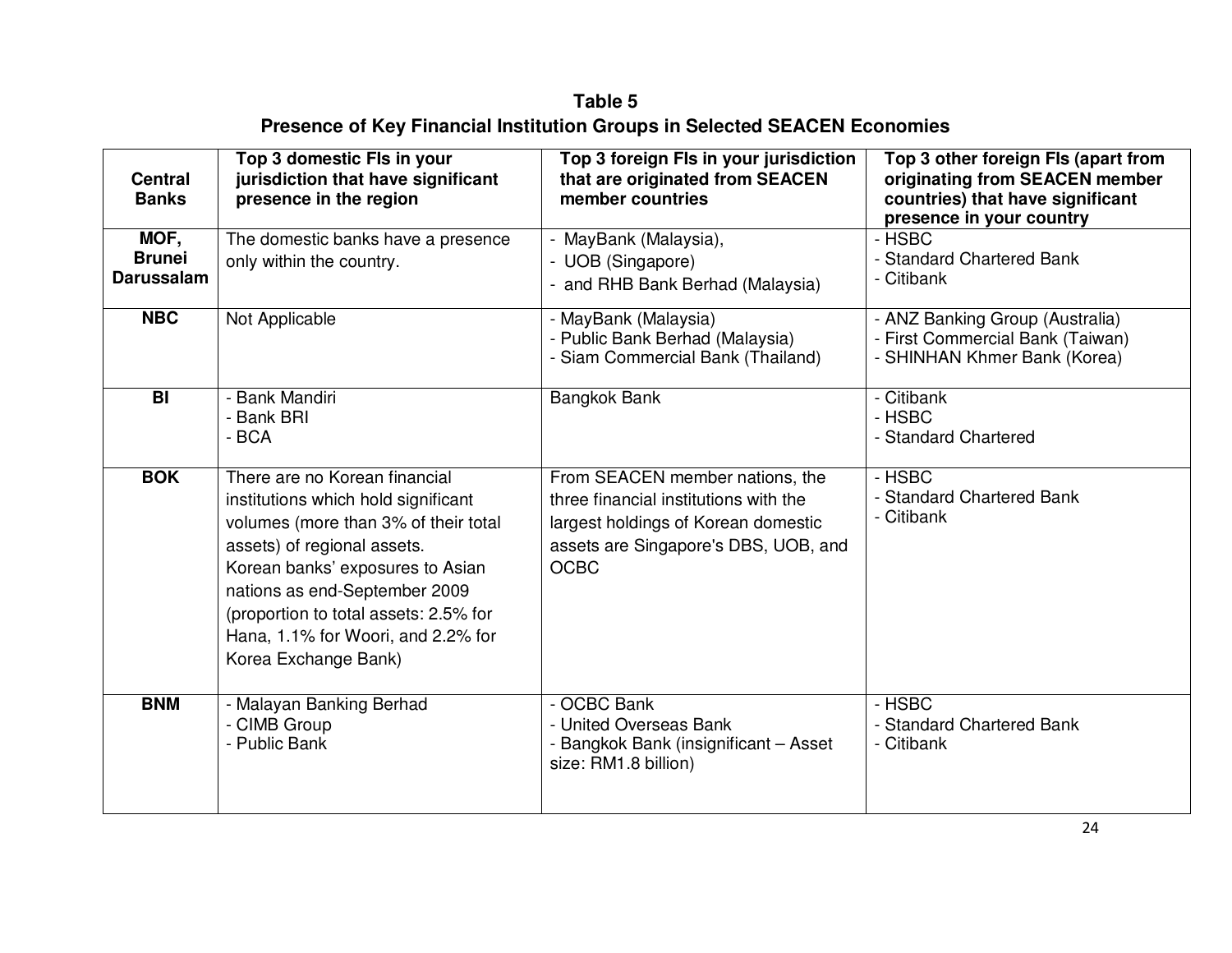| <b>Central</b><br><b>Banks</b> | Top 3 domestic Fls in your<br>jurisdiction that have significant<br>presence in the region                                                                                | Top 3 foreign Fls in your jurisdiction<br>that are originated from SEACEN<br>member countries               | Top 3 other foreign Fls (apart from<br>originating from SEACEN member<br>countries) that have significant<br>presence in your country        |
|--------------------------------|---------------------------------------------------------------------------------------------------------------------------------------------------------------------------|-------------------------------------------------------------------------------------------------------------|----------------------------------------------------------------------------------------------------------------------------------------------|
| <b>BOM</b>                     | KHAAN Bank, Trade and Development<br>Bank of Mongolia and Golomt Bank                                                                                                     |                                                                                                             |                                                                                                                                              |
| <b>CBM</b>                     | Domestic FIs in my country do not<br>have oversea branches.                                                                                                               |                                                                                                             |                                                                                                                                              |
| <b>BPNG</b>                    | <b>Bank South Pacific</b>                                                                                                                                                 | MayBank (Malaysia)                                                                                          | <b>ANZ Bank and Westpac Bank</b>                                                                                                             |
| <b>BSP</b>                     | - Metropolitan Bank Corporation<br>(Metrobank)<br>- Philippine National Bank (PNB)                                                                                        | Based on total assets in the published<br>statements:<br>- Chinatrust<br>- Maybank<br>- Korea Exchange Bank | Based on total assets in the published<br>statements:<br>- Citibank, N.A.<br>- Hongkong & Shanghai Banking Corp<br>- Standard Chartered Bank |
| <b>MAS</b>                     | <b>DBS Bank Limited</b><br>- Oversea-Chinese Banking Corporation<br>Limited<br>- United Overseas Bank Limited                                                             | - Malayan Banking Berhad<br>Bangkok Bank Public Company<br>Limited<br>- RHB Bank Berhad                     | - Citi Group<br>- HSBC Group<br>- Standard Chartered Group.                                                                                  |
| <b>CBC</b>                     | In terms of asset size as of the end of<br>September 2009, they are:<br>(1) Bank of Taiwan;<br>(2) Taiwan Cooperative Bank; and<br>(3) Mega International Commercial Bank | In terms of asset size, they are:<br>- DBS Singapore<br>- OCBC Bank Singapore<br>- Bangkok Bank.            | In terms of asset size, they are:<br>- Citibank<br><b>Standard Chartered Ban</b><br>- Hongkong and Shanghai Banking<br>Corporation (HSBC)    |
| <b>BOT</b>                     | <b>Bangkok Bank</b><br>- Kasikorn Bank<br>- Siam Commercial Bank                                                                                                          | $-$ UOB<br>- CIMB Thai<br>- OCBC                                                                            | - GE Capital<br>$-$ ING<br>- Standard Chartered                                                                                              |

Source: SEACEN Member Banks' Replies to Survey for EXCO/BOG Background Papers, December 2009.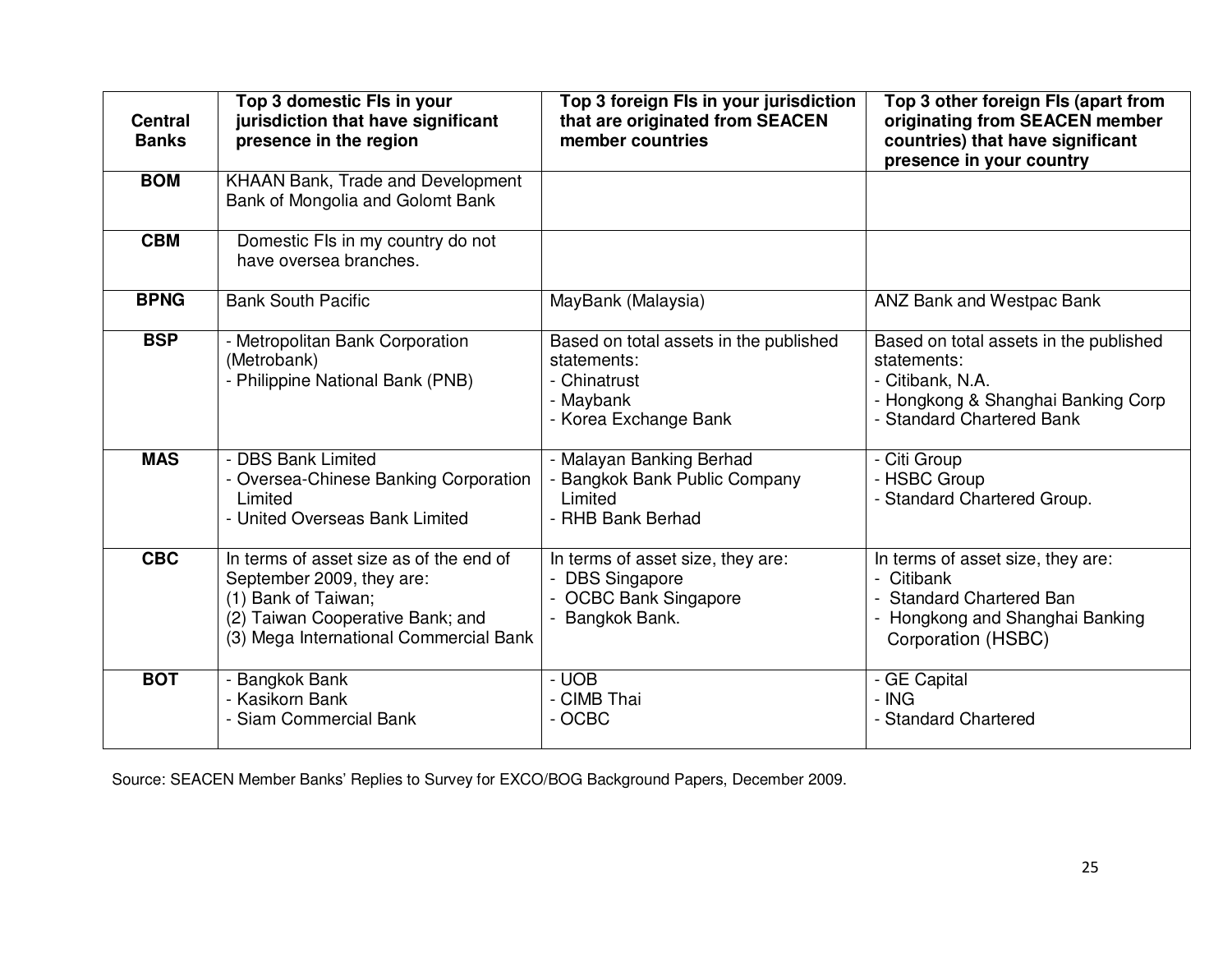*Second*, for a college of supervisors to work, it requires a strong lead in coordinating and planning all group-wide supervisory activities (Deutsche Bank (2008)). This is normally the task of a lead supervisor (typically from the country where the bank is domiciled (Kodres and Narain (2009)). However, more likely than not, in the setting up of a college, the lead supervisor is not delegated with the necessary power as it is deemed "politically unfeasible" (Véron (2008)). In addition, having the delegation of tasks and responsibilities within the team in the college is also necessary to ensure the optimal performance of the college. Therefore, all the formalities have to be clearly defined before the setting up of a college.

## **3.3.2 Further Development of a College**

As mentioned earlier, the role of a college of supervisors can be extended beyond cooperation and sharing of information. Moving forward, for the college to be effective at this stage of development, it requires enforcement of decisions in an environment of harmonized laws and regulations in various jurisdictions. Indeed, there will be a need for legally binding enforcement.

To further develop the capacity to enhance the efficacy of the college of supervisors, the college should be able to, apart from making risk assessment, recommend policy options and more importantly, enforce decisions (de Larosière Report, 2009). However, this then brings to the surface, the issue of conflicts of decisions between national supervisors. How can conflicts among supervisors be resolved? It is recommended that if national supervisors "fail to act" upon a recommendation, then it is their responsibility to give a public explanation of such failure to act (Saccomanni (2009)). Moving forward in that respect, a central body can be formed (with mutual agreement) as a legally binding mediator to resolve potential conflicts. In the European Union (EU), it has been recommended that the European Central Bank (ECB) take on this particular responsibility (de Larosière Group (2009)). It is emphasized that the lead supervisor must be vested with the 'group-wide authority" to determine the soundness of the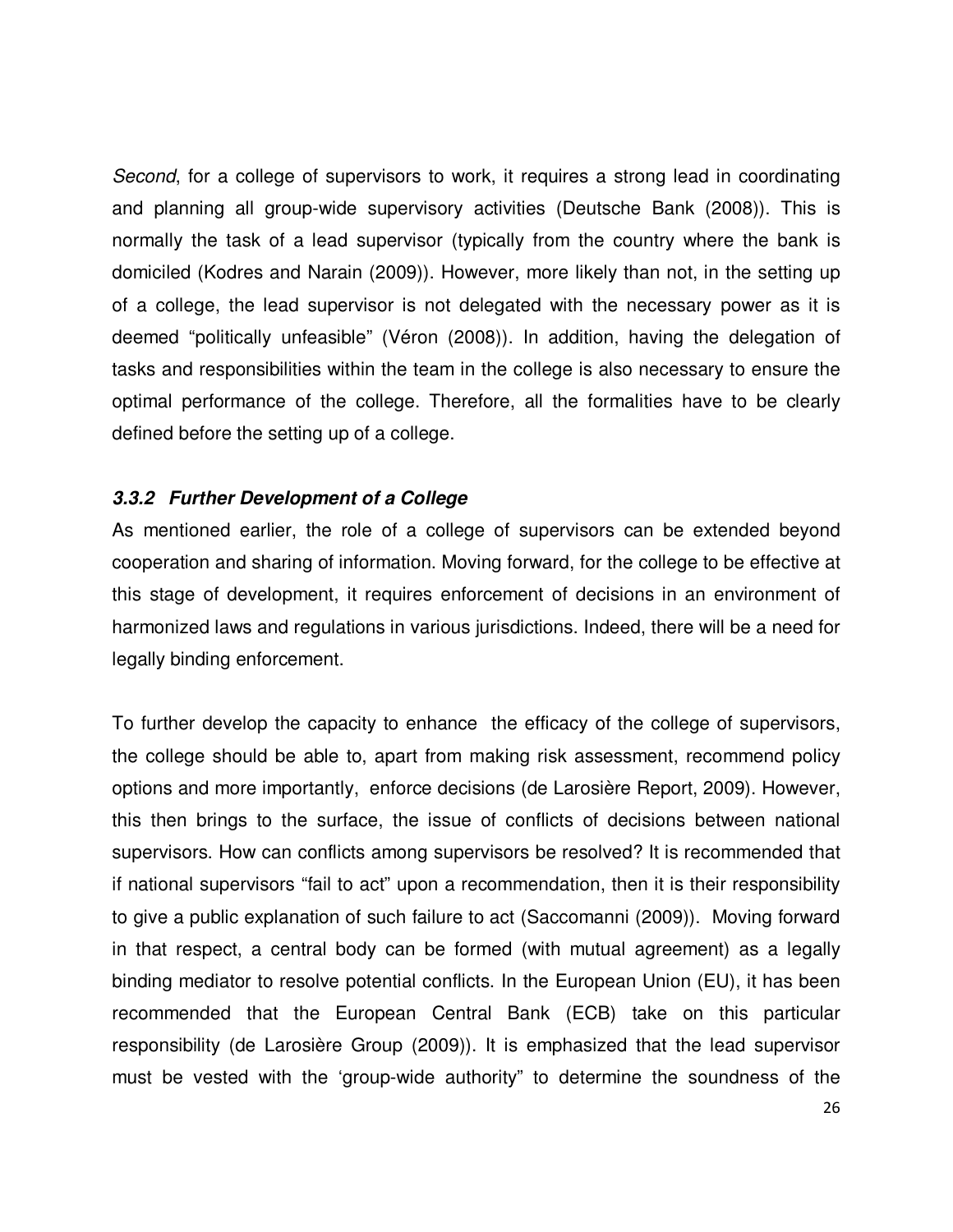institution in which the college is set to supervise in the first place (Deutsche Bank (2008)). It is noted that currently in the EU, where the colleges of supervisors have taken off in significant numbers, the colleges have no legal means to impose national supervisors to take a common decision.

In addition to the legal framework, there is also a need for the harmonization of laws and regulations. There are differences in national supervisory practices even in harmonized areas are such as the EU (Saccomanni (2009)). It is undeniable that the adoption of a set of fully harmonized rules will ensure consistent supervisory decisions. It can also reduce the need to vet through different rules and regulations thus avoiding unnecessary administrative burden (EFS (2009)). Another compelling reason for harmonization is that it is easier to reach a general consensus in decision making. Failure to reach a general consensus would likely result in undue delays in the implementation of policy recommendations. It is observed that even if the college is given full legal mandate to enforce decisions, the lack of consistent supervisory powers across national supervisors implies the inability of the college to impose a common stance in various jurisdictions.

# **3.3.3 Exploratory Attempts**

 $\overline{a}$ 

As an exploratory attempt, emerging countries such as those in the SEACEN region, may want to set up what is called a "General College' - a platform for sharing of information on multilateral basis and discussion on overall supervision policy (Table  $6)$ .<sup>10</sup> The general college can eventually evolve into a 'Core College' where a more structured approach is implemented in term of cross-border supervision. Moving forward, it is desirable for emerging countries to also participate in colleges already set up by developed countries to supervise cross-border institutions.

 $10$  One way to enhance the performance of a college is to form a formal secretariat (BBA 2008).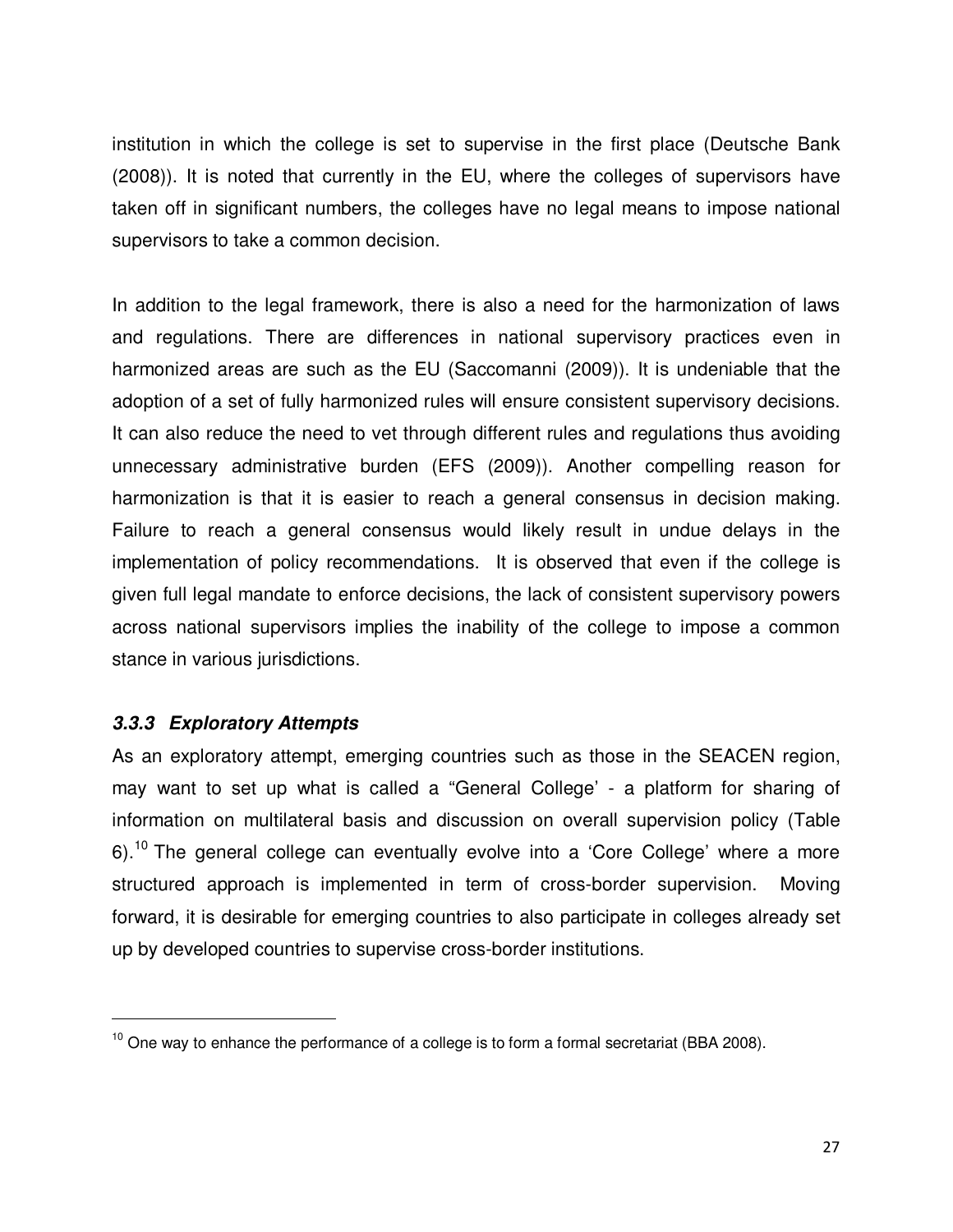# **Table 6 Possible Evolvement of Development of Supervisory Cooperation**

| <b>Initial Stage</b>                                                                                              | Stage 1                                                                                                          | Stage 2                                                                                                                                                                      | Stage 3                                                                                |
|-------------------------------------------------------------------------------------------------------------------|------------------------------------------------------------------------------------------------------------------|------------------------------------------------------------------------------------------------------------------------------------------------------------------------------|----------------------------------------------------------------------------------------|
| <b>Exploratory Attempt</b>                                                                                        | <b>Crisis Prevention</b>                                                                                         | <b>Crisis Management</b>                                                                                                                                                     | <b>Crisis Resolution</b>                                                               |
| General college<br>Informal<br>cooperation<br>Information<br>sharing<br>General<br>discussion on<br>policy issues | Core college<br>Information<br>sharing<br>Structured &<br>$\bullet$<br>formal approach<br>Joint supervision<br>٠ | <b>Financial Stability</b><br>Group<br>Decision<br>$\bullet$<br>enforcement<br>(preferably<br>required<br>harmonization of<br>Laws)<br>• MOUs<br>• Provision of<br>liquidity | <b>MOUs</b><br>Sharing of burden<br>Deposit<br>Guarantee<br>Insurance<br>Restructuring |

Source: IMF (2009).

Before setting up of a particular college, it may be desirable to engage the institutions so that the expectations of both parties can be met. From the point of view of supervised institutions, they see the colleges as opportunities to enhance cooperation between banks and national supervisors in various countries and this can "lead to a reduction in the burden on banks of regulatory supervision without any corresponding increase in risk to the financial system" (BBA 2008).

The role of the college of supervisors can be eventually extended to include a broader sense of cross-border crisis management (the White House 2008, EFS 2009), and the sharing of burden of crises (Saccomanni (2009)). Another natural extension of a college will be the setting up of cross-border stability group to "minimize" the possibility of contagion of the wider market" (BBA 2008).

# **4. Brief Concluding Remarks**

Finding the most appropriate exit strategy from the present expansionary monetary policy stance remains one of the delicate policy decisions for central banks around the globe at the present juncture. Unnecessary and hasty pull-outs from the stimulus policy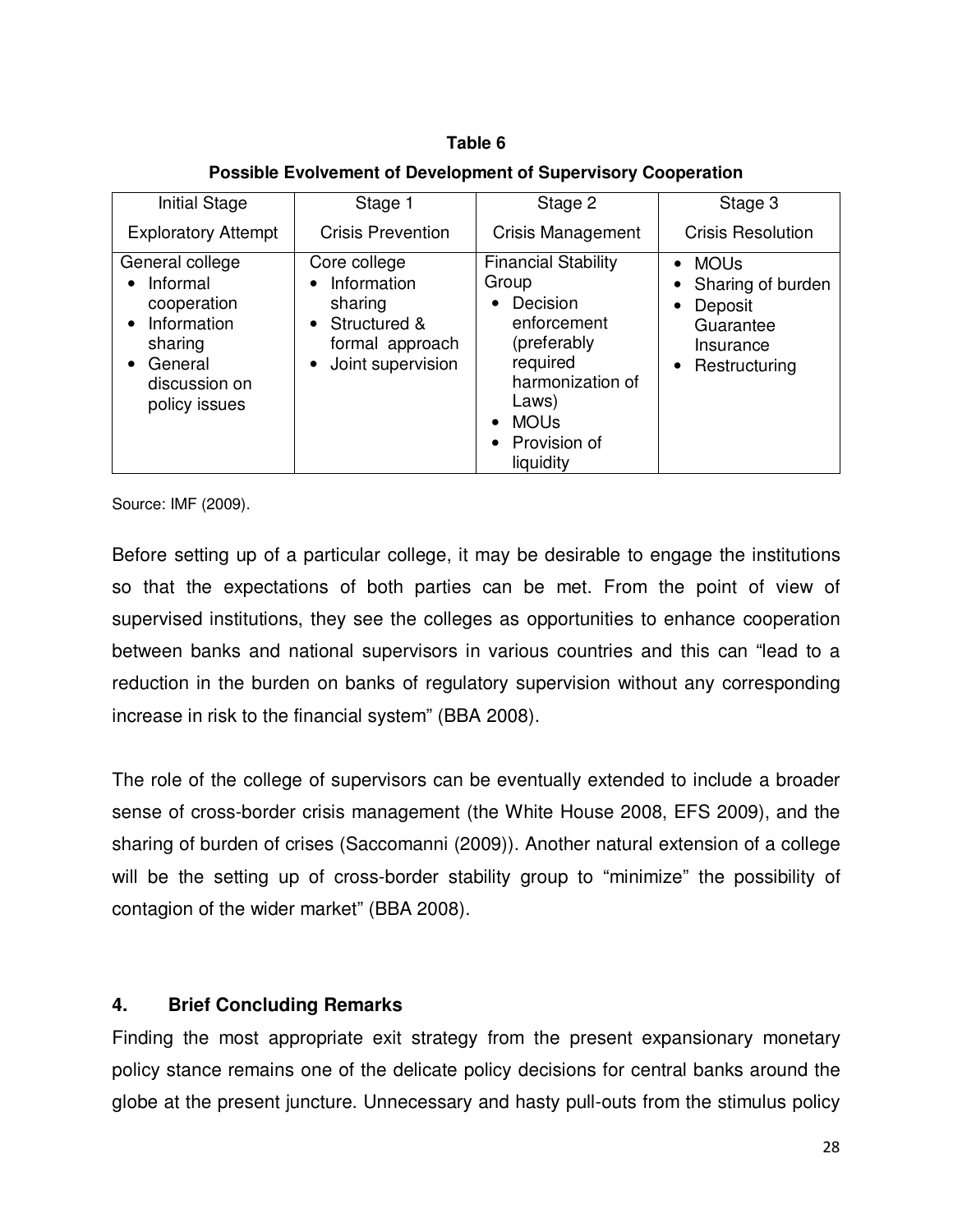could jeopardize the still fragile recovery process while a prolonged expansionary package, on the other hand, would be costly and misallocate crucial resources and trigger unwanted build-up in asset bubbles. As discussed, the importance for coordination with the fiscal authority when tightening up monetary policy cannot be overstated. The strength of the fiscal position is equally important as the state of the financial system for any exit strategy of monetary policy. In any case, one must also be aware of the approaches taken by other central banks and perhaps exit in a coordinated fashion to avoid adverse spillover effects (e.g., large capital movements from one country to another). It is worthwhile to note that communicating the exit also needs to be artfully crafted to reduce and eliminate "knife-edge market reactions" to news of withdrawal (Caruana 2009). $^{11}$ 

Going forward, the structural overhaul of monetary policy objectives and operations may be warranted. The advent of globalization has, undoubtedly, brought about new and different challenges for the conduct of monetary policy and central banking activities around the world and the SEACEN countries. The current global financial slowdown, which originated with the sub-prime mortgage defaults in the United States, has tested the limits of conventional monetary policy, both in terms of the current thinking about how monetary policy is conducted, as well as the effectiveness of the current approach to monetary policy (Watanagase (2009)).

Accordingly, this paper has looked into a number of the broiling concerns facing central bankers globally. The need to carry out 'leaning against the wind' or counter-cyclical measures has been well recognized. However, practical challenges facing the implementation, especially in identifying suitable and viable macro-prudential measures and tools, are still far from being resolved. The need to place counter-cyclical measures within the overall monetary framework that incorporates financial stability as one of the

l,

 $11$  It is interesting to note that Indonesia has developed the "Crisis Management Protocol (CMP)" that covers four key areas of crisis: major operational disruption, market disruption, financial infrastructure disruption and crisis in financial institutions. In line with the crisis protocol framework, many regulations have been refined to deal with changes in the financial and capital markets.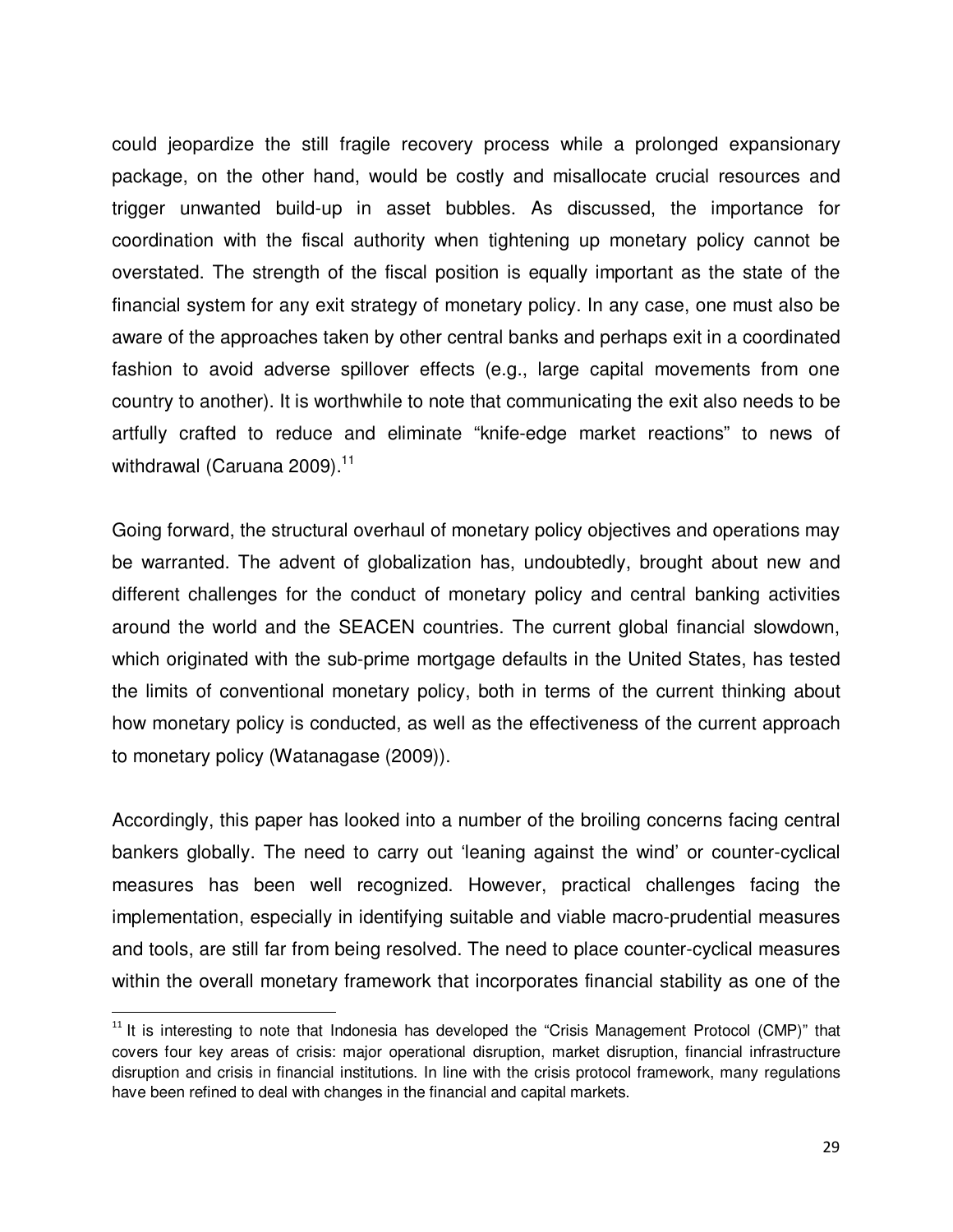objectives, has also been underscored in this paper. Macro-prudential regulations should play an integral part on the overall monetary policy measures available for the central banks to manage asset prices.

Globalization of the financial markets of the SEACEN economies has also heightened the urgent need to coordinate monetary policies and regulations regionally and internationally. The role of banks' balance sheets and their lending activities as one of the primary contagion channels of the global financial meltdown in recent years profoundly underlines the need to coordinate supervisory activities of the banking sector. Recognizing the challenge is indeed a first step forward. However, carrying out the gradual phases toward a full implementation of colleges of supervisors requires much effort and commitment on the part of the SEACEN central banks in the years to come.

Finally, it has been proven time and again that having a strong and resilient financial system in times of crisis is important to enable these institutions to continue to intermediate between borrowers and lenders. Therefore, in normal times, strengthening the soundness of the financial system must be accorded priority with emphasis given to improving corporate governance, risk management and internal control practices and processes in banks through enhancing banking supervision and surveillance processes. SEACEN central banks and monetary authorities must also continuously be on the alert and monitor inherent sub-optimal procyclicality policies as well as be ever ready to review their regulatory and surveillance frameworks and amend them according to best practices, as well as development in the financial market.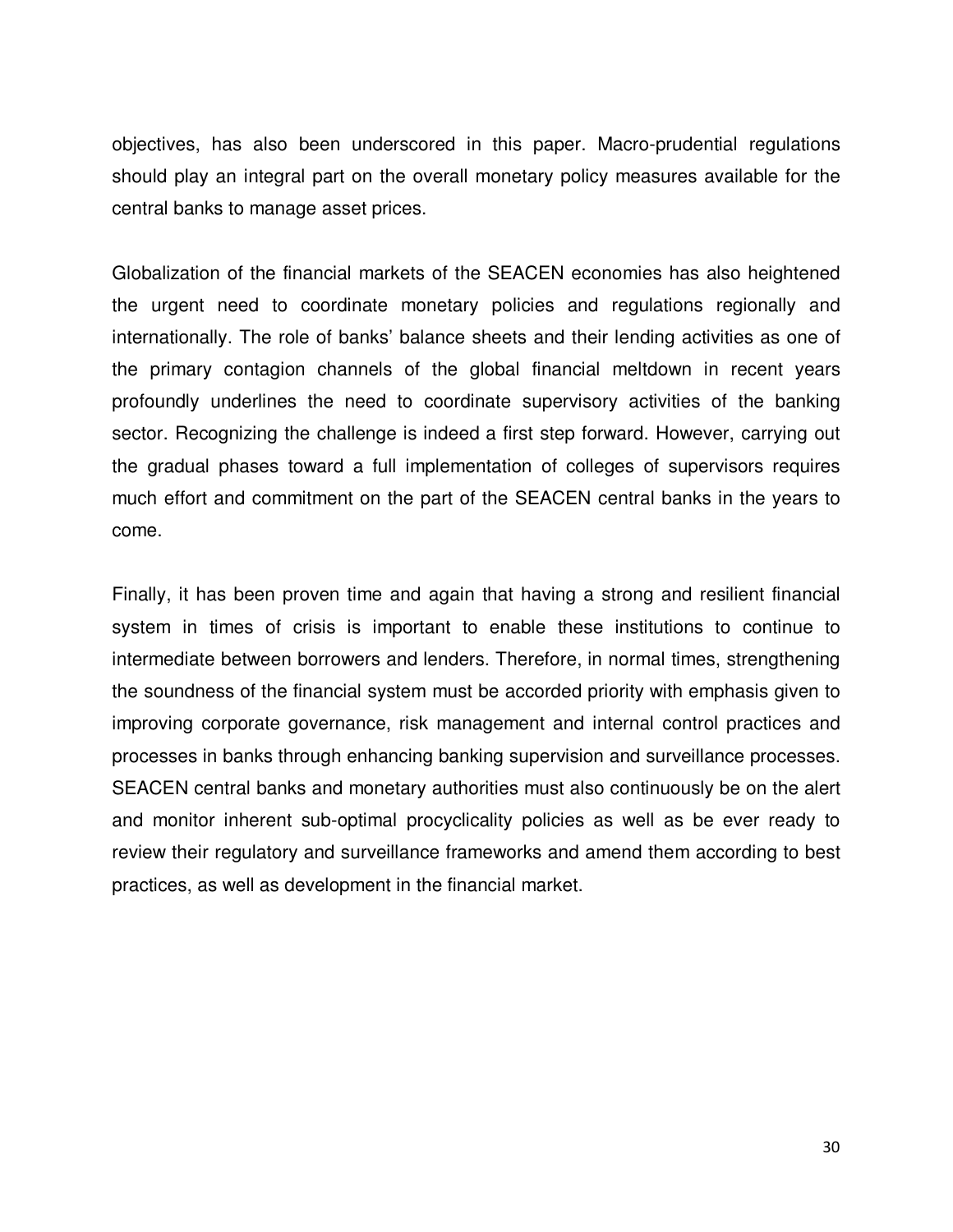## **References**

ADB (2009), The Global Economic Crisis Challenges for Developing Asia and ADB's Response, April 2009.

Akyüz Y., (2008), "The Current Global Financial Turmoil and Asian Developing Countries", *ESCAP Paper Series on Inclusive and Sustainable Development*, United Nations, Bangkok, April.

http://www.unescap.org/pdd/publications/escap\_series/ESCAP\_ISD2\_Akyuz\_full.pdf.

Bernanke, B.S. and M. Gertler, (2001), "Should Central Banks Respond to Movements in Asset Prices?", *American Economic Review*, Vol. 91, pp. 253-257.

BIS, (2009), "The International Financial Crisis: Timeline, Impact and Policy Responses in Asia and the Pacific", Representative Office for Asia and Pacific, August 2009, http://www.bis.org/repofficepubl/arpresearch200908.2.pdf?noframes=1.

BIS, (2007), Basel Committee for Banking Supervision, Principles for Home-host Supervisory Cooperation and Allocation Mechanisms in the Context of Advanced Measurement Approaches (AMA), November.

BNM Website, Tripartite Working Group on Exit Strategy for the Full Deposit Guarantee, http://www.bnm.gov.my/index.php?ch=8&pg=14&ac=1878&print=1.

Borio, C. and W. White, (2004), "Whither Monetary and Financial Stability? The Implications of Evolving Policy Regimes", *BIS Working Paper,* No. 147.

Borio, C. and I. Shim, (2007), "What can Macro-Prudential Policy Do to Support Monetary Policy?", *BIS Working Paper* No.242.

British Bankers' Association (BBA, 2008) A College of Supervisors, 10 June 2008 http://www.bba.org.uk/bba/jsp/polopoly.jsp?d=557&a=13944&view=print.

Brunnermeier et, M., A. Crocket, C. Goodhart, A.D. Persaqud and H. Shin., (2009), "The Fundamental Principles of Financial Regulation", *Geneva Reports on the World Economy,* 11, CEPR.

Caruana J., (2009), "Unconventional Monetary Policies in Time of Crisis", Lecture Delivered in SUERF Annual Lecture, Brussels, 16 November. http://www.bis.org/speeches/sp091118.htm

Casey, K.L., (2009), Testimony Concerning International Cooperation to Modernize Financial Regulation, Before the United States Senate Banking Subcommittee on Security and International Trade and Finance, September 30, http://www.sec.gov/news/testimony/2009/ts093009klc.htm.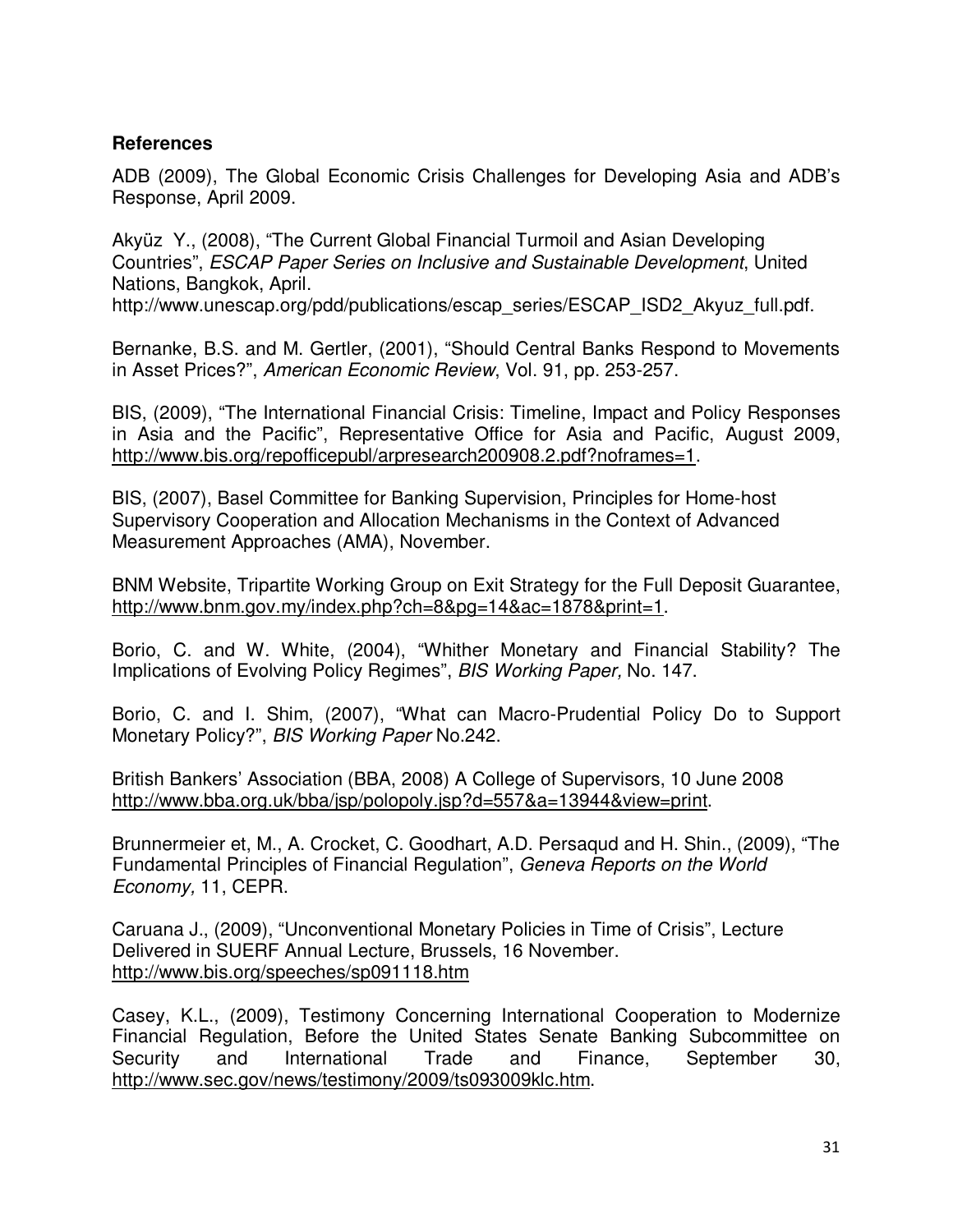Committee of European Banking Supervisors CEBS, Range of Practices on Supervisory Colleges and Home-Host Cooperation, December 2007, http://www.cebs.org/getdoc/93f97617-daff-4d96-8248-b214e231c28c/CEBS-2007-75-(Range-ofpractices)-final-(1).aspx

Commodity Futures Trading Commission (CFTC), Declaration on Cooperation and Supervision of International Futures Markets and Clearing Organisations, (as amended March1998),

<http://www.cftc.gov/international/currentinternationalinitiatives/oia\_bocadec0398.html.

de Larosière Group, , the de Larosière Report on the High Level Group of Finanical Supervision in the EU, Brussels, 25 February 2009.

Deutsche Bank, (2008), "Towards Full Integration of EU Banking Supervision: Using the Momentum - Creating the Integrated Supervisory Regime Necessary for an Integrated Markets", a Position Paper on EU Banking Supervision 16 June 2008.

Diamond, D.W. and R.G. Rajan, (2006), "Money in a Theory of Banking", *American Economic Review*, Vol. 96 (1), pp. 30-53.

Di Leo, L., (2010), Fed Chief Says Rate Rise is Plan-B to Burst Bubbles, the Wall Street Journal, January 4.

European Financial Service Round-table, Top 10 EFR Messages on Consolidated Supervisions and the College of Supervisors, 10 September 2009, http://www.efr.be/members/upload/news/81062EFR%20sept09158.pdf file EFR

G20, (2009), Progress Report, Financial Regulation portion of the Progress Report issued at the Meeting of the G-20 Finance Ministers and Central Bank Governors in London on September 4-5.

Goodhart, C., (2009), Some New Directions for Financial Stability, The Per Jacobson Lecture, the BIS and Per Jacobson Foundation.

Hirtle, B., T. Schuermann, and K. Stiroh, (2009), "Macroprudential Supervision of Financial Institutions: Lesson from the SCAP*", Staff Report* no. 409, the Federal Reserve Bank of New York, November.

IMF, (2009), Global Economic Prospects and Principles for Policy Exit, Documents prepared for the Meeting of G-20 Finance Ministers and Central Bank Governors, 6-7 November 2009, St. Andrews, United Kingdom.

IMF (2009), Global Stability Report.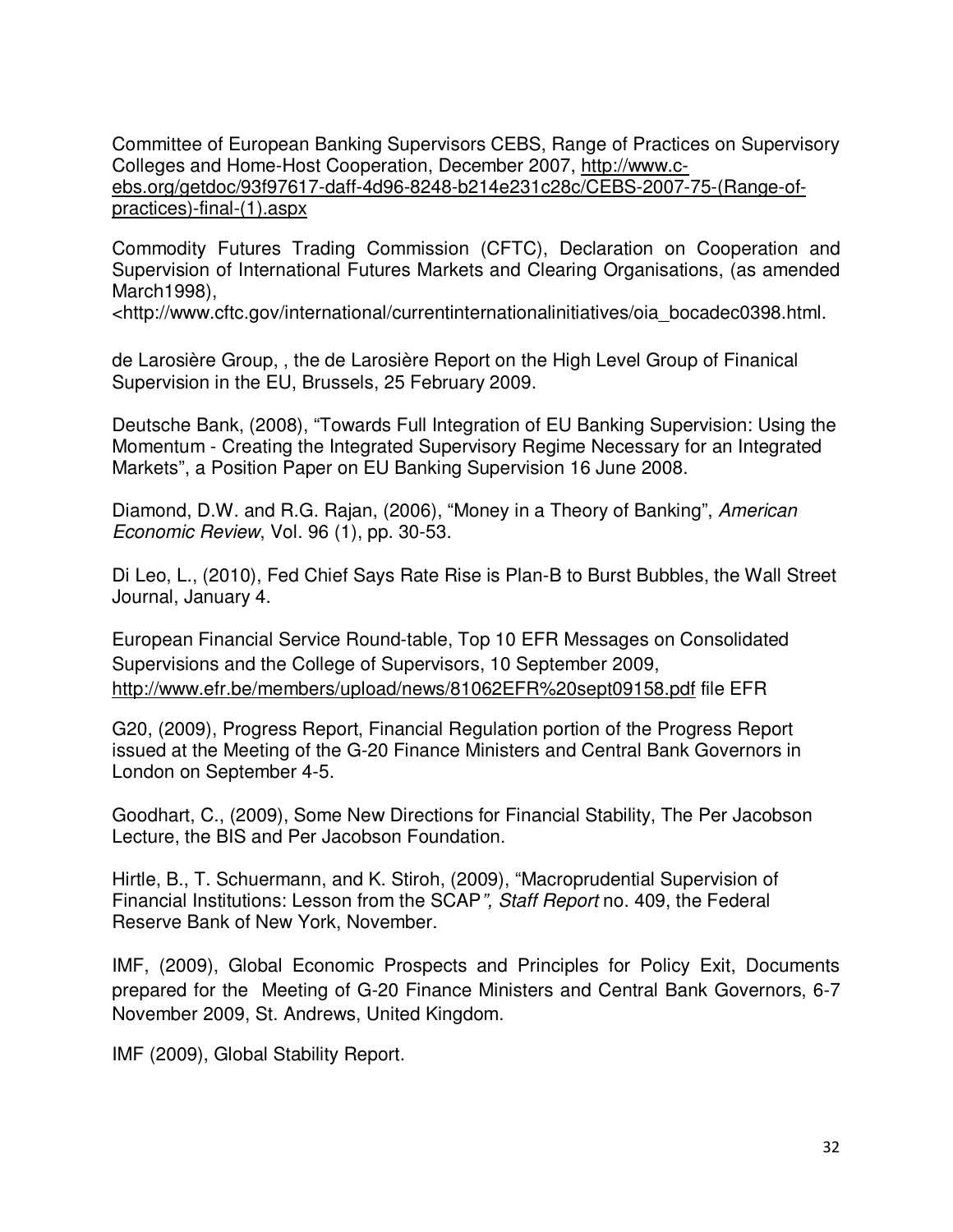James, W.E. and et.al., (2008), "The US Financial Crisis, Global Financial Turmoil, and Developing Asia: Is the Era of High Growth at an End?", *ADB Economics Working Paper Series*, No. 139, December 2008.

Kodres L and Narain A. (2009), "What is to be Done", *Finance and Development*, IMF, No. 1, Vol.46, March 2009.

Kohn D.L., (2009), "Central Bank Exit Policies", Speech, The Cato Institute's Shadow Open Market Committee Meeting, Washington, D.C. September 30, 2009, http://www.federalreserve.gov/newsevents/speech/kohn20090930a.htm.

Nier, E.W., (2009), "Financial Stability Frameworks and the Role of Central Banks: Lesson from the Crisis*", IMF Working Paper* 70, April.

Rajan, R.S., (2004), "Sequencing of Financial, Trade and Monetary Regionalism", in *Asian Economic Cooperation and Integration,* Asian Development Bank, 2004.

Ramos, F.V., (2005), "Frameworks for Asian Cooperation", Far Eastern Economic Review.

Reuters, Banks See Benefits to College of Supervisors Plan, Monday, April 14, 2008, http://in.reuters.com/article/rbssFinancialServicesAndRealEstateNews/idINL148343320 080414?pageNumber=4&virtualBrandChannel.

Saccomanni, F., (2009), "Fact-Finding for the Examination of the Communication of the European Commission on European Financial Supervision", Testimony Before the Finance Committee of the Chamber of Deputies, Rome, 15 September, *BIS Review* No. 119. http://www.bis.org/review/r091006e.pdf.

SEACEN Member Central Banks' Questionnaire Replies, Various Surveys.

Turner, A., (2009), The Turner Review –A Regulatory Response to the Global Banking Crisis, FSA, March.

Unicredit Group, (2009), Forum on Financial Cross-border*, Institutional and Regulatory Strategic Advisory Discussion Paper*, March.

Véron N., (2008), Supervisory Colleges: Way Forward or Red Herring?, French in La Tribune, November 26. http://veron.typepad.com/files/tribune\_081126\_en.pdf.

Watanagase, T., (2009), Rethinking Monetary Policy in a Globalized World: Coping with Current Challenges and Beyond, Speech given at Bank Negara Malaysia High Level Conference 2009, 10 February 2009, Kuala Lumpur.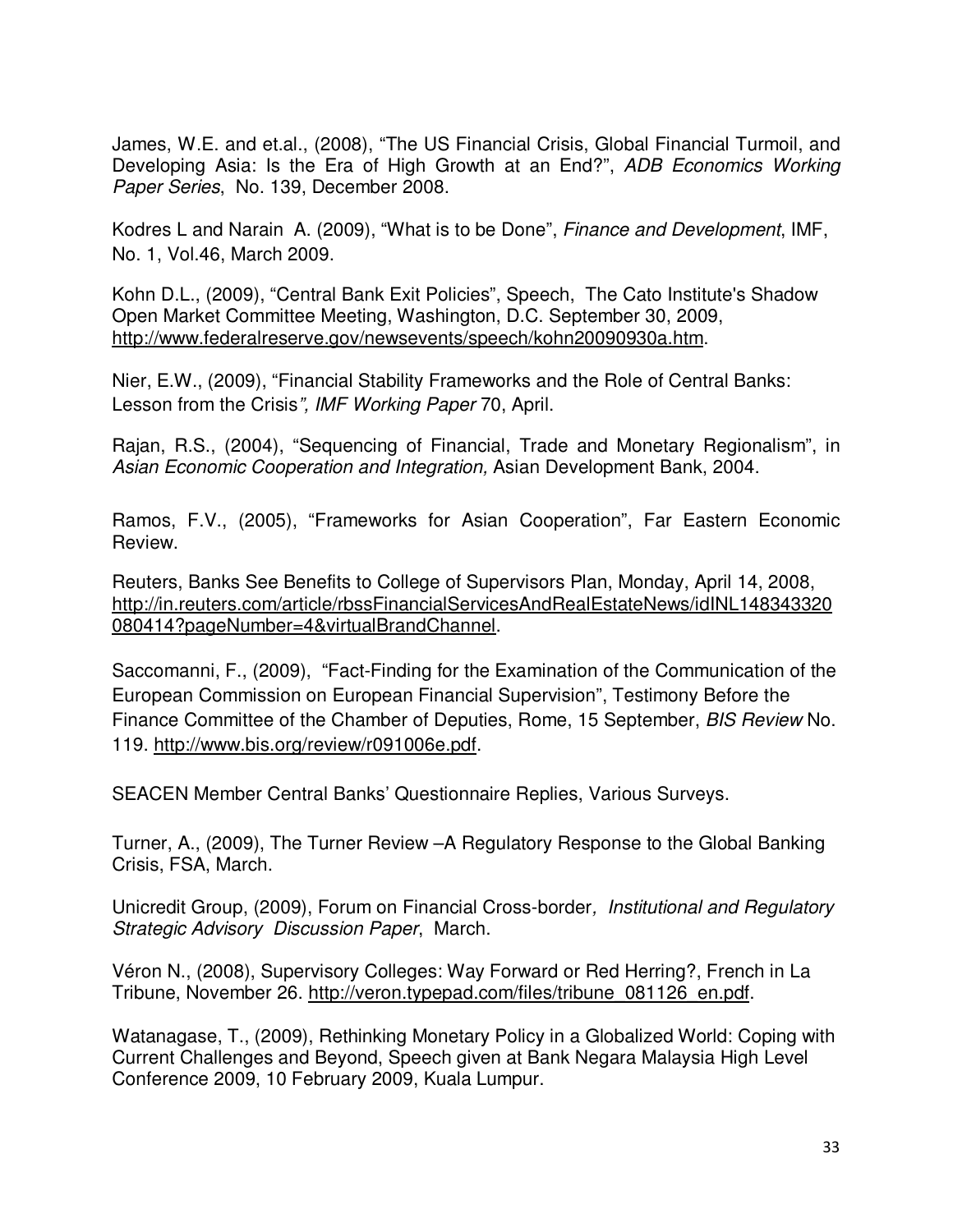The White House (2008), Declaration of the Summit on Financial Markets and the World Economy, Made by the G-20 Member States at a Special Summit on the Global Financial Crisis held in Washington, D.C. November 15.

White, W., (2008), Past Financial Crises, the Current Financial Turmoil and the Need for a New Macrofinancial Stability Framework, Speech at the LSE, Financial Market Group, and Deutsche Bank Conference on 'The Structure of Regulation: Lessons from the Crisis of 2007', London (March).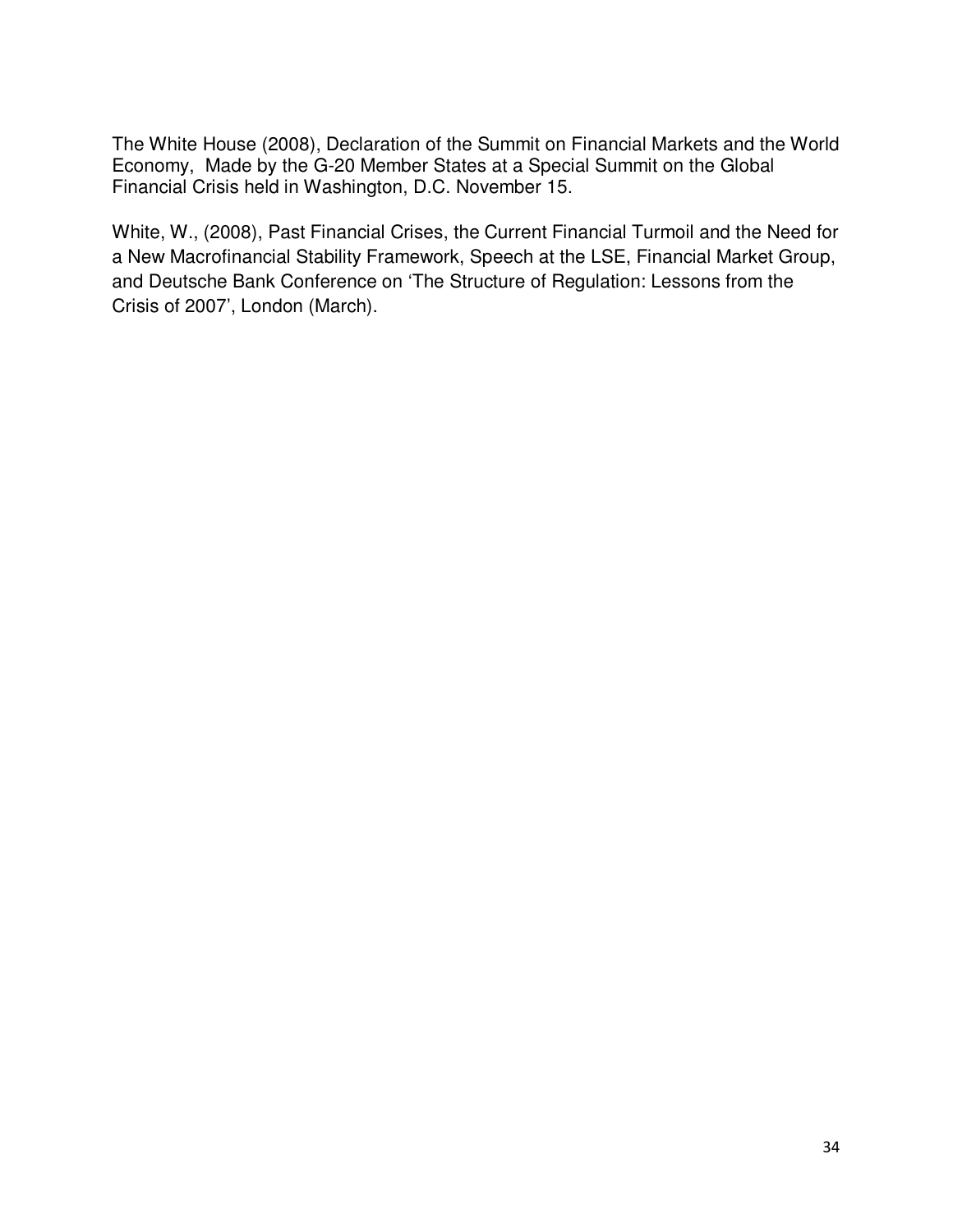#### **CENTRAL BANKS' MAIN POLICY RESPONSES TO THE CRISIS**

#### **Brunei Darussalam**

Brunei Darussalam employs a currency board regime where the Brunei Dollar is at par with the Singapore Dollar at 1:1. The benefit of the currency board regime is that it provides the economy with a stable platform for the conduct of economic activity. Brunei Darussalam also has an open capital account, allowing for the free flow of funds. From a monetary policy standpoint, it ensures sufficient liquidity is present in the financial system through prudent management and supervision of the local financial industry.

#### **Cambodia**

Highly dollarized (around 90 %) which naturally introduces constraints in implementation of monetary policies (e.g interest rate) but it has also limits the impact of price changes that are the consequence of significant movements in the currency exchange rates

Increase reserve requirement ratio in July 2008 from 8% to 16% on foreign currency deposits in a bid to absorb excess liquidity (half of the 16% are not remunerated, while other half yield 1/2 of 1-month SIBOR) to reduce inflationary pressure. Inflation reached a decade high of 35.6% in May 2008.

As inflationary pressure eased, the reserve requirement was reduced to 12% (8% of the RR are not remunerated, while other 4% yield ½ of 1 month SIBOR) and the removal of the 15% limit on credit to the real estate sector was implemented.

Introduced overdraft facility for banks eventually in need of liquidity.

The local currency was under pressure, depreciating around 3% yoy in July-August 2009 and this prompted the largest USD liquidity injection in the last 10 years, when USD net sale reaching around USD 40 million.

**Fiji**

Worsened BOP resulted in foreign reserves falling sharply to FJD\$430 million in March 2009, equivalent to 1.5 months of imports of goods and non-factor services.

Devalued the currency by 20% in April 2009 and tightened exchange controls.

The credit ceiling policy, which was implemented following the political crisis in December 2006, was kept in place.

Imposed direct interest rate policies on banks and other deposit taking institutions. These policies included placing an interest rate ceiling on bank lending rate, as well as a maximum interest spread for banks.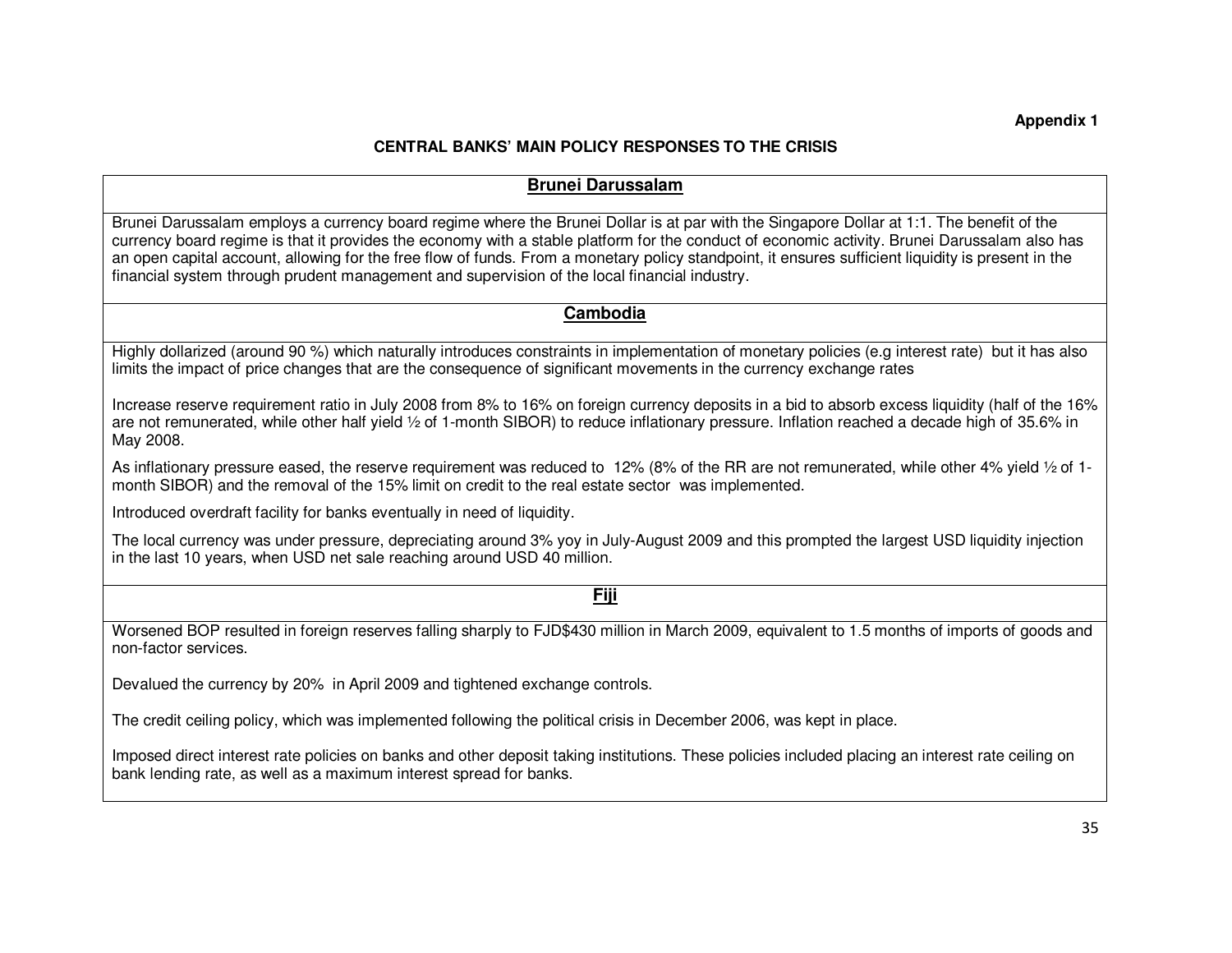Support for credit to priority sectors.

A specialized division within the Reserve Bank was established in April 2009 in order to facilitate the development and streamlining of microfinance services in the country.

The Reserve Bank recently announced the need to further reduce the deficit in the current account to 5% of GDP, signalling that monetary tightening will continue to be a key feature of monetary policy until external stability is restored.

#### **Indonesia**

Reduction in BI rate 300 bp to 6.5% to date.

Ease liquidity into the market, such as:

Reducing reserve requirement from effective 9% to only 7.5%;

Reducing foreign reserve requirements for conventional commercial and Islamic banks from 3.0–1.0%;

Enhance Export Financing BI is available to purchase export draft (WEB) with rediscount scheme; and,

Expanding BI's facility through the short-term funding facility (FPJP) for banks facing liquidity problems.

Reducing over-night repo rate from BI Rate+ 300 bps to the BI Rate+ 100 bps.

Adjusting Bank Indonesia Deposit Facility from BI rate - 200 bps to BI Rate - 00 bps.

Extending maturity of Fine Tune Operation from 1-14 days to 1 day-3 months.

Abolishing restrictions on daily balance position of foreign short term borrowing.

In support of exchange rate stability, Bank Indonesia took actions on:

Adopting prudential regulations related to the capital movement, by implementing the banking risk management system and the necessary prudential regulations. E.g., on net open position limit, margin trading and flows related to the derivative transaction, prohibiting structured derivative product transactions associated with foreign exchange transactions;

Strengthening monitoring system of the foreign exchange market by e,g., some early warning systems;

Extending foreign exchange swap tenors from a maximum of 7 days to 1 month;

Signing a Bilateral Currency Swap Arrangement with other East Asian countries;

Preventing and managing crisis by:

Increasing the value of bank deposit guaranteed by the Government from Rp100 million to Rp2 billion;

Setting-up financial sector safety net, and providing emergency financing facility for banks facing financial difficulties which may have systemic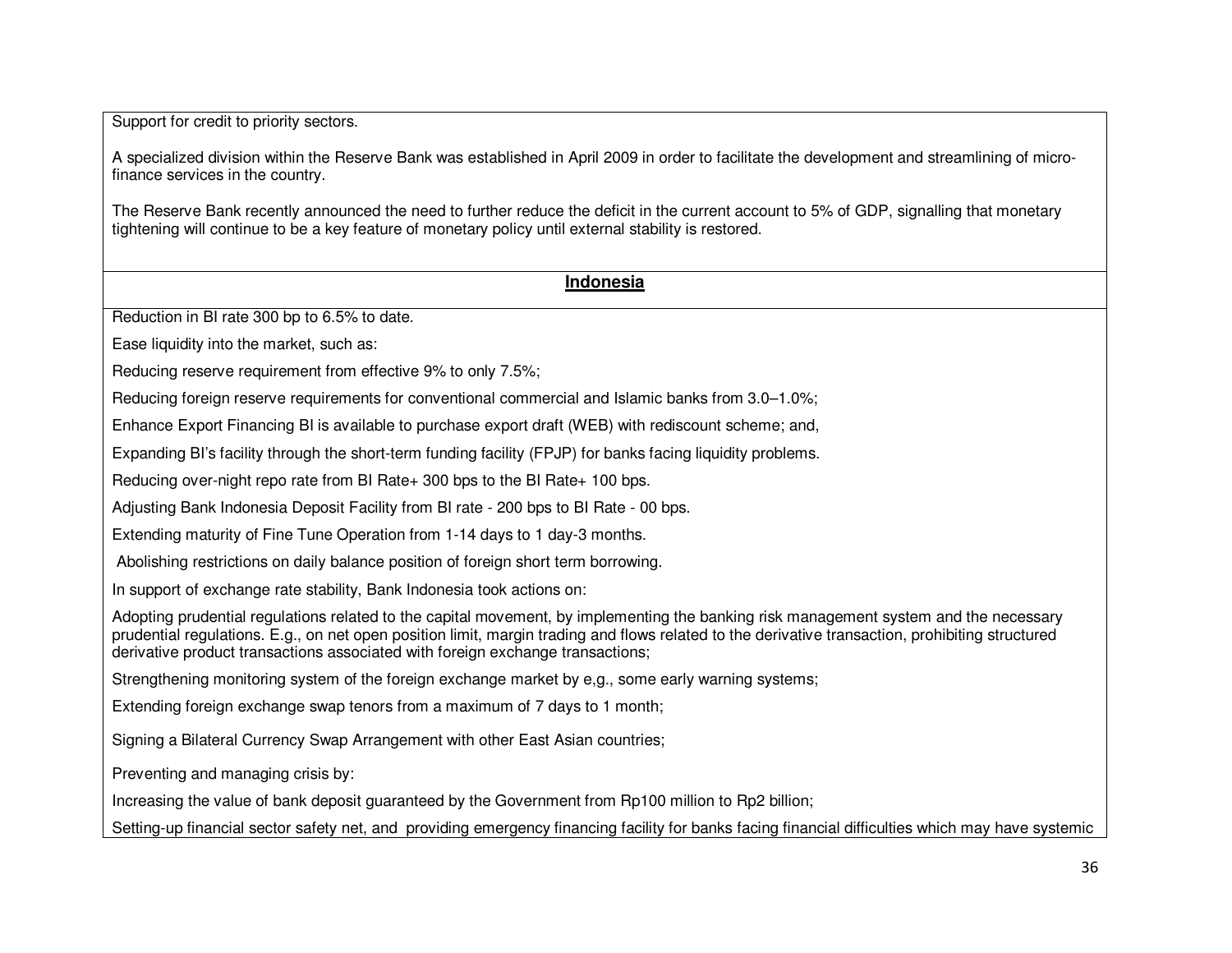impact and potentially to cause financial instability

| <b>Korea</b>                                                                                                                                                                                                                                                                                                                                                                                                                                                                                                                                                                                                                                                                                                                                                                                                                                                    |
|-----------------------------------------------------------------------------------------------------------------------------------------------------------------------------------------------------------------------------------------------------------------------------------------------------------------------------------------------------------------------------------------------------------------------------------------------------------------------------------------------------------------------------------------------------------------------------------------------------------------------------------------------------------------------------------------------------------------------------------------------------------------------------------------------------------------------------------------------------------------|
| From 9 Oct 2008 to 12 February 2009, the BOK base rate was reduced on six occasions from 5.25% to 2.00%.                                                                                                                                                                                                                                                                                                                                                                                                                                                                                                                                                                                                                                                                                                                                                        |
| The BOK also expanded financial support to vulnerable sectors through increasing aggregate credit loan ceiling, making a one-time interest<br>payment on required reserves, and supporting the Bank Recapitalization Fund and the Bond Market Stabilization Fund.                                                                                                                                                                                                                                                                                                                                                                                                                                                                                                                                                                                               |
| The BOK also increased its liquidity provision through open market operations, while broadening the list of counterparties and collateral eligible<br>for Open market Operations (OMOs- 18.5 trillion won) including RP purchases (OMOs from 2008 Sep. 18 to 2009 Nov. 10. There had been no<br>RP repurchases since March 2009, and 16.8 trillion won was automatically withdrawn as existing RPs reached maturity. One trillion won of<br>government bond purchases and 0.7 trillion won of Monetary Stabilization Bond purchases before maturity were one-off support).                                                                                                                                                                                                                                                                                      |
| 12 securities companies were newly included in the list of eligible counterparties for RPs. (Some of them were included again when financial<br>institutions eligible for RP transactions were selected once again in July 2009).                                                                                                                                                                                                                                                                                                                                                                                                                                                                                                                                                                                                                               |
| Bank bonds and special bonds were newly included in eligible collateral for Open Market Operations.                                                                                                                                                                                                                                                                                                                                                                                                                                                                                                                                                                                                                                                                                                                                                             |
| At the same time, the BOK strengthened backstop at the international level by signing currency swap agreements with major central banks. It<br>also focused on providing foreign currency liquidity quickly and sufficiently, in response to worsening foreign currency funding conditions due to<br>sudden outflows. The BOK signed a currency swap agreement with the US Fed worth \$30 billion on October 30, 2008. On December 12,<br>2008, it also made swap agreements of 180 billion yuan and \$20 billion-equivalent with the People's Bank of China and the Bank of Japan,<br>respectively. From October 2008 to February 2009, the BOK provided foreign currency liquidity worth of \$26.8 billion through competitive<br>auction swap facility and foreign currency lending, utilizing its foreign reserves and currency swap funds with the US Fed. |
| <b>Malaysia</b>                                                                                                                                                                                                                                                                                                                                                                                                                                                                                                                                                                                                                                                                                                                                                                                                                                                 |
| i.<br>Liquidity measures – to ensure the adequacy of funds and to preserve confidence in the banking system<br>BNM shortened the maturity of its monetary operations, allowing banks more flexibility in managing liquidity when dealing with<br>capital outflows.<br>BNM also instituted a full guarantee on deposits placed with banks to preserve confidence in the financial system.<br>BNM widened access to its liquidity facility beyond banks to also include insurance companies and takaful operators.                                                                                                                                                                                                                                                                                                                                                |
| Interest rates measures - monetary policy was loosened to reduce the cost of financing and provide support to domestic demand<br>ii.                                                                                                                                                                                                                                                                                                                                                                                                                                                                                                                                                                                                                                                                                                                            |
| $DMB$ , is deed its Occasional Deliae Data (ODD) from 0.500 in Naccasher 0000 to 0.000 in Eabreson 0000 Tr                                                                                                                                                                                                                                                                                                                                                                                                                                                                                                                                                                                                                                                                                                                                                      |

− BNM reduced its Overnight Policy Rate (OPR) from 3.50% in November 2008 to 2.00% in February 2009.To ensure greater transmission from the policy rate to retail lending rates BNM also: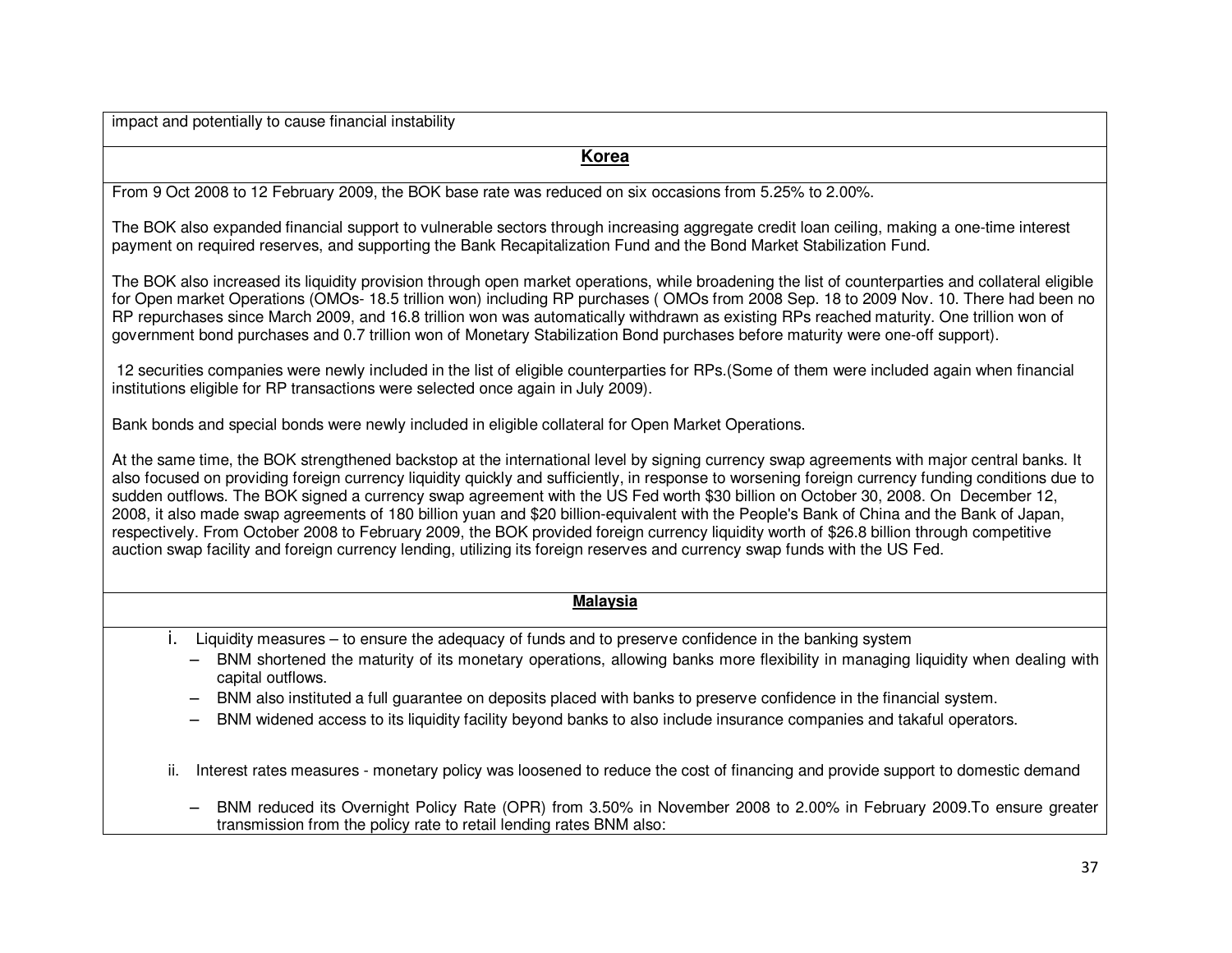Reduced the Statutory Reserve Requirement (SRR) by 300bps from 4.00% to 1.00%.

- As at Oct. 09, the average lending rate (ALR) on outstanding financing has declined by 108 basis points compared to its level in Nov. 2008
- As at Oct. 09, the base lending rate (BLR) has declined by 115 basis points compared to its level in Nov. 2008
- Encouraged banks to reduce monthly loan repayments on floating rate loans. The Bank also issued Bon Simpanan Merdeka amounting to RM2 billion to provide higher returns to the segment of savers that depend on interest income for their livelihood, mainly Malaysian citizens aged 56 and above.

With a nominal return of 5% per annum, the real return on the bond is expected to average above 2.5% in 2009.

- iii. Measures to improve access to financing for businesses and household
	- Establishment of various funds and guarantee schemes by the Government and BNM have ensured that viable businesses, especially SMEs and micro-enterprises continue to have adequate access to financing.

As of early December 2009, more than 21,000 applicants have benefited from the funds and schemes approved financing amounting to more than RM10.6 billion.

- − Special funds to help SMEs with viable businesses obtain financing:
	- (i) SME Assistance Facility (RM700 mil) August '08
	- (ii) SME Modernisation Facility (RM500 mil) August '08
	- (iii) Micro Enterprise Fund (RM200 mil) November '08
	- (iv) SME Assistance Guarantee Scheme (RM2 bil) January '09
	- (v) Working Capital Guarantee Scheme (RM5 bil) April '09
- − (vi) Industry Restructuring Loan Guarantee Scheme (RM5 bil) -April '09BNM held dialogues with the banking institutions and the business community to bridge the concerns faced by both parties.
- − More intensive outreach efforts to assist borrowers under distress, including providing avenues for debt resolution and restructuring.
	- o For individuals, the Credit Counselling and Debt Management Agency (AKPK) established in April 2006, intensified efforts to provide assistance to individual borrowers in developing a personalised debt repayment plan in consultation with their banks.
	- o For SMEs, the Small Debt Resolution Scheme (SDRS) was established to facilitate restructuring and rescheduling of all non-performing loans of SMEs. The Small Debt Restructuring Committee provided an independent assessment on the viability of the SME's businesses and proposed a loan restructuring and financing plan. Previously, only non-performing loans of an aggregate amount not exceeding RM3 million were allowed to be restructured under this scheme.
	- o For corporates, the Enhanced Corporate Debt Restructuring Committee helps corporations to restructure their debt, including bank loans and private debt securities.
	- $\circ$  One year loan moratorium for retrenched workers for repayments on their housing loans.
- − The establishment of Danajamin (Financial Guarantee Institution) to provide credit enhancements to corporations with viable businesses and investment grade ratings to enhance their access to the Malaysian bond market.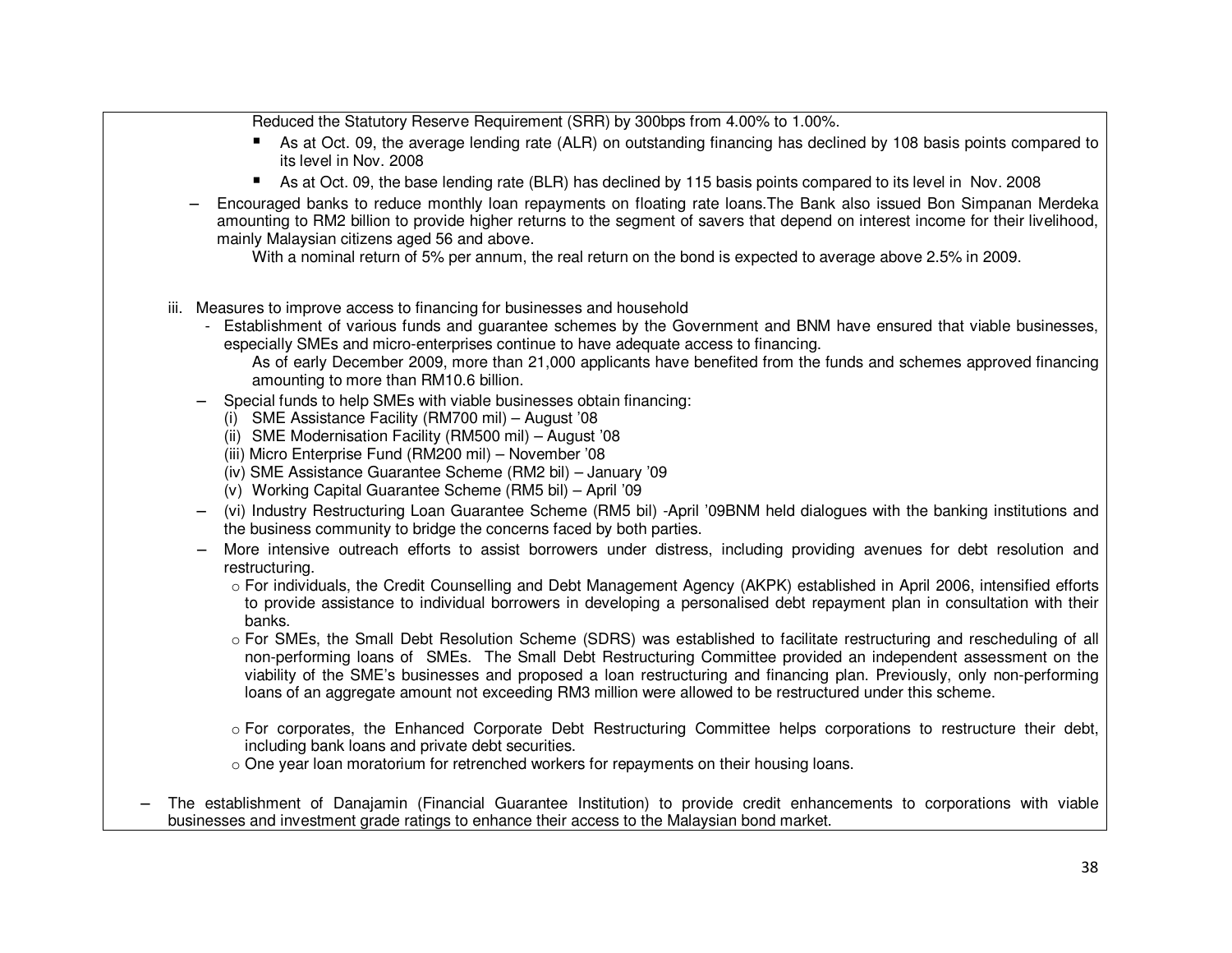- − In addressing general enquiries relating to banking services and credit issues from individuals and businesses, BNM established the Integrated Contact Centre comprising BNM Link, BNM Telelink and Complaints Management and Advisory section within the Bank. In addition, ABMConnect Toll Free Channel was set up in December 2008 by the Association of Banks in Malaysia (ABM) in collaboration with banking institutions.
- − The Bank also ensured sufficient dollar liquidity to support international trade through its foreign reserves. This is to avoid a shortage of dollar liquidity from hampering Malaysia's international trade activities.

#### **Mongolia**

A joint decree of the Minister of Finance and the Governor of Bank of Mongolia to formalize the exchange of information between the two institutions. The decree mentions the need for coordination when issuing Central Bank bills for monetary policy purposes, and government securities for debt management purposes.

Between Sept 8 and Sept 9,the 7-day Central Bank bill rate was reduced from 10.25 to 10%. In early March, the Mongolian togrog overshot its equilibrium level and BoM responded by increasing its policy rate to 14% on March 11, 2008 and by introducing a two way multiple price forex auction on March 24, 2008.

Reverse repo regulation was approved in Sept 8.

Reserve required ratio was cut by 0.5 percentage points from 5.5% to 5.0% while the total amount of liquidity injection to commercial banks by the Bank of Mongolia reached 260 billion togrogs. The capital adequacy ratios or commercial banks to 12 from 10% and Blanket Deposit Guarantee on the bank deposits was introduced.

On April 1, 2009, IMF approved an 18-month SBA in an amount equivalent toUSD229.2 million to restore macroeconomic stability through fiscal, monetary and financial sector policies. The program aims to assist with a re-alignment of the monetary framework to a quantity based framework, where reserve money is the operational target.

#### **Myanmar**

The economy was not directly affected by the global crisis. Central bank has issued instructions and regulatory guidelines to both stated-owned and 13 private banks related to lending activities (to create quality loans and reduce NPLs).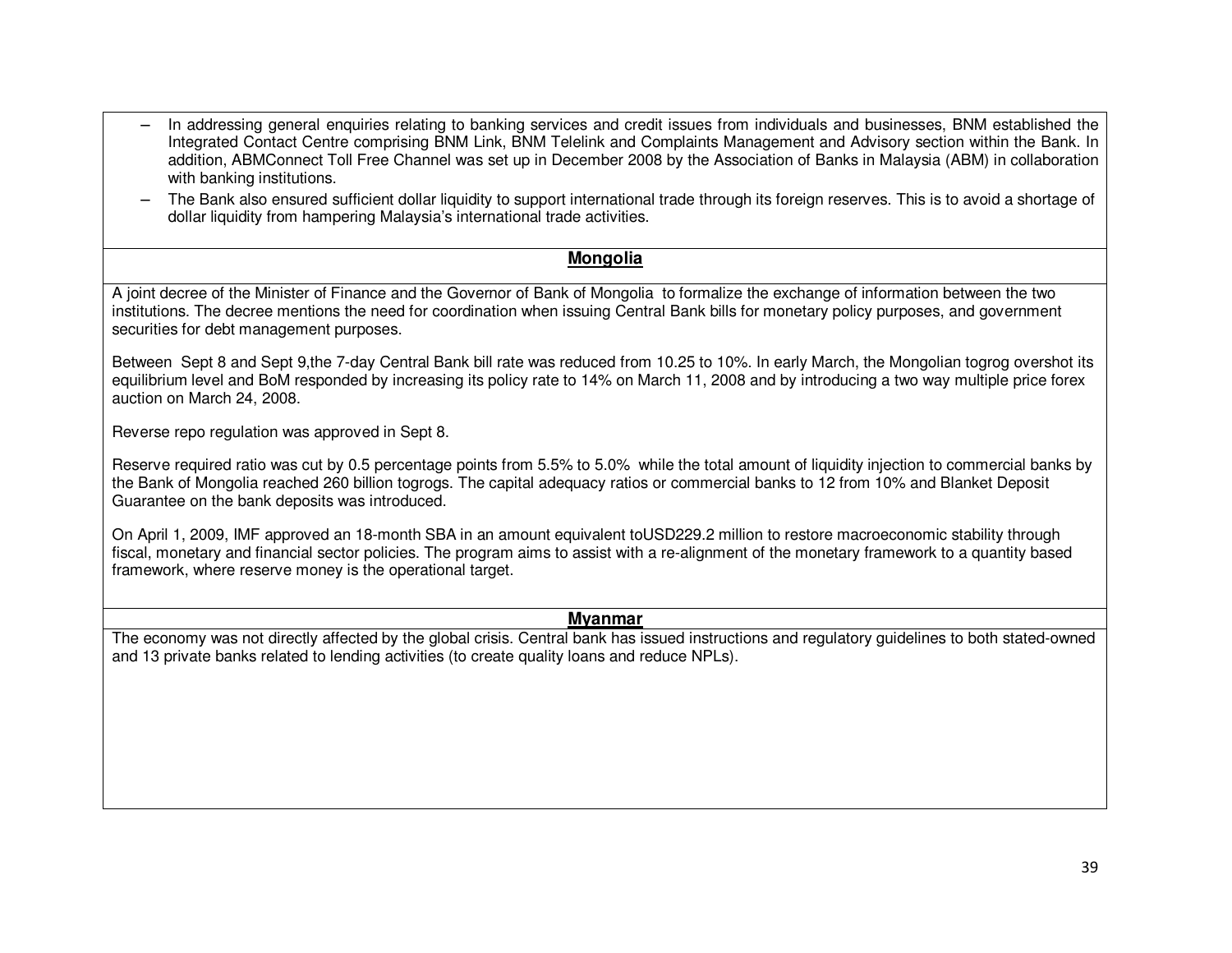### **Nepal**

The CRR and bank rate was revised upward by 0.5 and 0.25 percentage points respectively in October 2008.

 A high level committee was formed by the government headed by vice-chairman of National Planning Commission including members from ministry of finance and the NRB in order to closely monitor the impact of crisis in the country.

#### **Papua New Guinea**

The global financial crisis did not have a direct adverse impact on the PNG economy because banks and financial institutions in the country have none to little exposure to the troubled financial institutions abroad. The indirect impact was through the low global demand on PNG's exports resulting in current account deficit. The current account deficit was, however, more than offset by a huge financial and capital account surplus.

The Bank of PNG was more concerned about getting the inflation rate down from the high of 13.5% in the September quarter of 2008. It tightened monetary policy by increasing the policy signaling rate (Kina Facility Rate) progressively from 6.0% in June 2008 to 8.0% by December 2008, and has maintained it at that rate for most of 2009.

### **Philippines**

*Policy rate cuts:*The successive easing of BSP policy rates from mid-December of 2008 to July 2009 is a reflection of its expansionary policy stance to influence market rates to sustain credit growth and stimulate economic activity.

*Liquidity:* Since the height of the global financial market turmoil in late 2008, the BSP has been moving to ensure there is sufficient liquidity in the system.

 The BSP enhanced the existing peso repurchase agreement (repo) facilities through relaxed valuation and a broader list of acceptable collateral; established the US dollar repo facility to augment dollar liquidity in the foreign exchange market and ensure the ready availability of credit for imports and other legitimate funding requirements; reduced the regular reserve requirement by two percentage points; and, increased the rediscounting budget from P20 billion to P60 billion and liberalized access to the facility.

#### **Singapore**

MAS shifted to a zero percent appreciation of the S\$NEER policy band in October 2008, reflecting the moderation of inflation from its peak in mid-2008 as well as the deterioration in the external outlook.

MAS re-centered the exchange rate policy band down to the prevailing level of the S\$NEER in April 2009, while maintaining the width of the band and zero percent appreciation path. MAS maintained the zero percent appreciation of the S\$NEER policy path in October 2009.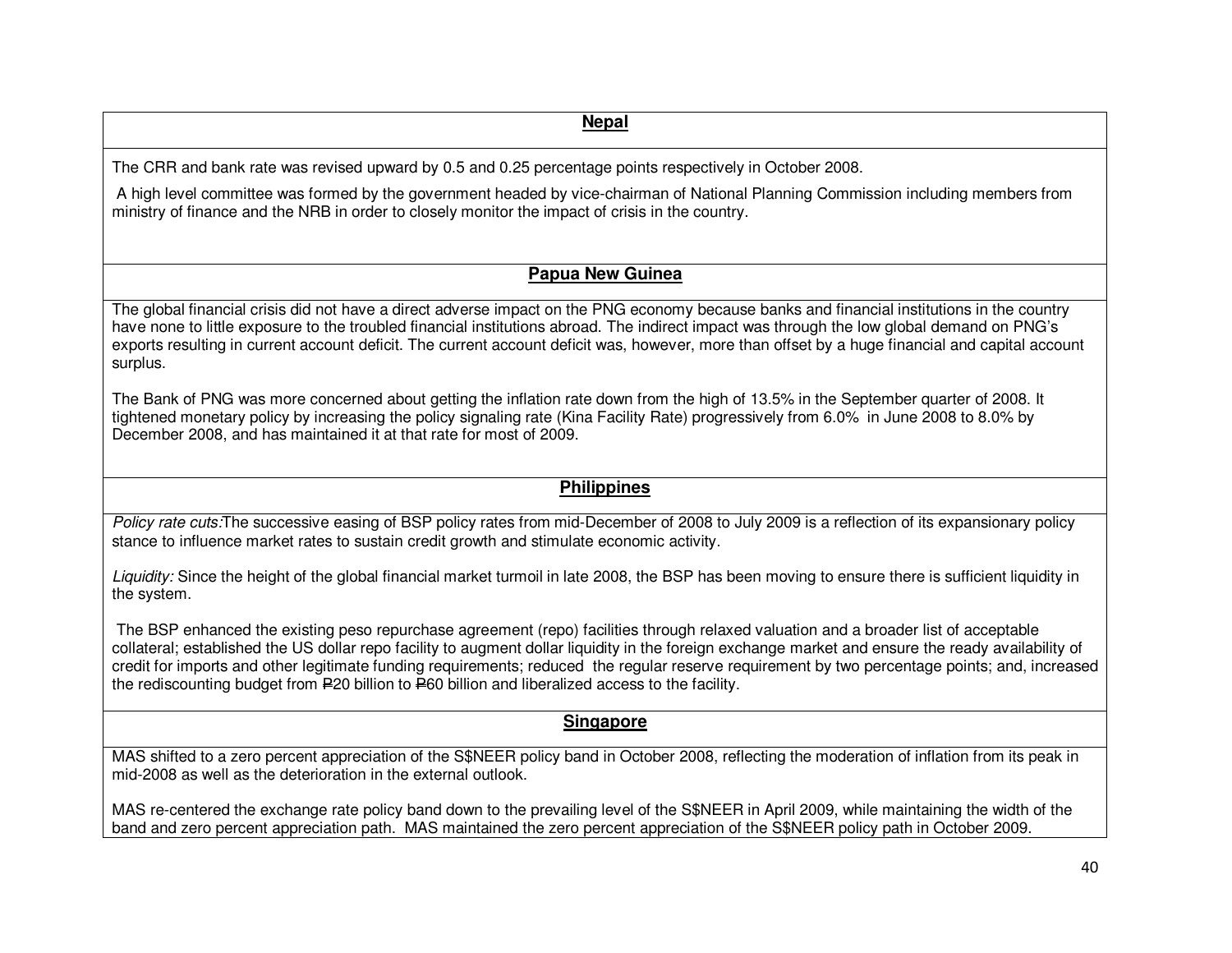Internal macro-prudential assessment was stepped up through higher frequency surveillance. Some of the specific measures undertaken by MAS to instill market confidence and ensure the stability of the financial system include: (1) 0n October 16, 2008, the government announced a guarantee on all S\$ and foreign currency deposits of individual and non-bank customers in banks, finance companies and merchant banks until end-2010;(2) MAS kept a higher level of liquidity in the banking system and stood ready to inject additional liquidity.; (3) On October 30, 2008, the US Federal Reserve and the MAS established a precautionary swap facility that provides US\$ liquidity of up to US\$30 billion.

#### **Sri Lanka**

The Statutory Reserve Ratio (SRR) for rupee deposit liabilities of banks reduced on three occasions. Effective from 17.Oct. 2008, the SRR was reduced by 75 basis points to 9.25% and by 150 basis points to 7.75% with effect from 28.10.2008. It was further reduced by 75 basis points to 7.00% on 27.Feb.09.

The penal rate of interest rate that was charged on Reverse repurchase transactions which had remained at 19% since its introduction in November 2007 was gradually reduced from January 2009 and then completely removed on 21 May 2009.

In 2009, the Central Bank reduced its policy interest rates in several steps. The Repurchase rate has been reduced by 275 basis points to 7.50% and the Reverse Repurchase rate has been reduced by 225 basis points to 9.75% by November 2009.

The Central Bank eased the restrictions on the number of times a participating institution could access the Reverse Repurchase facility of the Central Bank.

The Central Bank injected liquidity through the purchases of Treasury bills in the primary market as well as the secondary market to address the shortfall in rupee liquidity in the domestic money market.

Several prudential measures introduced in 2008 and before to limit the demand for credit for certain categories of imports were removed in 2009. This includes increasing the margin deposit requirement on Letters of Credit (LCs) for the import of certain categories of vehicles from 100% to 200%, margin deposit requirement of 100% against LCs for import of some categories of non-essential items and the import of the same items on DA terms

In order to build up reserves to comfortable levels as prevailed in mid 2008 and to build up investor confidence, Sri Lanka requested for a SBA facility with exceptional access from the IMF. Accordingly, on July 24, 2009 the IMF approved a SBA facility of US\$ 2.6 billion (SDR 1.65 billion), which is equivalent to 400 per cent of country's current quota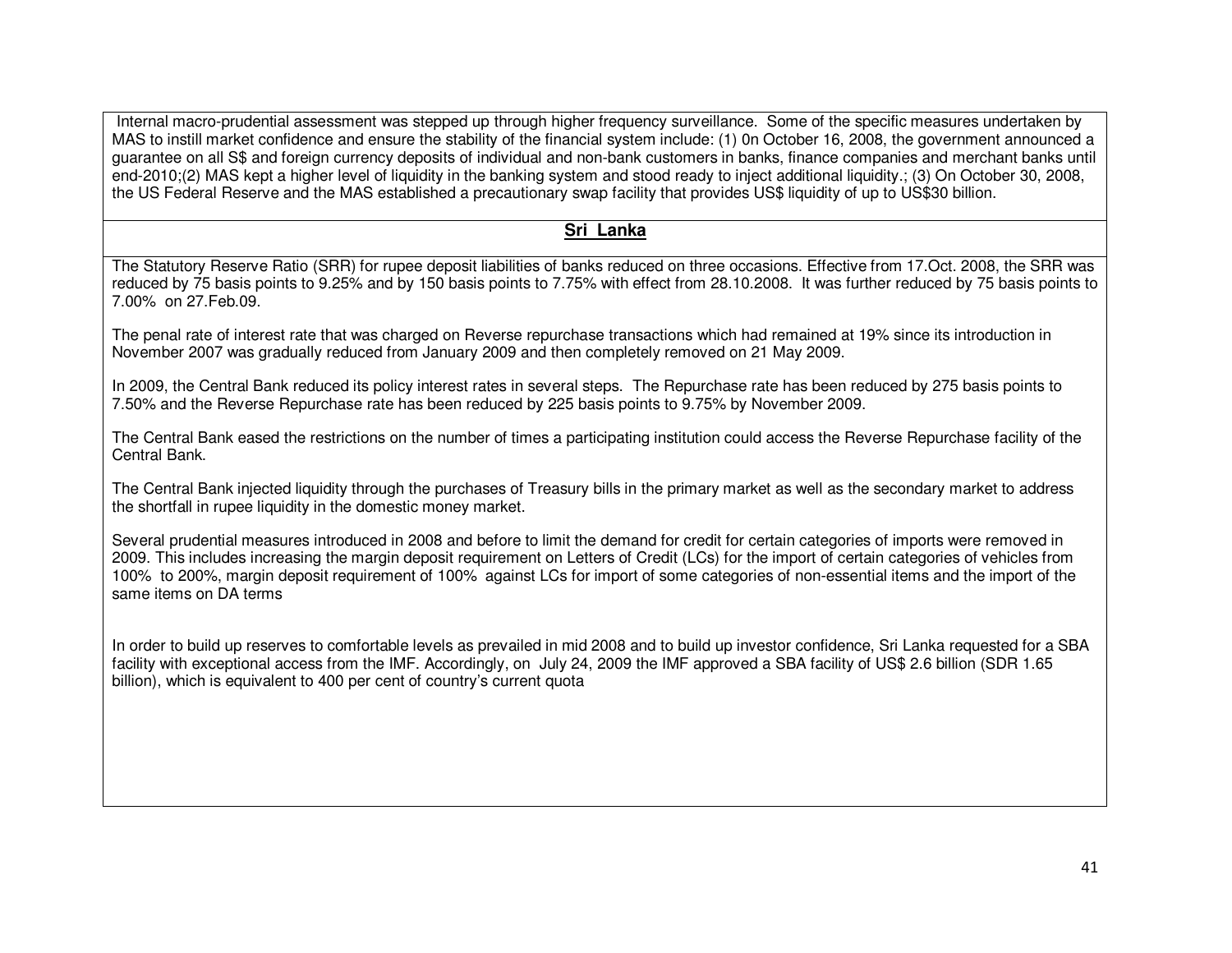**Taiwan** Measures adopted for monetary easing since September 2008 include: Cutting the policy rate seven times by a total of 237.5 basis points; Lowering required reserve ratios on deposits; Expanding the scope of repo operations; and maintaining banks' excess reserves at a higher level. In terms of exchange rate policy, when seasonal or irregular factors cause the NT dollar exchange rate to become more volatile than can be explained by economic fundamentals, the CBC will step in to maintain market order. In addition to the CBC's easy monetary policy, the government has implemented financial stabilization measures and expansionary fiscal policy, including the blanket coverage of deposit insurance, consumption coupon program, public infrastructure projects scheduled for 2009 to 2012 totaling NT\$500 billion, tax reduction and subsidy programs, and employment promotion program. These coordinated policy efforts have helped reduce impact from the global financial turmoil and bring economic growth back on track. **Thailand** Major policy measures include: Monetary policy has been substantially eased. Since December 2008, the Bank of Thailand has lowered the policy interest rate cumulatively by 250 basis points to the historic low level of 1.25% currently. The objectives of these cuts were: to help cushion the economic slump while allowing fiscal policy the needed time to fully materialize; to aid the process of economic recovery and resumption of private sector spending. to alleviate financial burdens of households and firms. The BOT conducted additional sell-buy swap transactions to provide more dollar liquidity to the market during the drying up period of dollar liquidity overseas. Exchange rate policy has been to allow the value of the baht to be determined by market forces, while managing the volatility of the exchange rate within the appropriate level in light of economic fundamentals and national competitiveness. Given that the volatility of baht may be increasing going forward as a result of increased capital flows, the BOT will continue to closely monitor the exchange rate to ensure that the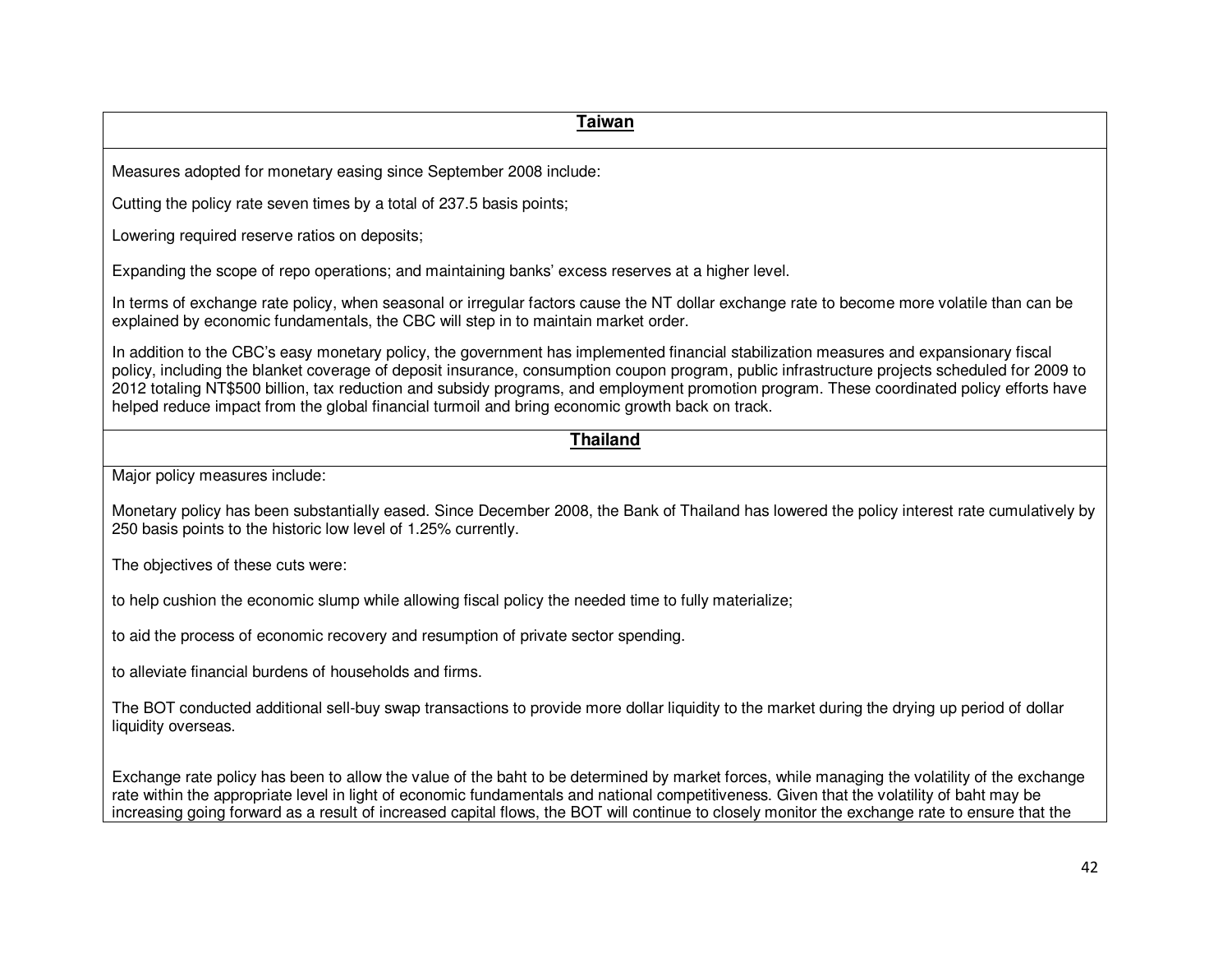volatility remains within the acceptable level

Other policy measures taken included fiscal stimulus package, blanket deposit guarantee and credit guarantee scheme for SMEs.

#### **Vietnam**

Specifically, the monetary, credit, and exchange rate measures issued by State Bank in 2009 were:

Reduce basic, refinancing, and discount rates down to 7%, 7% and 5% respectively since February 2009. In December 2009, these rates were adjusted to 8%, 8% and 6% respectively;

Issue interest rate arrangement mechanism of credit institutions for consumption loan, loan for issuance operation, credit card usage;

Adjust the VND reserve requirement rate for demand deposit and less than 12 months deposit from 6% down to 3%, deposit more than 12 months from 2% down to 1%;

Conduct open market and refinancing operations flexibly to control money supply, ensure soundness of payment system, and stabilize money market.

Adjust the exchange rate corridor from ±3% to ±5% (on 24 March 2009) and adjusted it to ±3% (on 26 November 2009); the average exchange rate in the inter-bank market on 26 November 2009 increased to 17,961 VND;

Intervention in the exchange market, increase information dissemination together and administrative penalties to reduce foreign exchange withholding;

Implement simultaneously all the interest rate support mechanisms for agricultural production.

Enhance banking supervision, review, and monitor to ensure the soundness of the banking system; focus on 4 key areas which are: interest support loans, foreign exchange

Source: SEACEN Member Banks' Replies to Survey for EXCO/BOG Background Papers, December 2009.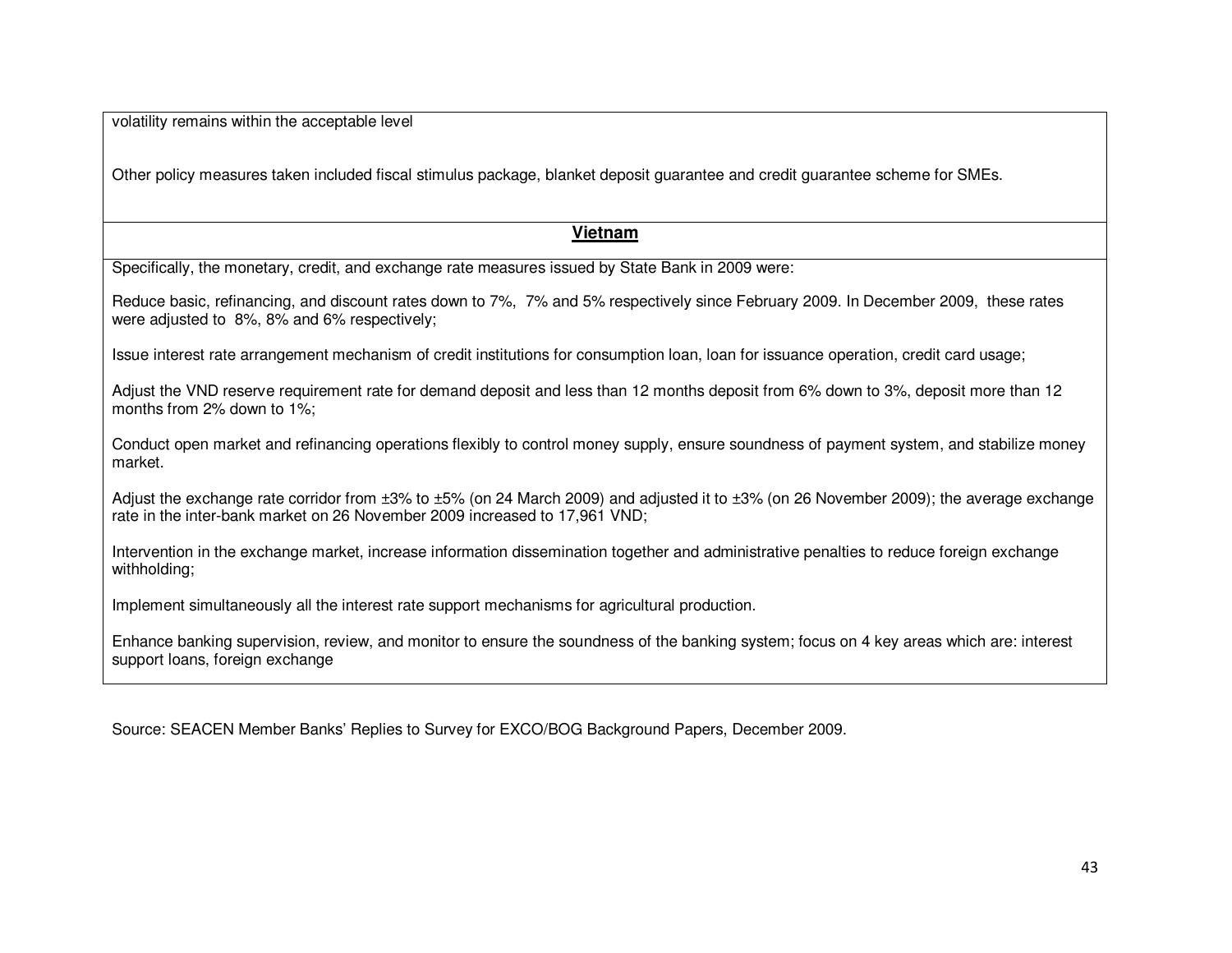# **Appendix 2**

#### **FISCAL STIMULUS PACKAGES IN SELECTED SEACEN COUNTRIES**

|                                                                                                                                                                                                            | <b>Korea</b>                                                                                                                                                                                                                                                                                                                                                                                                                                                                                                                                                                                                                                                                                                            |                 |  |  |
|------------------------------------------------------------------------------------------------------------------------------------------------------------------------------------------------------------|-------------------------------------------------------------------------------------------------------------------------------------------------------------------------------------------------------------------------------------------------------------------------------------------------------------------------------------------------------------------------------------------------------------------------------------------------------------------------------------------------------------------------------------------------------------------------------------------------------------------------------------------------------------------------------------------------------------------------|-----------------|--|--|
| Fiscal expenditure and tax cuts<br>under "2009 Budget and Public<br>Fund Operations Plan to<br>Overcome Economic Difficulties"<br>(KRW 35.6 trillion,<br>USD 26 billion,<br>4% of GDP)                     | - Creation of more jobs by providing better job training through expansion of the internship system,<br>vitalizing venture enterprises, increased job positions for the underprivileged<br>- Increase welfare support to stabilize livelihoods of low-income classes and provide aggressive<br>support in reducing childcare costs<br>- Increase social overhead capital investment with focus on investments in construction projects<br>including leading projects for advancement of the metropolitan economy and provincial traffic<br>network expansion<br>- Support stabilization of SMEs and the financial markets by increasing SME guarantees<br>- Support regional finances to offset reduced real estate tax | Dec 13.<br>2008 |  |  |
| Fiscal expenditure under "Green<br>New Deal Job Creation Plan"<br>- measure expected to generate<br>950,000 jobs over 4 years<br>(consolidation of previous plans)<br>(KRW 50 trillion,<br>USD 37 billion) | - Energy conservation, recycling and clean energy development to build an energy-saving<br>economy<br>- Green transportation networks and clean water supplies to upgrade the quality of life and<br>environment<br>- Carbon reduction and stable supply of water resources to protect the earth and future<br>generations<br>- Building of industrial and information infrastructure and technology development to use energy<br>efficient in the future                                                                                                                                                                                                                                                               | Jan<br>2009     |  |  |
| Fiscal expenditure<br>(supplementary budget bill)<br>KRW 29 trillion                                                                                                                                       | -Maintaining job security and revitalizing provincial economies & supporting industries with<br>future growth potential (17 trillion Won)<br>- Remaining amounts to plug tax revenue shortfalls                                                                                                                                                                                                                                                                                                                                                                                                                                                                                                                         | March<br>2009   |  |  |
| <b>Indonesia</b>                                                                                                                                                                                           |                                                                                                                                                                                                                                                                                                                                                                                                                                                                                                                                                                                                                                                                                                                         |                 |  |  |
| Fiscal expenditure and tax cuts<br>(IDR 73.3 trillion<br>USD 6.7 billion<br>1.4% of GDP)                                                                                                                   | - General income tax cut (43 trillion)<br>- Government borne-tax and import duties (13.3 trillion)<br>- Infrastructure spending (9.7 trillion)<br>Energy subsidy and financing for the support of small business activities (7.3 trillion)                                                                                                                                                                                                                                                                                                                                                                                                                                                                              | Jan<br>2009     |  |  |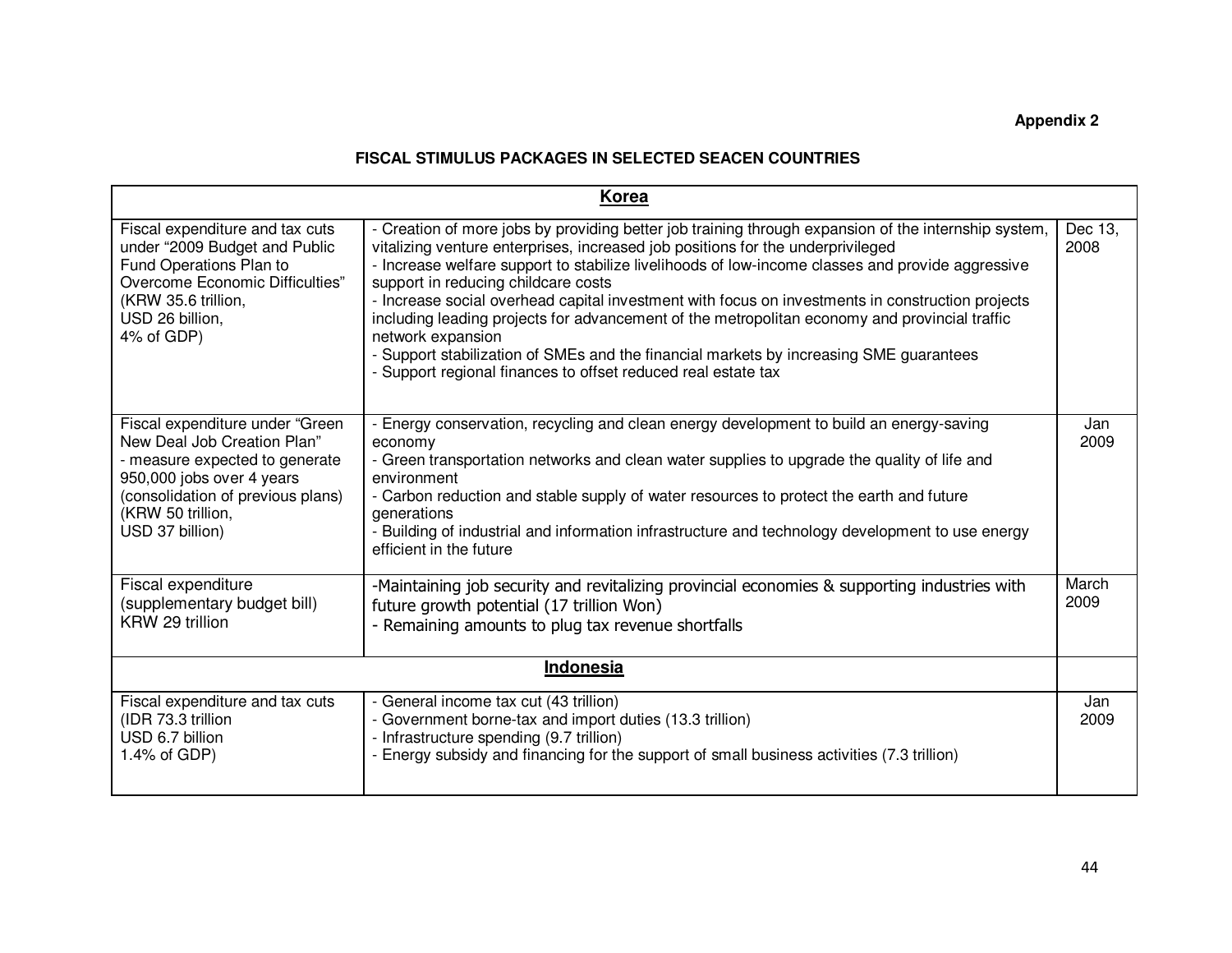| Second stimulus spending<br>(IDR 61.2 trillion | - Poverty reduction<br>- Infrastructure spending                                                     | Aug<br>2009 |
|------------------------------------------------|------------------------------------------------------------------------------------------------------|-------------|
| USD 6 billion) (2010)                          | - Education and health development                                                                   |             |
| Fiscal expenditure                             | - Investment funds to promote strategic industries and high-speed broadband (1.9 billion)            | <b>Nov</b>  |
| (MYR 7 billion,                                | - Small-scale infrastructure projects (1.6 billion)                                                  | 2008        |
| USD 1.9 billion                                | - Education and skills training programs (1 billion)                                                 |             |
| 1% of GDP)                                     | - Public transport and military facilities (1 billion)                                               |             |
| Fiscal expenditure                             | - Fiscal injection (15 billion)                                                                      | Mar         |
| (MYR 60 billion,                               | - Equity investment (10 billion)                                                                     | 2009        |
| USD 16.2 billion                               | - Tax incentives (3 billion)                                                                         |             |
| 9% of GDP)                                     | - Guarantee funds (25 billion)                                                                       |             |
|                                                | - Private finance initiatives and off-budget projects (7 billion)                                    |             |
|                                                |                                                                                                      |             |
|                                                | <b>Malaysia</b>                                                                                      |             |
| Fiscal expenditure                             | - Investment funds to promote strategic industries and high-speed broadband (1.9 billion)            | Nov         |
| (MYR 7 billion,                                | - Small-scale infrastructure projects (1.6 billion)                                                  | 2008        |
| USD 1.9 billion                                | - Education and skills training programs (1 billion)                                                 |             |
| 1% of GDP)                                     | - Public transport and military facilities (1 billion)                                               |             |
| Fiscal expenditure                             | - Fiscal injection (15 billion)                                                                      | Mar         |
| (MYR 60 billion,                               | - Equity investment (10 billion)                                                                     | 2009        |
| USD 16.2 billion                               | - Tax incentives (3 billion)                                                                         |             |
| 9% of GDP)                                     | - Guarantee funds (25 billion)                                                                       |             |
|                                                | - Private finance initiatives and off-budget projects (7 billion)                                    |             |
|                                                | <b>Philippines</b>                                                                                   |             |
|                                                |                                                                                                      |             |
| Fiscal expenditure and tax cuts                | - Job creation program expected to provide 824,000 temporary jobs at government departments          | Jan         |
| (PHP 330 billion,                              | by July 2009                                                                                         | 2009        |
| USD 6.5 billion,                               | - Tax reduction in corporate income tax and waiver of personal income tax for minimum wage           |             |
| 4.6% of GDP)                                   | earners                                                                                              |             |
|                                                | - Infrastructure projects                                                                            |             |
|                                                | - Waiver of penalties on loans from social security institutions                                     |             |
|                                                | <b>Singapore</b>                                                                                     |             |
|                                                |                                                                                                      |             |
| Fiscal expenditure and tax cuts                | - "Job Credit Program"; cash transfers for employers to cover part of their wage bills and avoid     | Jan 22,     |
| (SGD 20.5 billion,                             | massive lay-offs                                                                                     | 2009        |
| USD 13.7 billion,                              | - "Special Risk Sharing Initiative"; government guarantees working capital loans to individual firms |             |